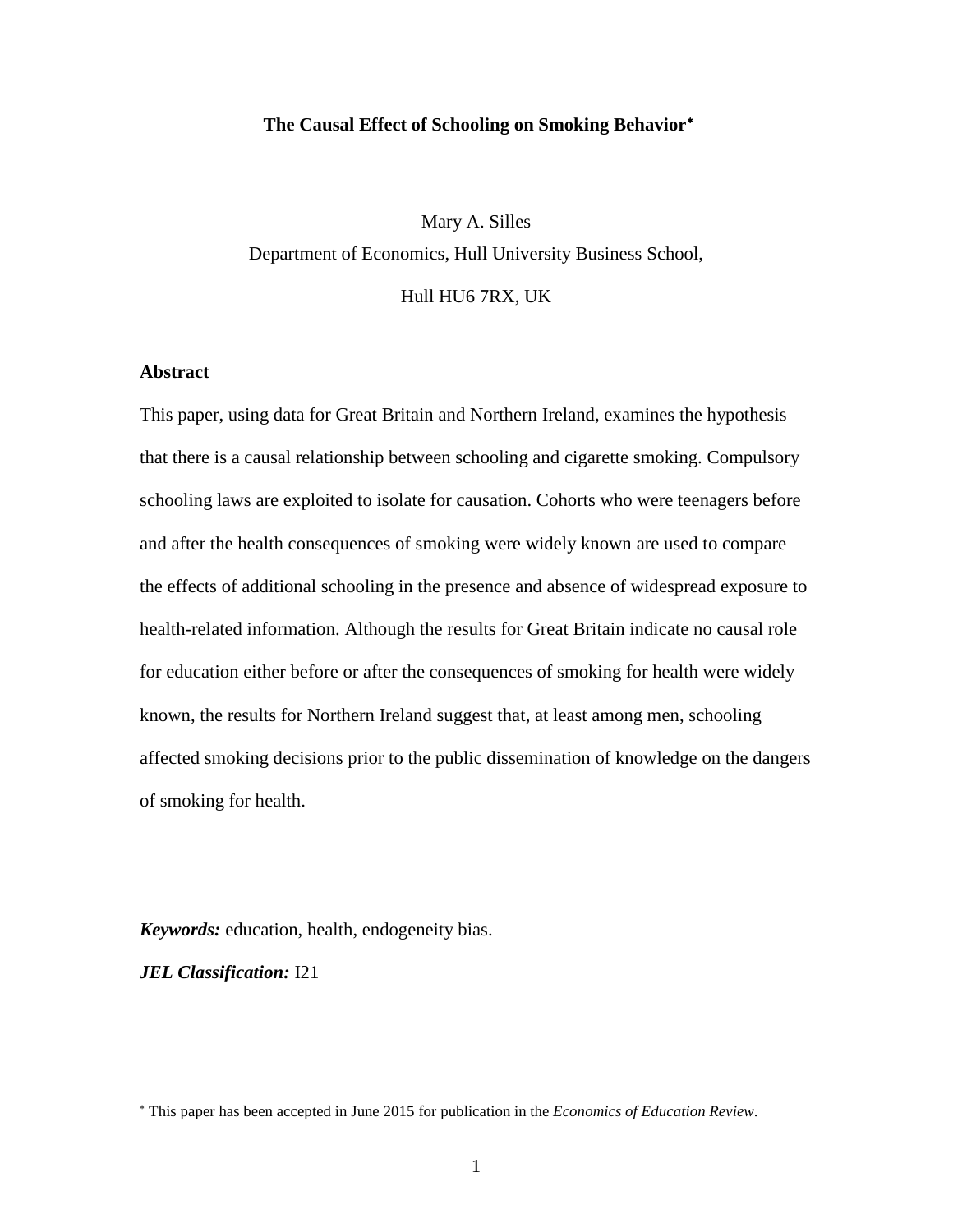## **1. Introduction**

 $\overline{a}$ 

Cigarette smoking is the single leading cause of preventable disease and premature mortality in the United Kingdom as well as the United States. It accounts for approximately one in five of all deaths and is the leading avoidable risk factor associated with coronary heart disease and cancer (Department of Health 1998). Numerous empirical studies have documented a strong association between schooling and health (see, for a review, Grossman 2006). This article investigates the explanation that schooling creates systematic health differences through differences in the prevalence of cigarette smoking. We also explore the hypothesis that the schooling-smoking gradient reflects different amounts of health-related information. This hypothesis is consistent with the theory of the production of health developed by Grossman (1972) which suggests that more educated individuals may be better able to access and process new health information<sup>[1](#page-1-0)</sup>.

To examine the hypothesis that the schooling-smoking gradient stems from differences in health information, we focus our attention on how the first major advance in medical information in the United Kingdom affected the smoking decisions of those who would have been teenagers at the time it was published. In 1962 the British Royal College of Physicians published a report titled "Smoking and Health" which provided compelling evidence of the adverse effects of smoking for health. This report was extensively covered in the popular press at the time and was followed by government policies aimed at informing and educating society about the risks associated with smoking. We would

<span id="page-1-0"></span> $1$  The allocative efficiency hypothesis assumes that more educated individuals respond more rapidly to new knowledge.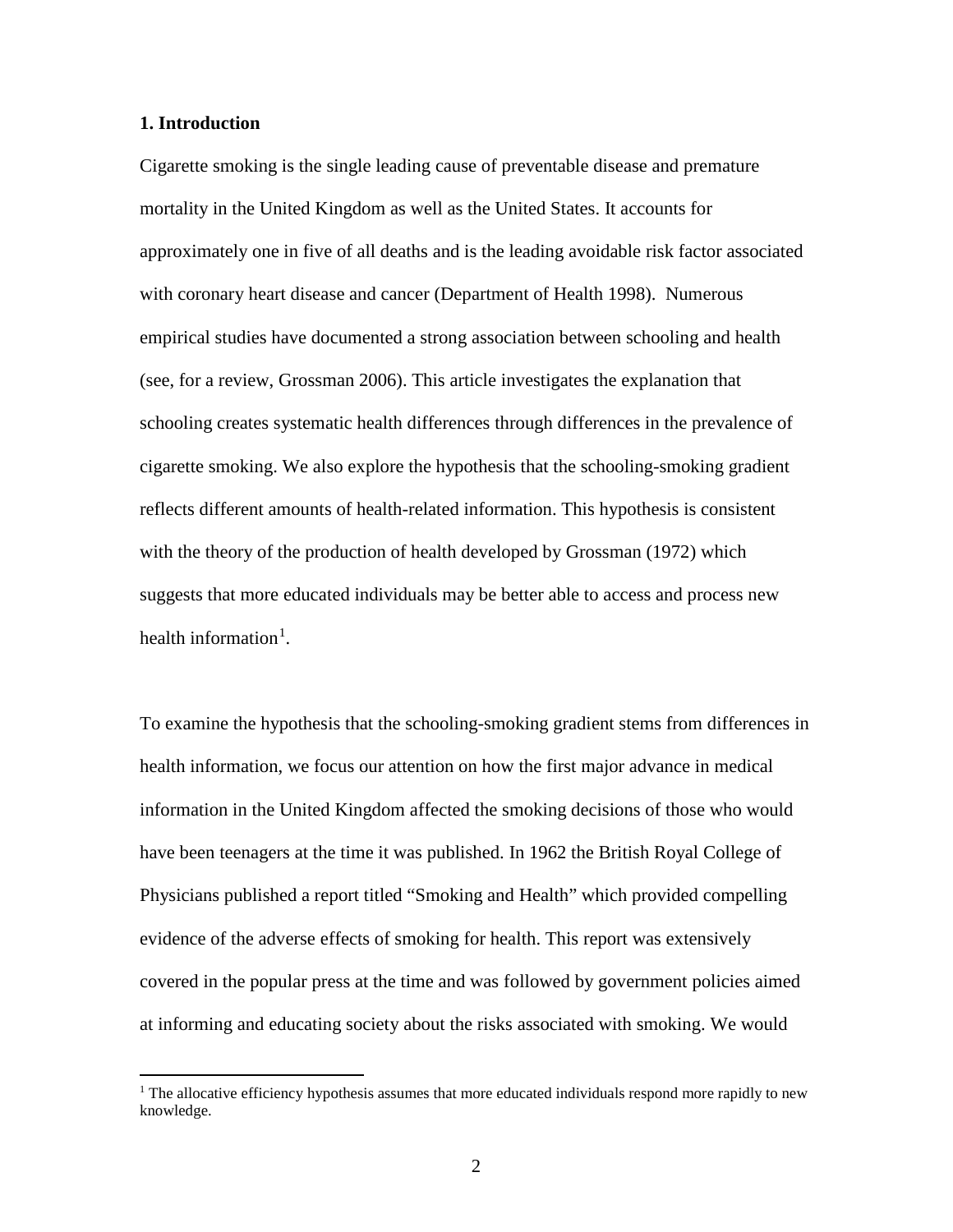expect the schooling-smoking gradient to be more pronounced in cohorts who initiated smoking before the 1962 report was widely publicized. In these cohorts, there should be more people who smoke because they lacked information concerning the risks associated with smoking. In an advanced-information environment, we would expect the schoolingsmoking gradient to substantially drop as the knowledge levels of the less educated should converge to that of the more educated.

The present paper makes a new contribution to the literature to be the first to evaluate the impact of health information on the decision to smoke among individuals who were age 16 before and after the publication of the 1962 report by the British Royal College of Physicians on Smoking and Health<sup>[2](#page-2-0)</sup>. Prior research in this area for the United States found that the link between schooling and smoking only appeared after the 1964 Surgeon General's Report on the health hazards of smoking (Farrell and Fuchs 1982).

In the health economics literature credible estimates of the causal effect of schooling on smoking are difficult to ascertain. It is well known that an observed correlation between education and health in general may arise due to an unobserved characteristic (e.g., the rate of time discount) that causes the same individuals to invest more in education and take greater care of their health. An extensive literature has found evidence of a causal relationship between education and self-evaluations of health status, blood pressure and mortality for a number of countries including the United Kingdom (Aizer and Stroud 2010; Kemptner et al., 2011; Lleras-Muney 2005; Mazumder 2008; Oreopoulos 2006;

 $\overline{a}$ 

<span id="page-2-0"></span> $<sup>2</sup>$  In the UK, over the course of our data, the legal minimum age to purchase cigarettes was age 16. The</sup> legal minimum age was raised to 18 in October 2007.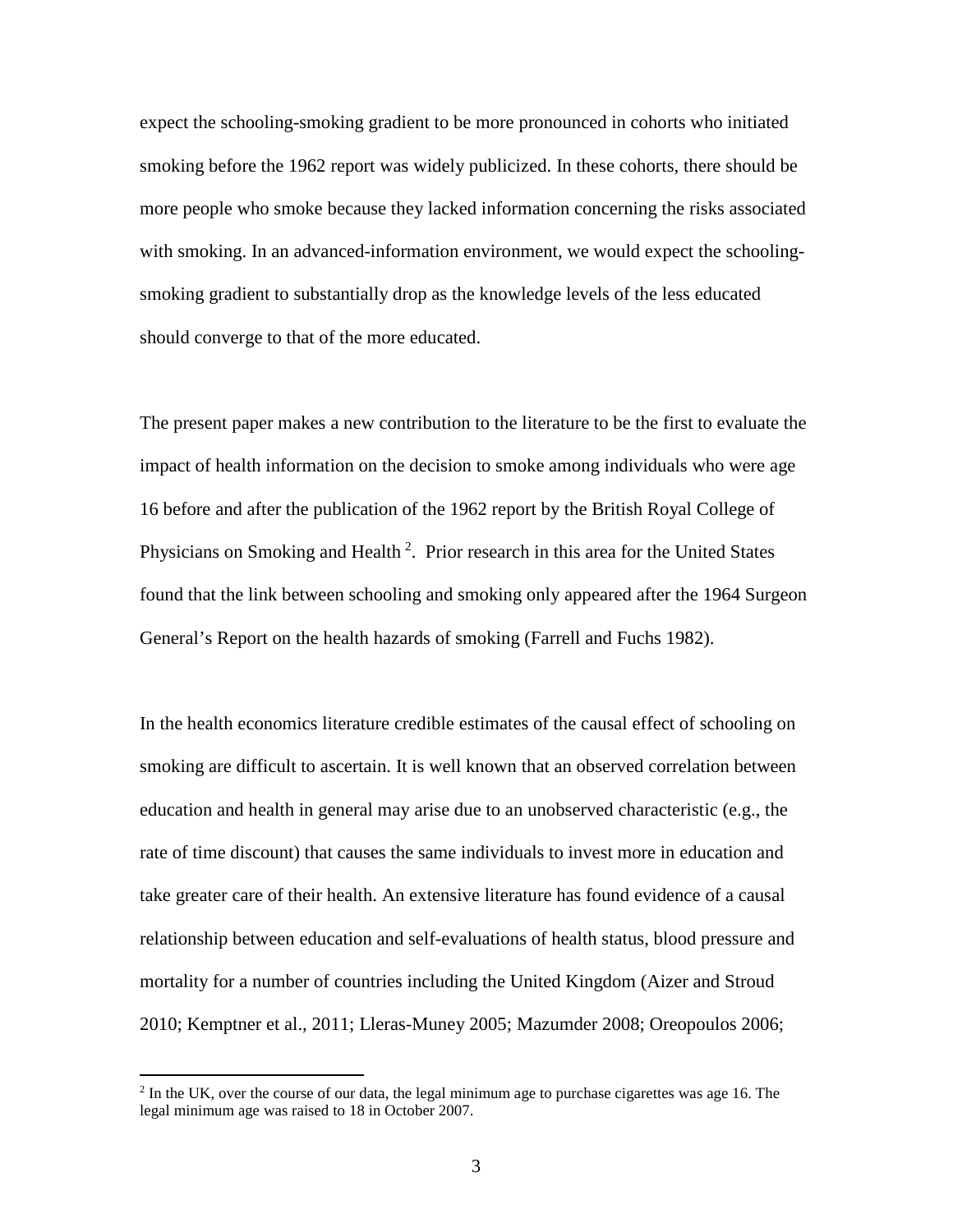Powdthavee 2010; Silles 2009; Van Kippersluis et al. 2011). A number of previous studies for the United States have also found evidence of a causal relationship between education and cigarette smoking (see, for example, De Walque 2007, 2010; Grimard and Parent 2007; Kenkel et al. 2006; and Sanders 1995). This paper isolates the causal effect of schooling on smoking decisions using changes in mandatory schooling laws for Great Britain and Northern Ireland to generate exogenous variation in schooling. In this respect, our study is closest to Clark and Royer (2013) for Great Britain who found no causal link between education and current tobacco use. This paper adds to the literature by focusing on three dependent variables: the probability of smoking initiation, current smoking and the probability of cessation, allowing us to estimate the effect of schooling for multiple smoking behaviors. Furthermore, this paper is the first to examine smoking behavior in Northern Ireland. Our focus on Northern Ireland as well as Great Britain is important as its schooling reforms occurred at different times and its smoking patterns are different from the rest of the UK.

For Great Britain, our IV estimates suggest that schooling has no causal impact on the probability of smoking initiation, smoking at the time of the interview, and conditional on prior smoking, the probability of cessation. However, for Northern Ireland for male cohorts who reached age 16 before but not after the publication of the 1962 Report, we find that more schooling decreases the probability of smoking, and among those who started smoking, increases the probability of stopping. Therefore, the results for Northern Ireland support the hypothesis that, at least for males, education in an era characterized by limited access to health information aids an individual in selecting a healthier lifestyle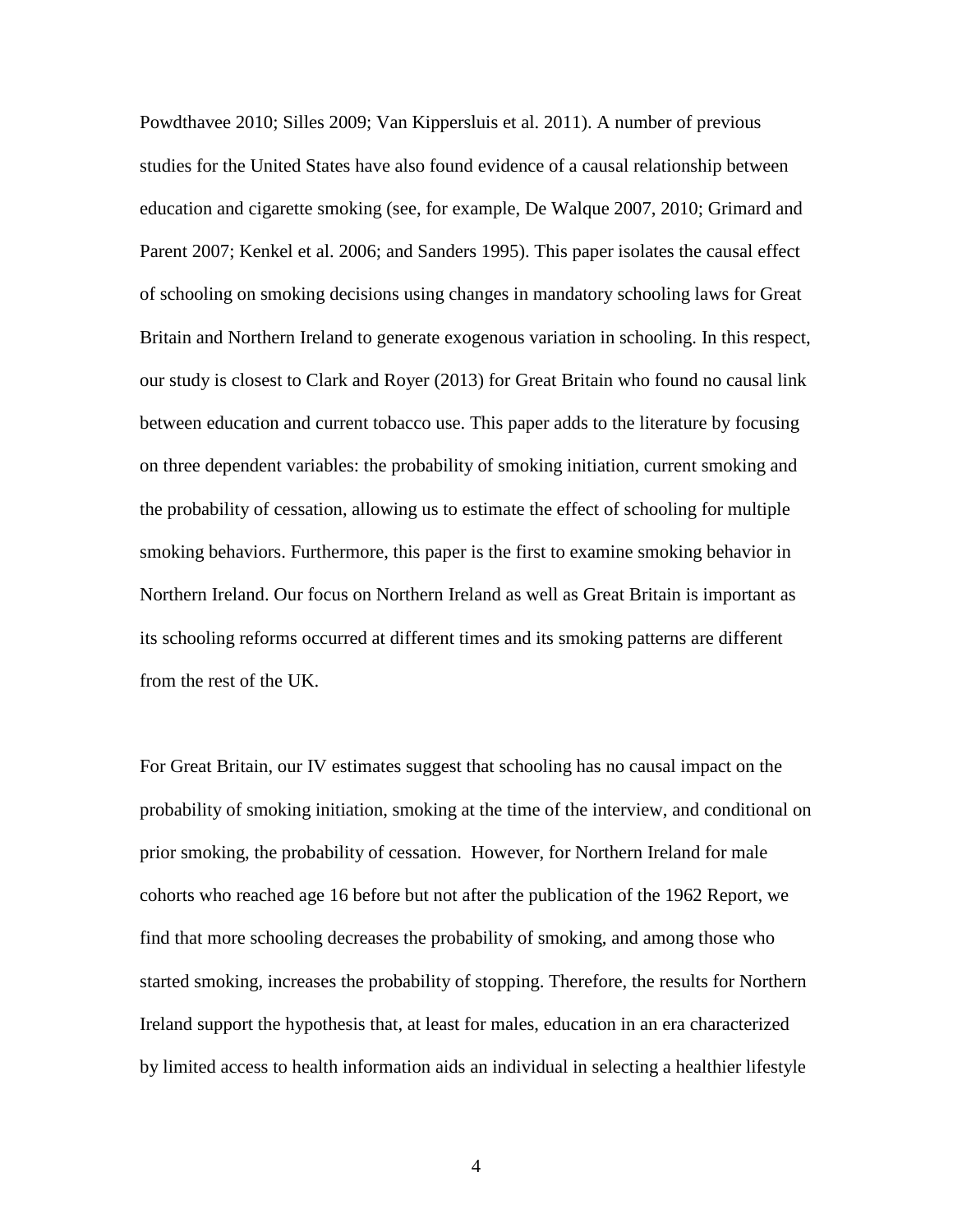by its dissuasive effects on smoking. The results for women suggest that education plays no causal role in smoking behavior either before or after the widespread increase in health information.

The structure of this paper is as follows. Section 2 presents a description of the compulsory schooling law changes used for identification. Section 3 describes the data and provides some background to the 1962 Report. Section 4 presents the estimation strategy. The results are contained in section 5. The last section concludes.

## **2. Background**

Changes in the minimum school leaving age are thought to provide a particularly credible source of exogenous variation in schooling. There were two changes to the schoolleaving age laws in Great Britain and Northern Ireland in the second half of the twentieth century. The 1944 Education Act (The Butler Act) in England and Wales and the Education (Scotland) Act 1946 provided the legislative framework which resulted in the raising of the minimum school leaving age in 1947 from 14 to 15 in Great Britain. In this paper compulsory education laws are assigned based on the year the individual was born. Thus, the first law change would have affected individuals who were born in 1933 or later. The 1947 Education Act (Northern Ireland) was closely modeled on the British 1944 Education Act. However, the schooling leaving age was not raised from 14 to 15 years of age until 1957, 10 years after it was first advocated in the 1947 Act. This law would have affected individuals who were born in 1943. Following the recommendations of the Robbins Report, the minimum school leaving age increased again in 1973 to 16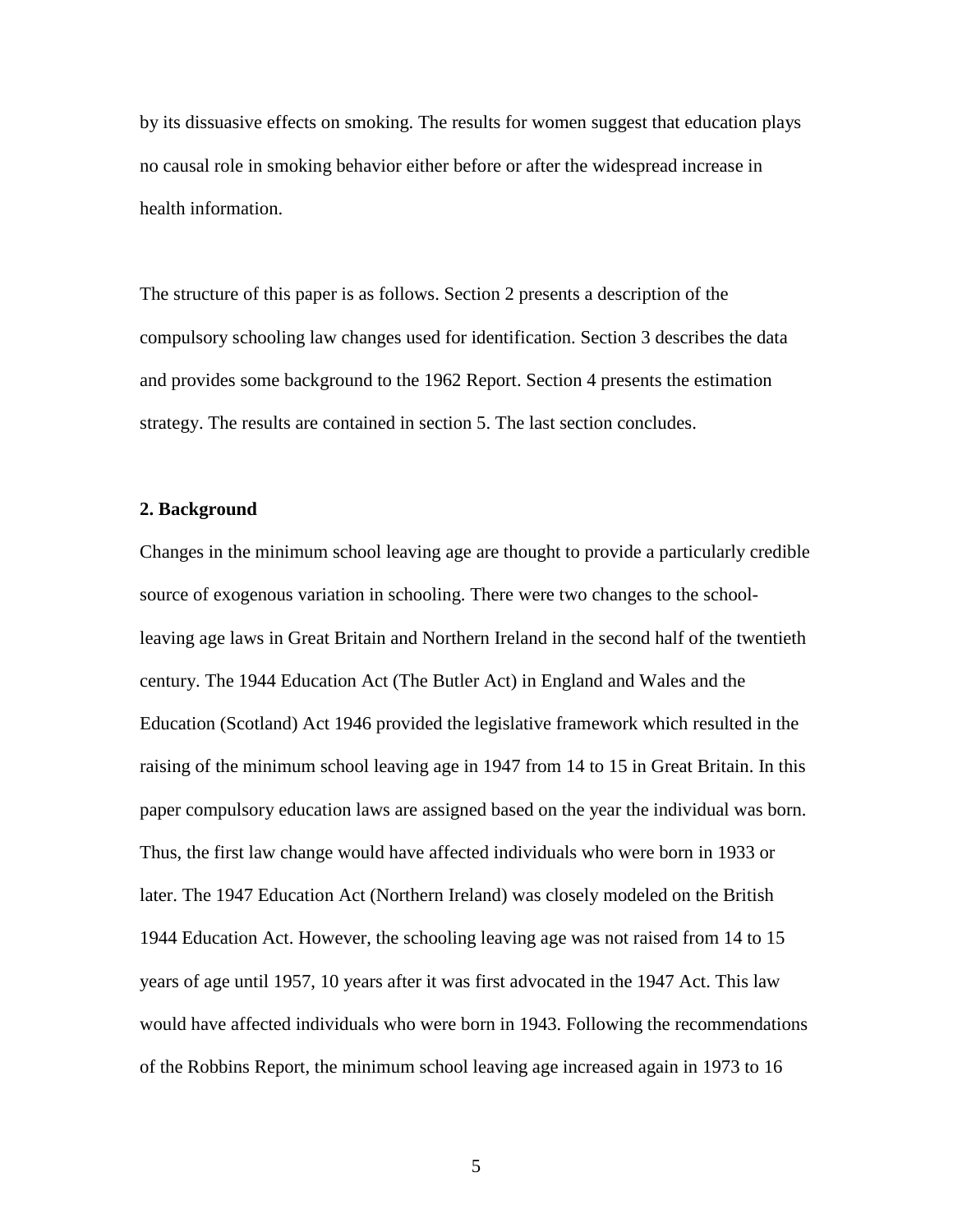years of age in both Great Britain and Northern Ireland. This change occurred in the same year for both countries, and would have affected individuals who were born in 1958.

The next two figures illustrate the experiment that this paper exploits. These figures present data from the GHS for Great Britain and the CHS for Northern Ireland. As preliminary evidence of the effects of these laws on education, figure 1 visually represents the effect that this legislation had on raising participation in education in Great Britain. Prior to 1947 a very large number of individuals left school at age 14. Within two years of the 1947 change in legislation the fraction of 14-year-olds leaving school at age 14 fell from about 60 percent to less than 11 percent. The 1947 legislation appears to have very little effect on the fraction of students dropping out at age 15 (or less) – virtually everyone who wanted to drop out at age 14 now dropped out at age 15. By 1971 the fraction of students leaving school at age 15 or less is about 35 percent. Two years following the rising of compulsory education from 15 to 16, the fraction drops to about 7 percent. For Northern Ireland, figure 2 demonstrates equally clear breaks in response to the increases in the minimum schooling leaving age in 1957 and again in 1973.

To set the stage for our empirical work, it is also important to look at changes in smoking rates. Changes in the starting rates of smoking initiation by birth cohort are reported in figure 3 for both countries. There are two important features to note at this point. The first is that despite the changes in the minimum school leaving age laws dramatically impacting education, essentially no remarkable connection with smoking initiation is visually apparent at least. The second point to note is that smoking prevalence is steadily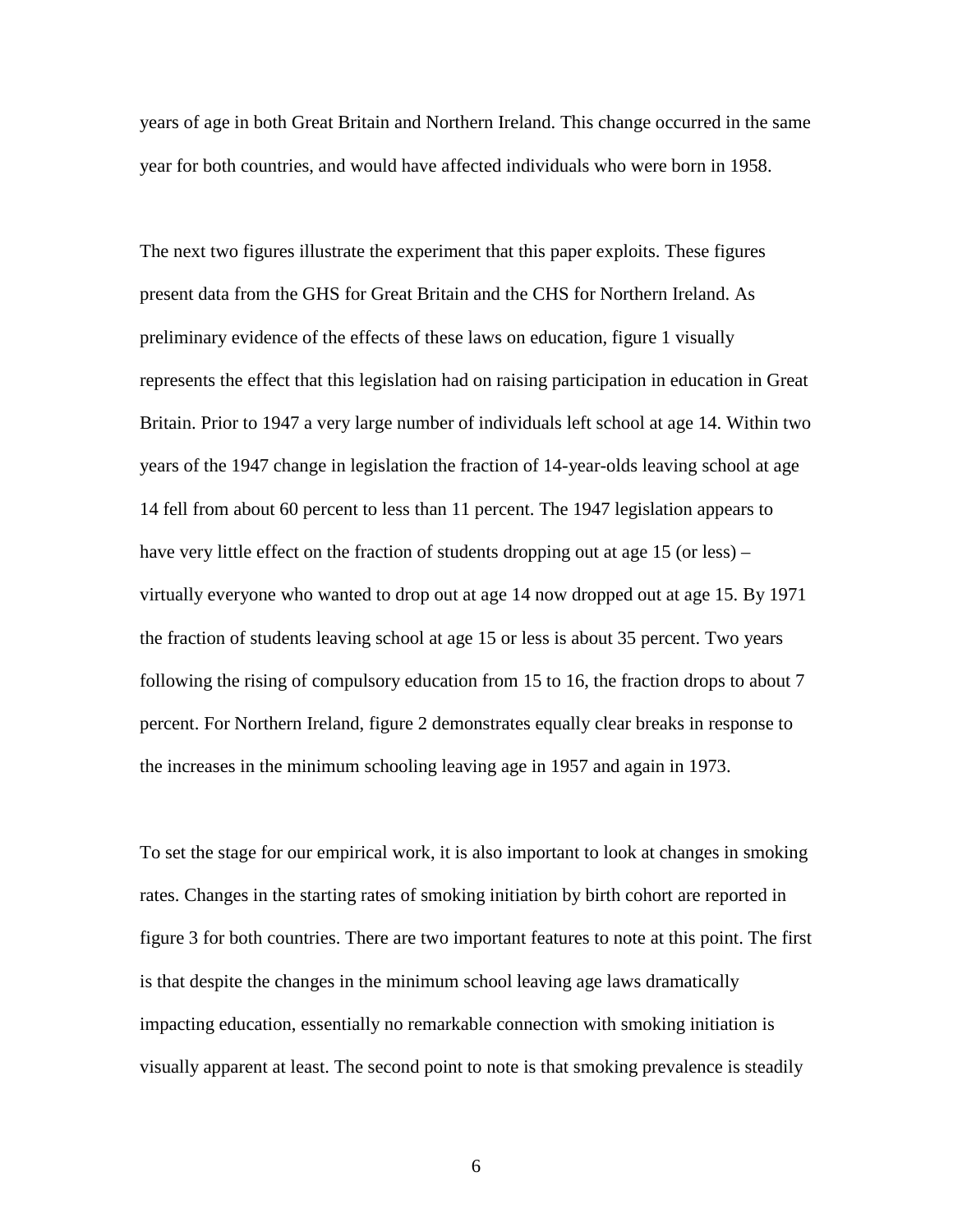declining by birth cohort in Great Britain. Although the plot is somewhat less smooth for Northern Ireland, given the smaller sample size, a downward trend in smoking initiation is also apparent in these data, though this trend is much less steep than for Great Britain. The release of the 1962 report by the British Royal College of Physicians on smoking and health may have exerted an important influence on these downward trends which sharply drop in both countries for those who were born in the late  $1940s<sup>3</sup>$  $1940s<sup>3</sup>$  $1940s<sup>3</sup>$ . Individuals born in the late 1940s would have turned age 16 around the same time the 1962 report on the adverse effects of smoking on health was first published. In the analysis below, the data is split into two samples to examine the hypothesis that changes in medical information affected the impact of schooling on starting smoking.

Figure 4 plots current smoking rates by birth cohorts. Although figure 3 clearly shows that historically people in Northern Ireland have been less likely to smoke than in the rest of the United Kingdom, current smoking rates are actually quite close for both countries. Another important observation is that the current smoking rates appear to be slightly higher for progressively younger cohorts in both countries. This pattern is likely to be linked to the age distribution of cohorts. Age controls are added to all regressions in order to absorb age-related differences in smoking rates.

Figure 5 shows how quitting rates have evolved by birth cohort. This figure clearly illustrates that the proportion quitting smoking appears to have steadily declined in Great Britain. This declining trend reflects the fact that the average fraction initiating smoking

 $\overline{a}$ 

<span id="page-6-0"></span> $3$  Davy (2006) using the General Household Survey showed that for individuals born after 1950 the prevalence of cigarette smoking is markedly less than for those born before due to an increase in the number of young people who had never smoked.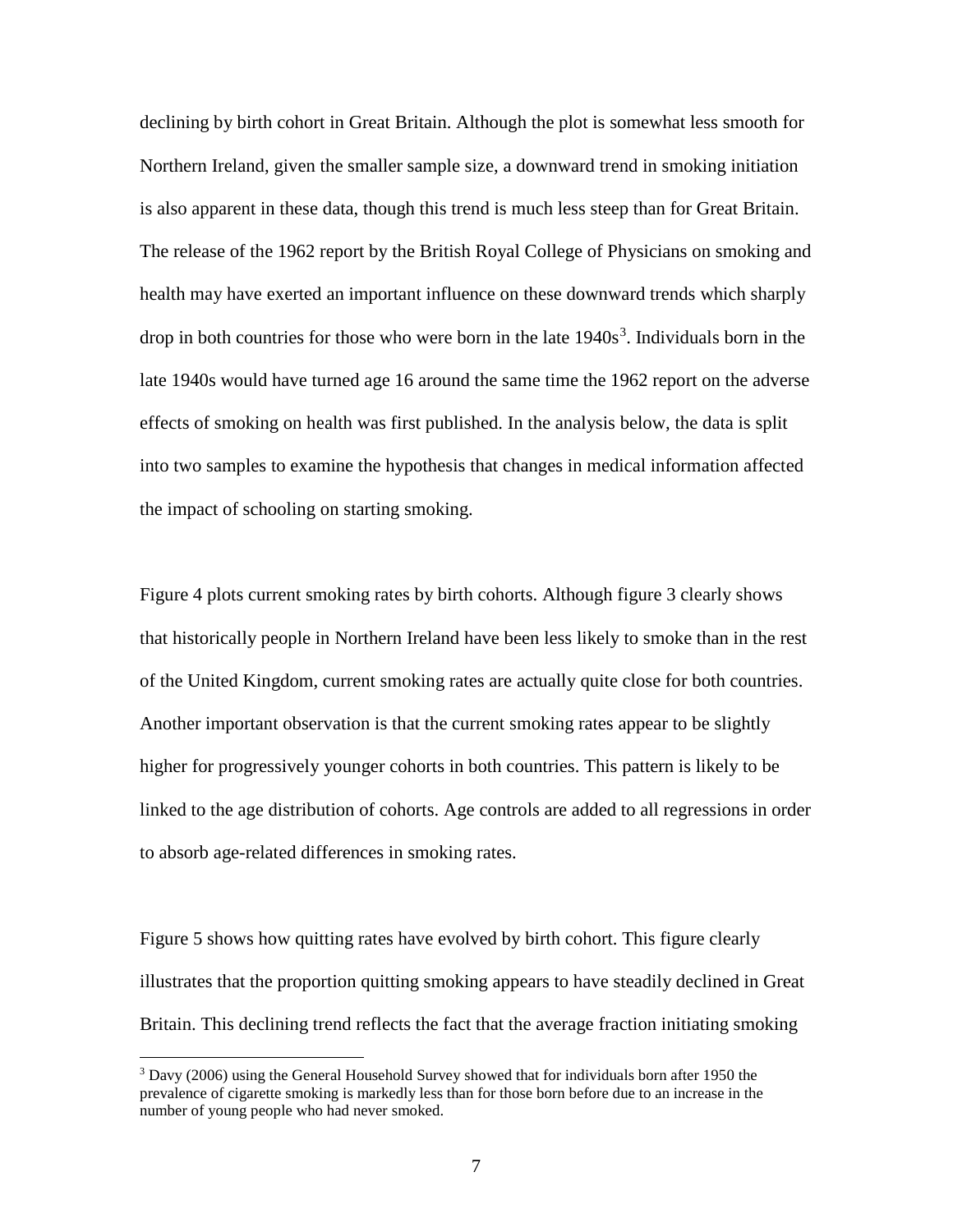also declined among successively younger birth cohorts. As stopping rates for Great Britain have declined from a relatively high level, the cessation rates for Northern Ireland have slightly trended upwards from a relatively low base. The difference between quitting rates across the two countries has been driven down primarily by the rapid decline in smoking initiation in Great Britain. In general the strikingly different patterns in smoking initiation and quitting behaviors that are apparent for Great Britain and Northern Ireland motivate the use of separate regression analysis for the two regions.

## **3. Data**

 $\overline{a}$ 

Two large scale household surveys comprise the data sources for this study: the General Household Survey (GHS) for Great Britain (England, Scotland and Wales) and the Continuous Household Survey (CHS) for Northern Ireland. The data used for Great Britain is derived from combining the household surveys between 1978 and 2004 and for Northern Ireland between 1983 and 2004 for the years when smoking information was collected. It is important to note that data on smoking behavior is not available for all years of these surveys<sup>[4](#page-7-0)</sup>. Yet, the combined sample for Great Britain, which has been obtained from pooling the cross sections possessing complete data with which to estimate the empirical models presented below, is still relatively sizeable and amounts to 169,937 observations. For Northern Ireland, our working sample is 34,927 observations. This sample contains information for those at least age 23 who were born between 1923 and 1981. Summary statistics for the variables used in this study can be found in table 1.

<span id="page-7-0"></span><sup>4</sup> The GHS contains fifteen smoking supplements as part of the surveys conducted in 1980, 1982, 1984, 1986, 1988, 1990, 1992, 1994, 1996, 1998, 2000, 2002, 2003, 2004 and 2005. The CHS contains ten smoking supplements in 1983, 1984, 1988, 1990, 1992, 1994, 1998, 2000, 2002 and 2004.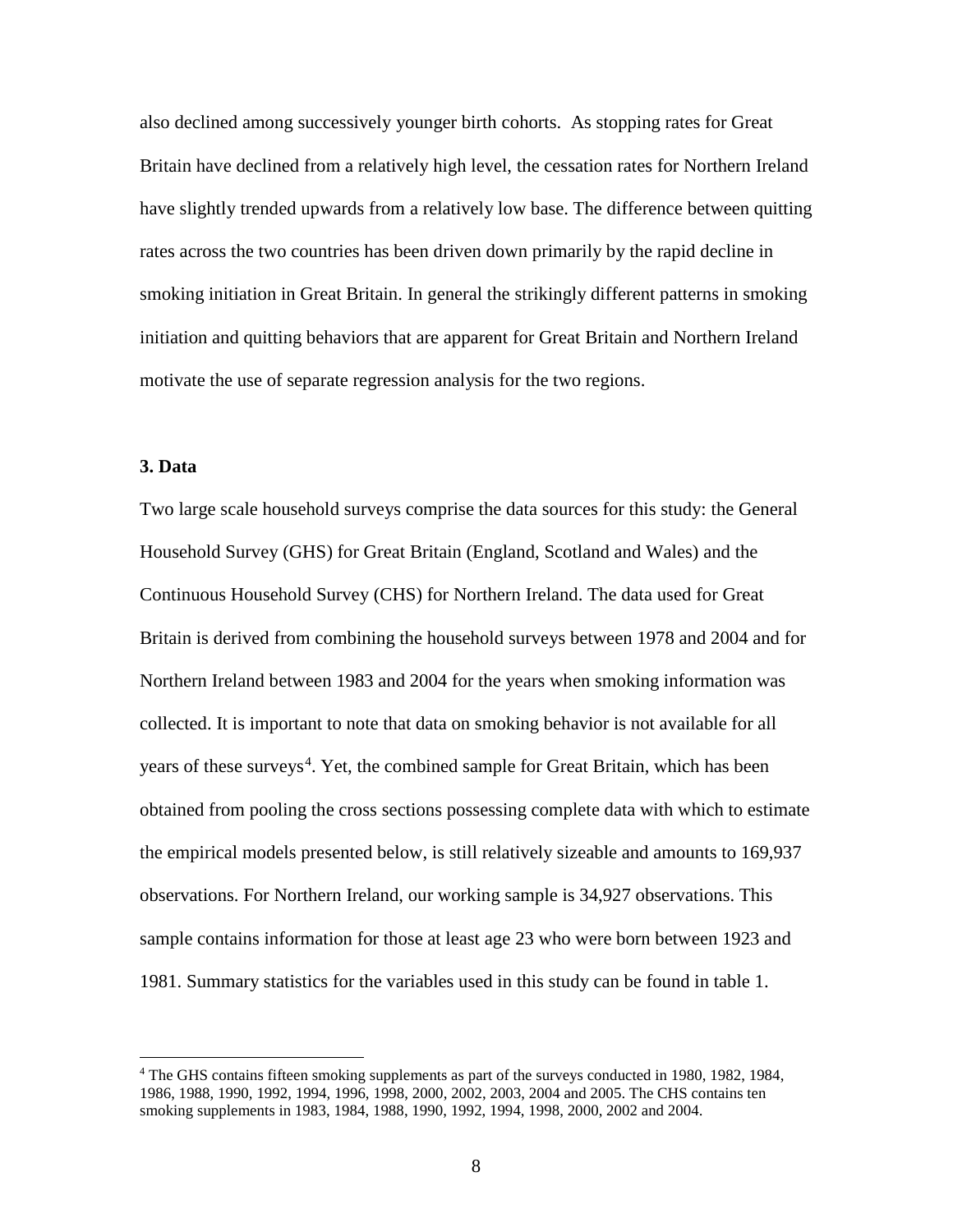There are two particularly fortuitous characteristics of these data. The first is that years of schooling are recorded precisely as the age the individual completed full-time continuous education, which includes college education. This variable has the advantage that it can be matched closely with changes in the minimum school leaving age, the instrumental variable used in this study. For Great Britain and Northern Ireland, the data in table 1 show that the average number of years of schooling is similar for men and women at approximately 11 years. For Great Britain, the tabulations also show that 15 percent faced a minimum school leaving age of 14, while 56 percent faced a minimum school leaving age of 15, and 29 percent faced a minimum school leaving age of 16. For Northern Ireland, the equivalent numbers are 34 percent for the MSLA14, 35 percent for MSLA15, and 31 percent for MSLA16.

The second important feature of these data is the detail with which current and past smoking behavior is recorded which can be used to construct retrospective histories of smoking status. Three dichotomous variables are derived to capturing the respondent's smoking decisions which are incorporated into our analysis. Respondents to the GHS/CHS surveys were asked if they had ever regularly smoked. From this information, the first dependent variable is created which focuses on the decision to start smoking with a comparison between those who ever regularly smoked and those who never smoked. An important feature to notice in the summary statistics presented in table 1 is that the probability of having ever smoked is much higher in Great Britain than in Northern Ireland, a result which was already apparent in figure 3. The data for the whole sample indicates that approximately 72 percent of people in Great Britain and 60 percent of

9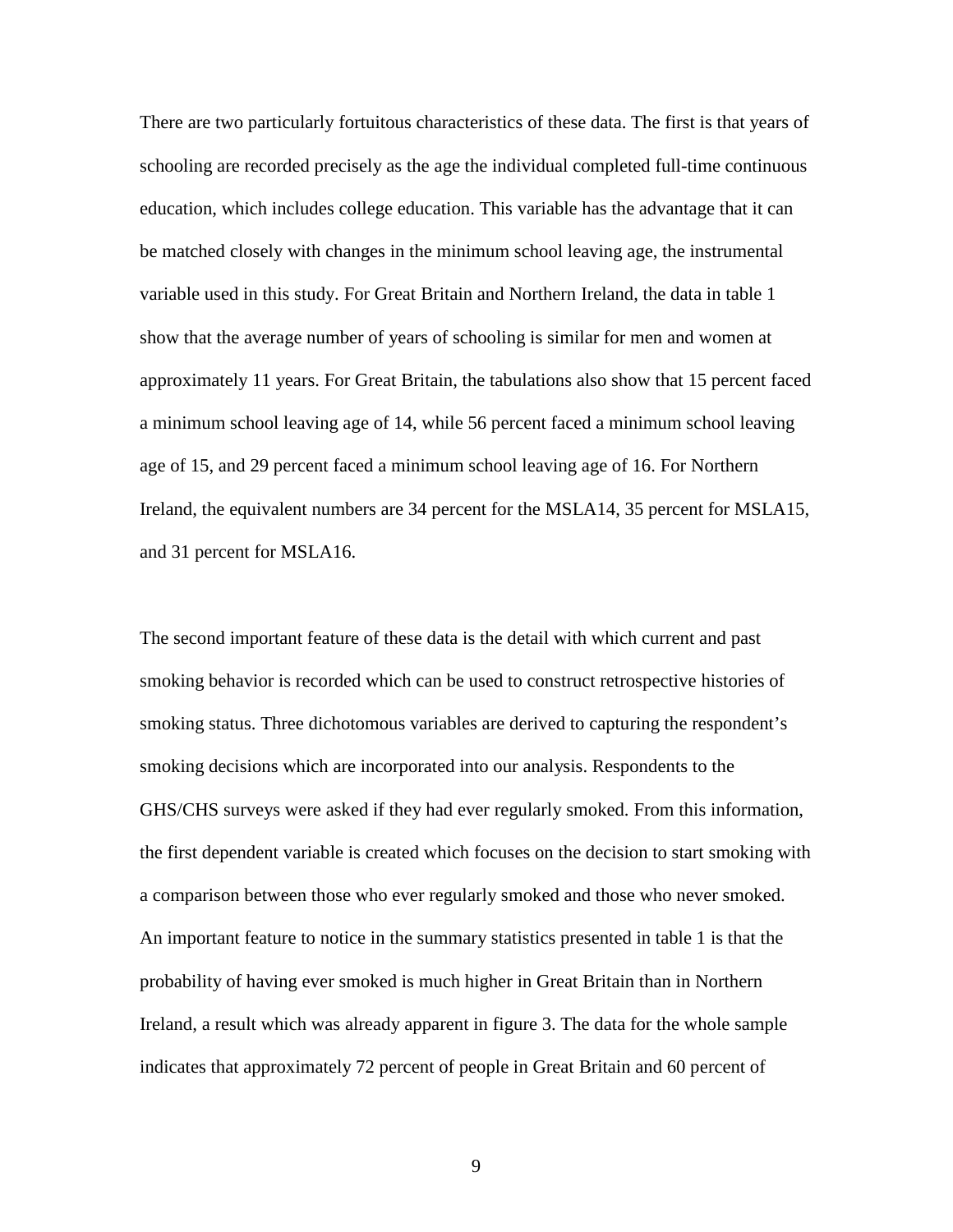people in Northern Ireland are classified in these data as having regularly smoked at some point in time. Smoking initiation rates are also much higher for men than for women in both regions.

Those who were categorized in these data as having ever regularly smoked were asked if they were currently smoking. From the answers to this question, the second dependent variable is created which takes a value equal to one if a respondent is a current smoker and zero otherwise. The summary statistics presented in table 1 show that about 32 percent of men and women are classified as current smokers which is similar for both Great Britain and Northern Ireland.

A third dependent variable is constructed which focuses on the decision to quit smoking among those who ever regularly smoked. The cessation variable is coded to equal a value of one for individuals who had quit smoking at the time of the interview and a value of zero for those who had not stopped. In our data approximately 56 percent of men and women in Great Britain who were former smokers had stopped by the time of the interview in comparison with just 46 percent in Northern Ireland.

The 1962 report of the Royal College of Physicians on Smoking and Health provided a robust account of scientific evidence on the adverse effects of smoking including detrimental effects on mortality due to heart disease, cancer and chronic obstructive pulmonary diseases. The report received extensive coverage in the popular press and propelled a momentous change in public policy on smoking. Half a century prior to the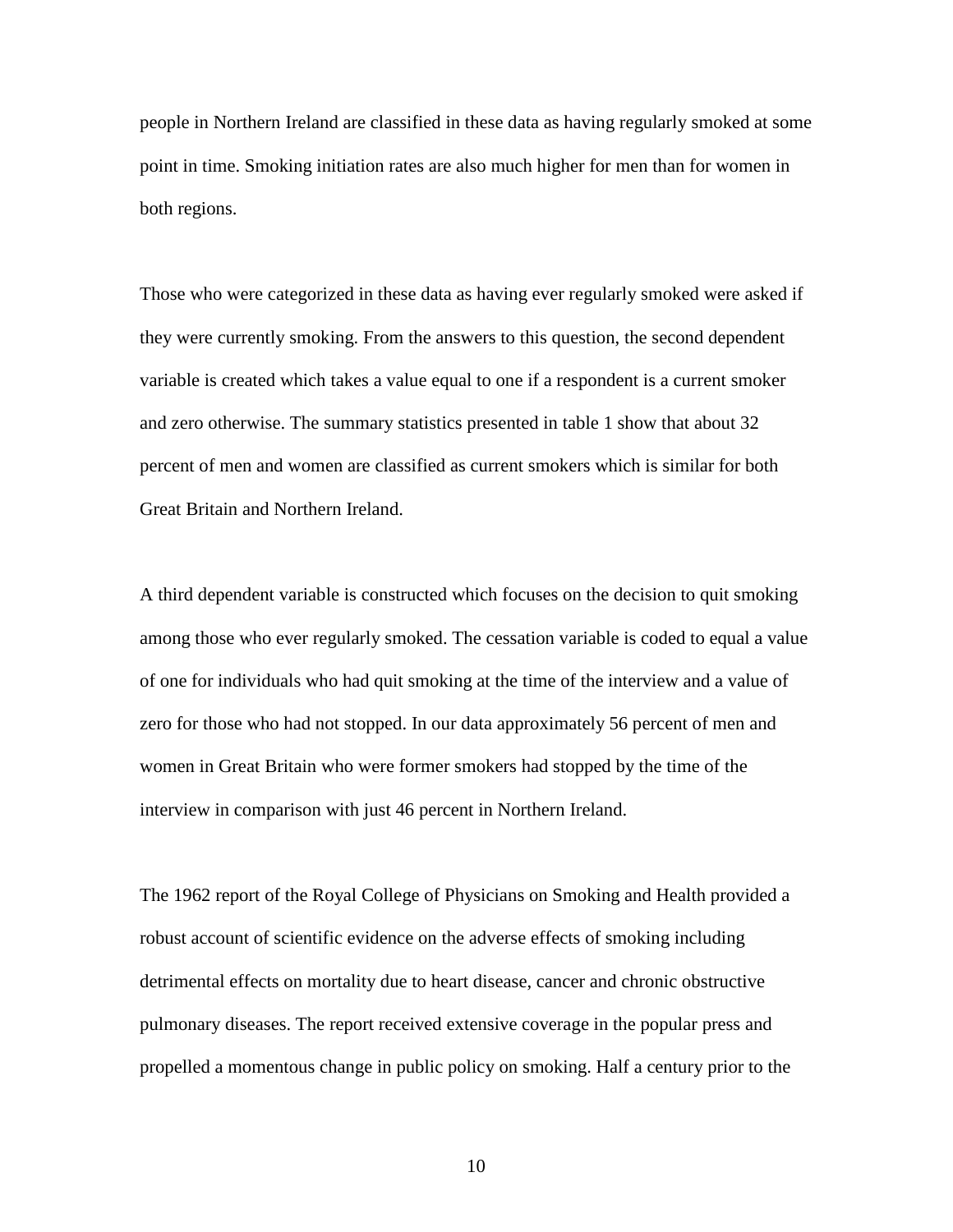publication of this report, the harmful effects of smoking for health were suspected as death rates among men from lung cancer were notably increasing at the same time as cigarette smoking had spread<sup>[5](#page-10-0)</sup>. In 1950 a set of landmark research studies in cancer epidemiology appeared, one in the UK and four in the US, directly linking smoking to lung cancer and cardiovascular disease (Peto et al. 2000). Although the consensus regarding the health damaging effects of smoking in the medical profession was achieved in the early 1950s, it was not until the publication of the 1962 report that the health consequences of smoking were massively disseminated to a wider public. Differences across schooling levels would not necessarily be expected to influence smoking decisions before the 1962 Report if most people were unconvinced about the serious health risks associated with smoking. However, in the years leading up to the publication of the 1962 report, the risks associated with smoking had received substantial press attention. For example, there were a total of twelve articles on the health consequences of smoking in the period from 1950 to 1959 in the *Reader's Digest* (Viscusi 1992). Although 1962 marked the beginning of serious efforts to improve consumer information about the impact of smoking, from the early 1950s onwards information on the harmful effects of smoking was gradually emerging. Thus, there was a substantial amount of information available in the ten years prior to the public of the 1962 report. As this information was not widespread, it would seem reasonable to expect that more educated individuals would have had better access to that information. Moreover, we also expect that more educated individuals would have reacted more quickly to the arrival of new information about the health-damaging effects of smoking.

 $\overline{a}$ 

<span id="page-10-0"></span><sup>&</sup>lt;sup>5</sup> See, for a historical literature review on smoking and disease, White (1990).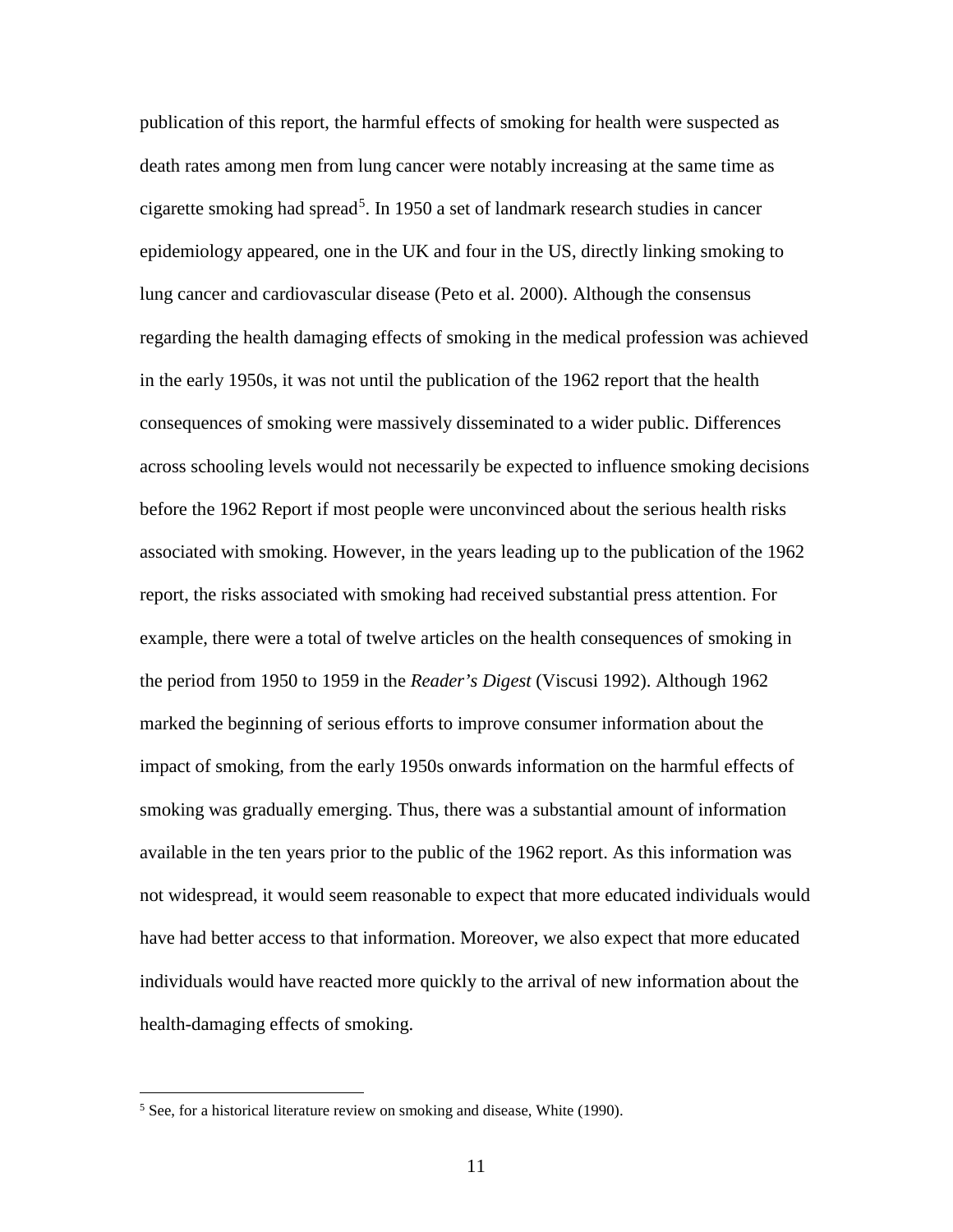The regression analysis will carefully look at the decision to smoke with a comparison between those who were age 16 before and after the 1962 report. For this reason, survey respondents are assigned to the "pre-health concern" generation if they were born in the calendar year 1946 or before, and to the "post-health concern" generation if they were born in 1947 or later. Mindful of the problem that some individuals began smoking earlier and some later, the 1946 cut point is chosen because individuals born in this year would have been age 16 in 1962 which has been the legal age at which individuals are first permitted to purchase cigarettes in the United Kingdom since 1908<sup>[6](#page-11-0)</sup>. The 1962 report may have crucially affected those who were looking at the decision to quit smoking. Table 1 also gives the percentage of smokers who quit smoking before and after the widespread increase in consumer information. For Great Britain, the summary statistics reveal evidence of a dramatic difference in quitting rates from 60 percent before 1962 to 52 percent after 1962. The analogous statistics for Northern Ireland show that quitting rates decrease after the widespread diffusion of health information to 42 percent, down from 50 percent before the 1962 Report. The large reduction in cigarette consumption for men and women who were age 16 prior to the publication of the 1962 Report is consistent with previous findings by Atkinson and Skegg (1973) using aggregate data on tobacco consumption to examine the effects of the 1962 report.

The effect of schooling on smoking may operate through a number of mechanisms. Particularly at low levels of education, the compulsory education reforms by lengthening the minimum school leaving age should help deter young people from smoking in the short term; while individuals are attending classes they do not have an opportunity to

 $\overline{a}$ 

<span id="page-11-0"></span><sup>6</sup> The legal minimum age for the purchase of cigarettes in the UK was raised to 18 in October 2007.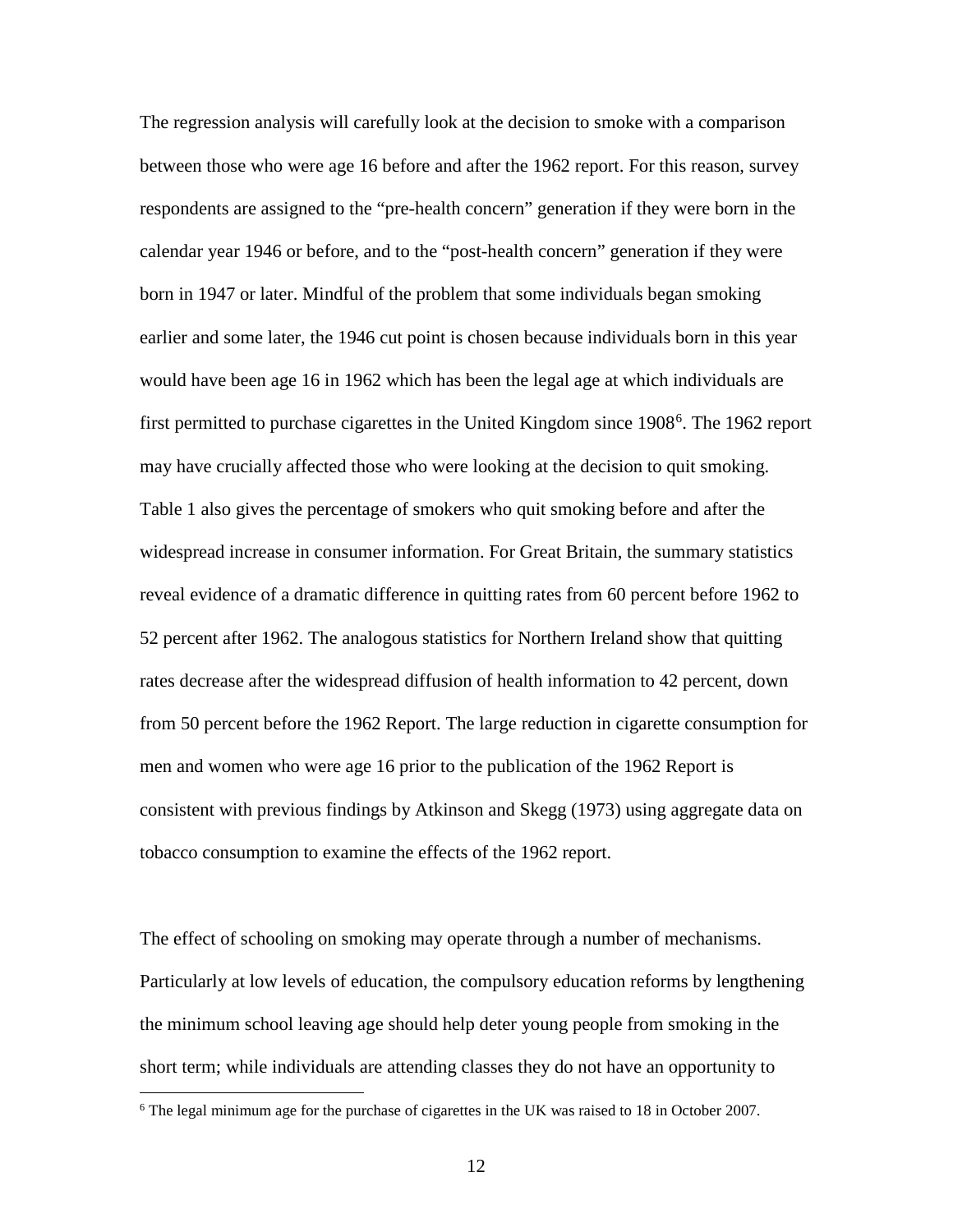smoke cigarettes<sup>[7](#page-12-0)</sup>. As already noted, an additional year of education should improve an individual's ability to better understand new information on the consequences of smoking for health. Moreover, since education improves human capital it increases expectations about future labor market prospects, which may lead to a higher demand for health and a reduction in the demand for cigarettes. Schooling may also be related to smoking decisions for reasons unrelated to health concerns. For example, schooling effects may reflect differences in the acceptability or the stigma attached to smoking across social groups.

#### **4. Methodology**

 $\overline{a}$ 

The econometric model for the relationship between education and smoking behaviors can be written as:

$$
S_i = \beta_1 + \beta_2 E_i + g(B_i) + \beta_3 X_i + \varepsilon_i \tag{1}
$$

where  $S_i$  is a dichotomous 0-1 variable describing smoking behavior (either current smoking or cessation),  $E_i$  is the number of years of schooling, and  $g(.)$  is a quartic polynomial in year-of-birth (*B*) to account for any differences in the consumption of smoking across cohorts in our data<sup>[8](#page-12-1)</sup>.  $X_i$  represents other covariates including age and gender. The error term is denoted by  $\varepsilon_i$ . Huber-White standard errors are computed from clustering by birth cohort and country.

If the residual is correlated with years of schooling due to omitted variables, least squares

<span id="page-12-0"></span> $<sup>7</sup>$  Jacob and Lefgren (2003) discuss an "incarceration effect" in the context of the effect of education on</sup> teenage criminal behaviour. A similar "incarceration effect" explanation may apply to the effects of compulsory schooling on smoking.

<span id="page-12-1"></span><sup>&</sup>lt;sup>8</sup> In practice, the estimates are very similar if a slightly lower or higher order polynomial is used.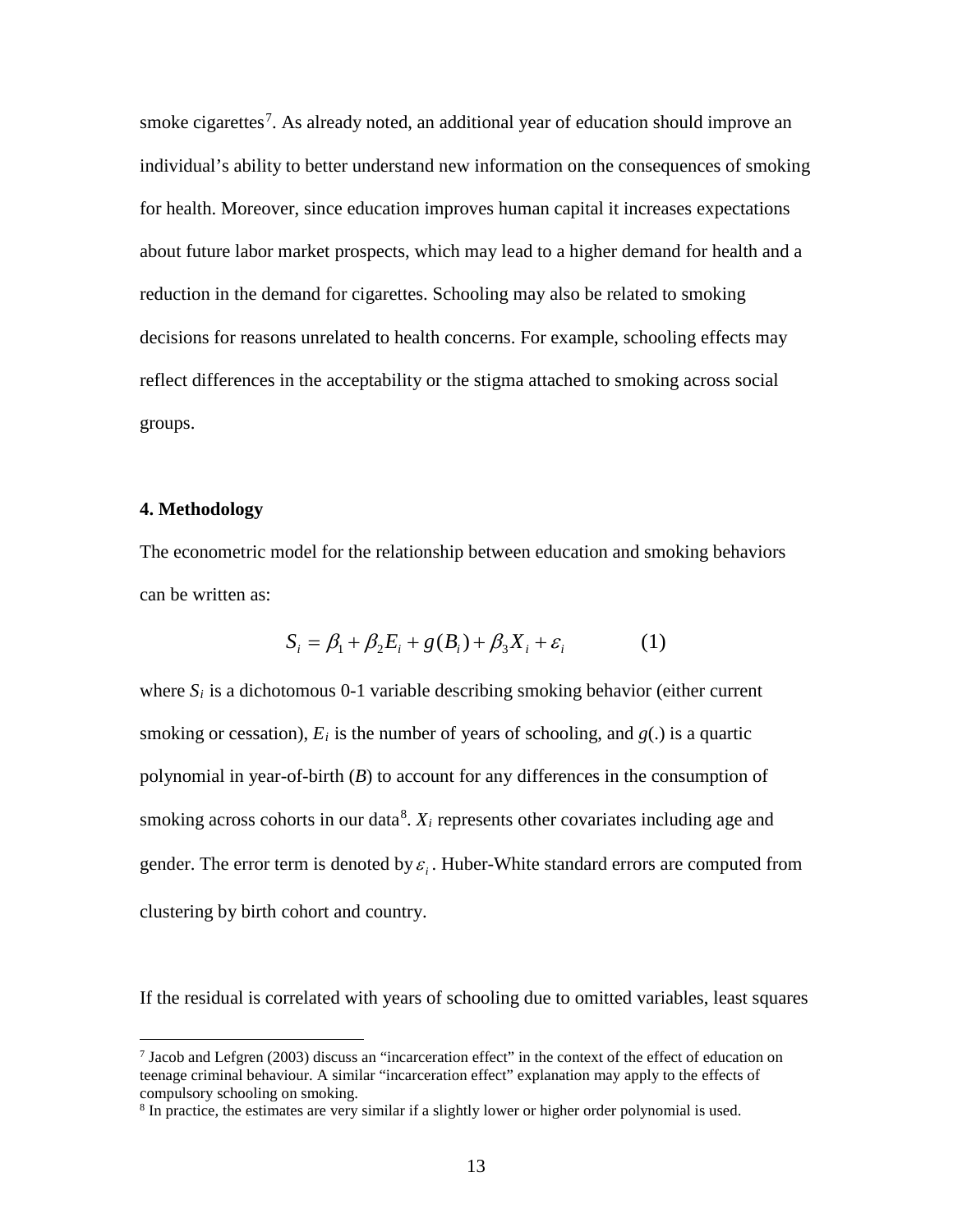estimates of the schooling coefficient,  $\beta_2$ , will be biased. Social scientists have long recognized that there are many individual characteristics such as the rate of time preference which could give rise to biased estimates. For example, individuals with a high discount rate of time, presumably from more disadvantaged backgrounds, tend to acquire less schooling and are more likely to smoke cigarettes. To the extent that variation in unobserved characteristics is important, OLS estimates which do not account for these characteristics could overstate in absolute value the true effect of schooling on smoking.

One potential solution to this problem is to find an instrumental variable that induces exogenous variation in schooling but is uncorrelated with discount rates and other characteristics which affect both smoking behavior and schooling. In the present article changes over time in the number of years of compulsory education that countries mandate serve as an instrument for schooling. Accordingly, the following model is estimated as the first-stage equation:

$$
S_i = \alpha_1 + \alpha_2 MSLA15_i + \alpha_3 MSLA16_i + f(B_i) + \alpha_4 X_i + v_i
$$
 (2)

where *MSLA15i* and *MSLA16i* are indicator variables for whether individual *i* was subject to the minimum school leaving age of 15 or 16, respectively. These law variables are assigned to individuals on the basis of country of birth and the year of birth as follows. Individuals who were born in Great Britain before 1932 and in Northern Ireland before 1942 would have faced a minimum school leaving age of 14. MSLA15 is defined equal to one for those born after these dates but before 1957 who were impacted by the first law reform which raised the minimum school leaving age to 15 in both countries, and zero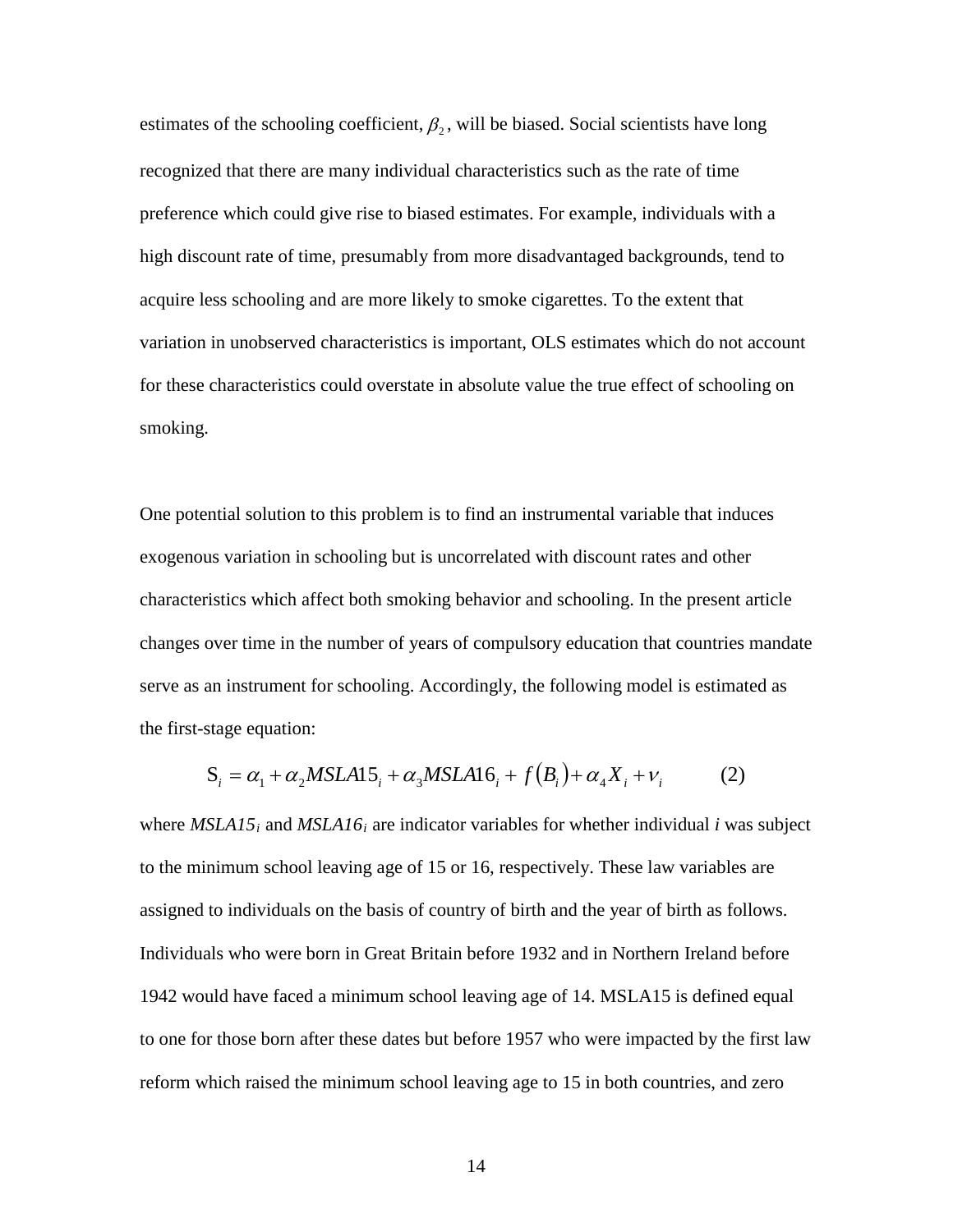otherwise. The MSLA16 is likewise set equal to one for individuals born in both countries after 1958 who were impacted by the second law reform which compelled them to remain in school until age 16, and zero otherwise. The maintained identification assumption is that conditional on year of birth the timing of the changes in compulsory attendance laws within each country should be orthogonal to unmeasured characteristics of individuals that affect smoking rates. Since the error term in equation (1) might be correlated with education, we re-estimate it with IV, instrumenting education using these reforms. If increased education lowers the probability of becoming a smoker and/or increases the probability of stopping having started, education would have significant consequences in terms of improving the health of the population.

While there are good reasons to pool the data for the Great Britain and Northern Ireland together, this approach assumes that cohort effects and age effects are the same in the two countries. This may be quite a strong assumption given that smoking behaviors are observed to differ in level and trend across cohorts in Great Britain and Northern Ireland. Thus, separate regressions are estimated for the two regions.

## **5. Results**

Before turning to the OLS and IV estimates, the first-stage estimates in which years of schooling is regressed on the compulsory schooling dummies are presented for both countries in table 2. The results for Great Britain are displayed in the first three columns of the table. In column (1) for the entire sample, the jump in average educational attainment corresponding to the first law reform which increased the age at which an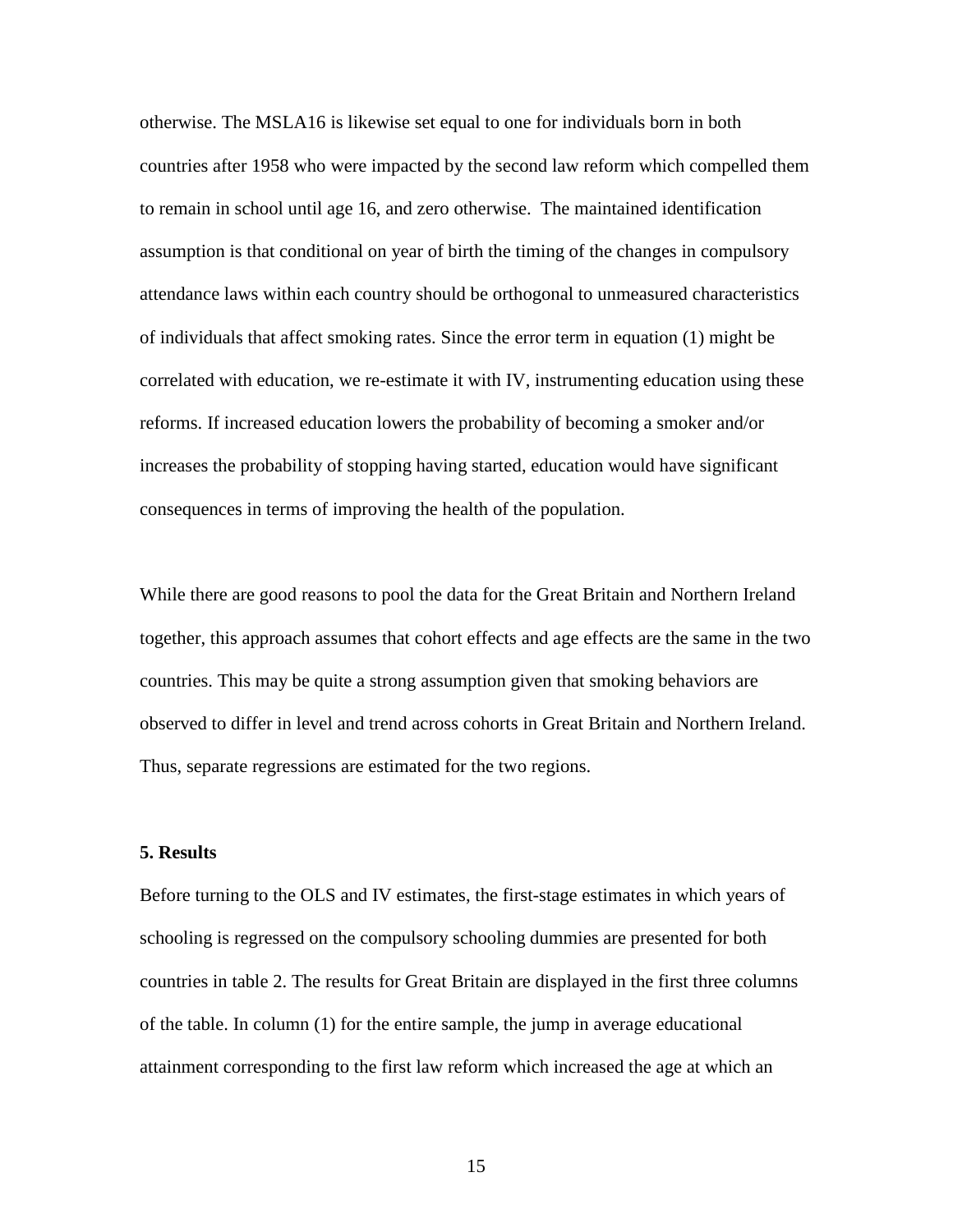individual was permitted to leave school from 14 to 15 in 1947 is 0.52 years. This coefficient yields the average effect of the reform across all individuals including those with a college education. The coefficient on the second reform associated with raising the minimum school leaving age to from 15 to 16 implies an average increase of 0.57 years of schooling. Given that the objective of using this relationship is as the basis of the instrumental variable strategy, it is important to record the F-statistic for the joint significance of the excluded instruments in the first-stage equation. The F-statistic for this sample is 168, which implies that the instruments perform well in explaining variation in educational attainment.

In order to investigate whether the aggregate analysis obscures the impact of education on smoking rates following the release of the 1962 report, the data is split to identify cohorts born before and after 1946. In column (2) for the cohorts born before 1946, the rise in educational attainment associated with the first schooling reform is 0.67 of a year with a standard error of 0.043. This is a precise estimate with a corresponding F-statistic of 248, suggesting that the first-stage has good power and the instrument is not weak. For cohorts born after 1947, the estimate of the education effect of the second compulsory attendance law reveals that this constraint extended education on average by a further 0.35 of a year. The associated F-statistic is 70.57, which implies that the compulsory education laws are a good predictor of years of schooling. In the lower panels of the table, breaking out the data by gender reveals that men and women responded similarly to changes in compulsory education.

16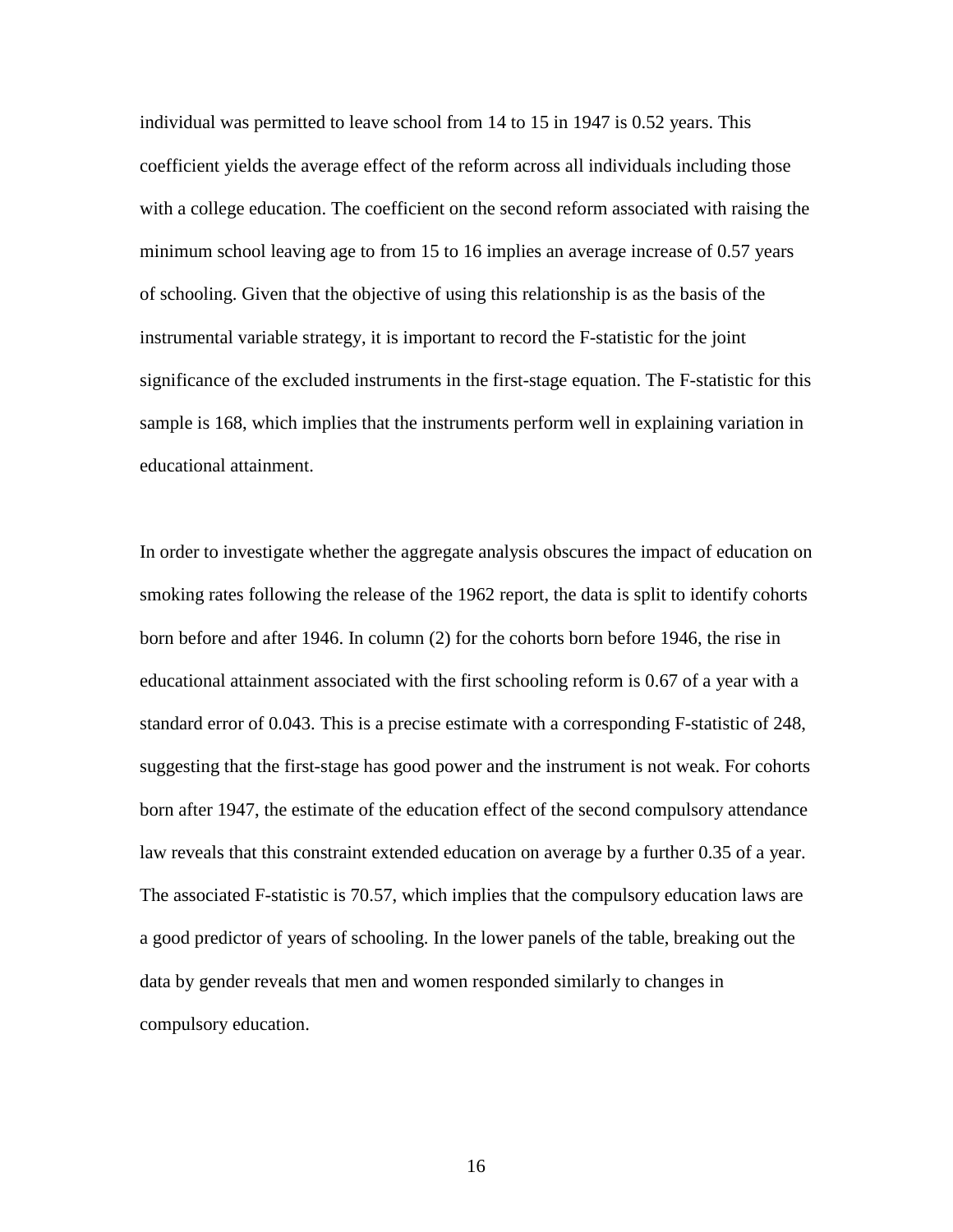Beyond looking at the statistical significance of the excluded instruments, we also examine the Stock and Yogo (2005) test for weak instruments. Using their criteria a set of identifying instruments is considered weak if the bias of the IV relative to that of the OLS estimator exceeds a certain threshold. In all subsamples for Great Britain, the F statistics in the first stage of the IV exceed the  $10\%$  threshold level in Stock and Yogo  $(2005)^9$  $(2005)^9$ . These results strongly reject the null that our instrument is weak.

Columns (4) through (6) of table 2 present parallel results for Northern Ireland. Although the first raising of the minimum school leaving age from 14 to 15 occurred in 1957 in Northern Ireland, a full decade after it was raised in Great Britain, the results show that this change was also remarkably effective in raising educational attainment. For the entire sample, individuals who were compelled to remain at school until age 15 have approximately 0.62 years of schooling more than those who faced a minimum school leaving age of 14. The coefficient on the second schooling reform shows that those who were constrained to stay in school until age 16 attained 0.73 years higher schooling compared to those who faced the lowest drop out age of 14. Although the parameters are less precisely estimated than for Great Britain, they are still statistically significant at the 1 percent level. The F-statistic on the excluded instruments indicates that there is ample explanatory power in the first-stage.

Focusing on those who were age 16 prior to 1962, schooling attainment increased on average by 0.804 years as a result of the raising the minimum school leaving age from 14

 $\overline{a}$ 

<span id="page-16-0"></span><sup>9</sup> In the case of a single endogenous regressor, as we have here, the Kleibergen-Paap rk Wald F-statistic reduces to the standard F-statistic on the exclusion of the instruments from the first stage.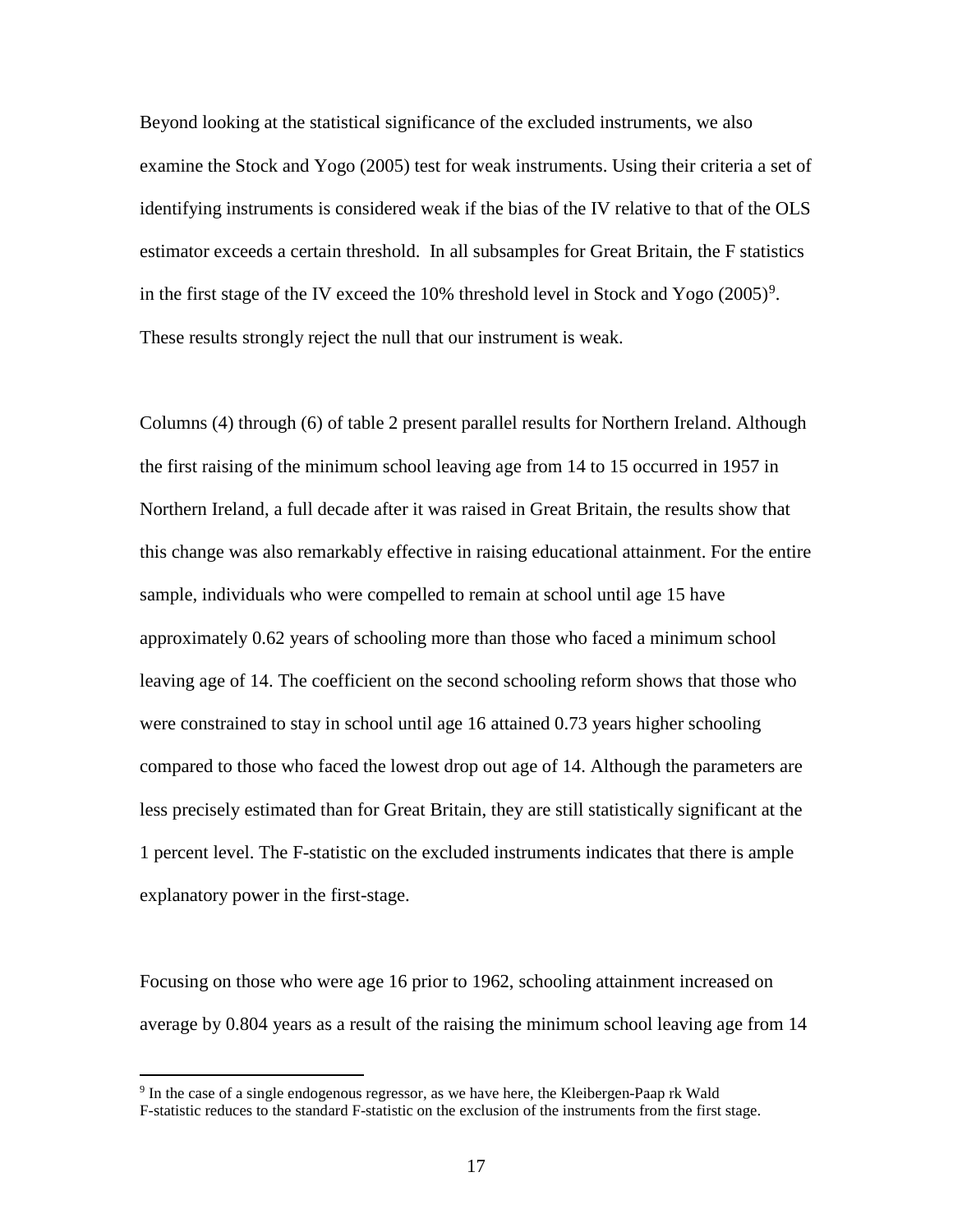to 15. For those age 16 after 1962, the coefficient on the second compulsory attendance law indicates that individuals who faced a drop out age of 16 achieved 0.222 more years of schooling than those who were eligible to leave at age 15. The associated F-statistic is 7.69, which is above the 20% critical value for the maximal relative (to OLS) bias in the IV coefficient proposed by Stock and Yogo (2005). This implies that our IV estimates should be successful in removing most of the bias in the OLS estimates.

For the extract of men, the point estimates on the reform dummies are roughly similar to those for the aggregated sample. For the cohorts that preceded the 1962 report, the coefficient of 0.94 on the first reform indicates that men in Northern Ireland facing a minimum school leaving age of 15 attained almost a full year more of schooling than those who were compelled to stay until age 14. The F-statistics associated with these results point to no weak instrument problem using the Stock-Yogo criteria. For the cohorts that followed the 1962 report, the second reform that raised the minimum school leaving age to 16 entailed an average increase in schooling of 0.36 years. In this case, the associated F-statistic of 8.76 is above the Stock-Yogo 20% critical value.

For all cohorts of women, the coefficients on the two schooling reforms look very similar to those for the aggregated sample over the same range of data. For those age 16 prior to 1962, the first reform which raised mandatory schooling from 14 to 15 in 1957 increased schooling by approximately 0.69 years. The associated F-statistic is 14.23, which is above the 15 percent critical value tabulated by Stock and Watson (2005). For the later birth cohorts, the effect of the 1973 reform is small and lacks precision: the coefficient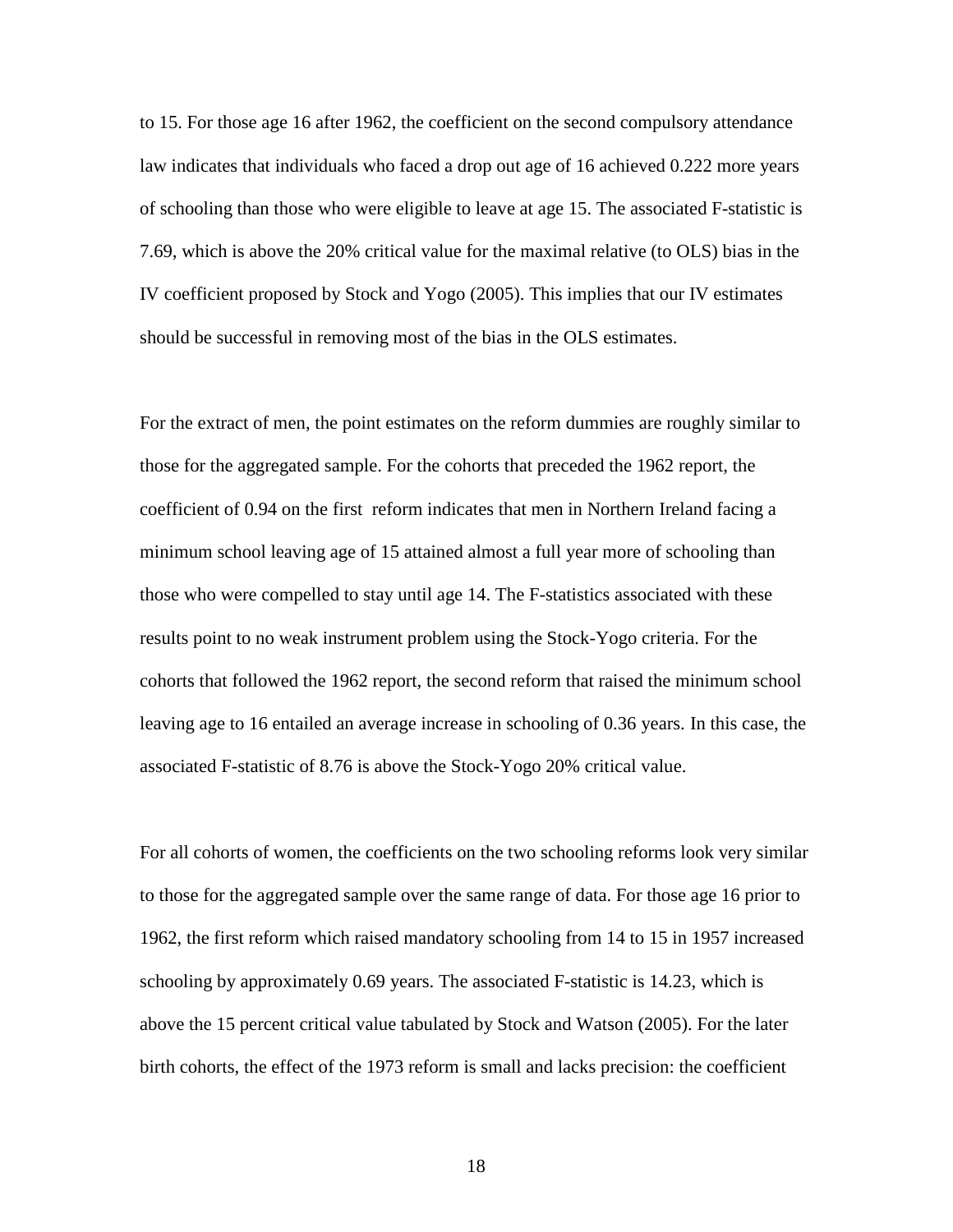(standard error) is 0.123(0.110) and the F-statistic is only 1.24. The last compulsory education law appears not to have prolonged schooling for more recent cohorts of women in Northern Ireland. Thus the 1973 reform does not provide a useful instrument in the subsample restricted to women born between 1947 and 1981. The insignificant effect of compulsory schooling for this subgroup of women is obviously very different from the highly statistically significant equivalent estimate for men. IV results from models where the instrument is weak should be interpreted cautiously.

For Great Britain, table 3 presents the OLS and IV results of the impact of schooling on the probability of smoking initiation. The OLS specification assumes that schooling is exogenous and the estimates indicate a negative association between schooling and the probability of starting smoking. For the total sample, the results suggest that one extra year of schooling reduces the probability of smoking by 1.7 percentage points. Given that the percentage of the sample who ever smoked prior to the 1962 report is 77 percent, this coefficient implies that the effect of increasing the number of years of schooling by one is to decrease the probability of smoking by just 2.21 percent. IV coefficients are virtually identical in magnitude to the OLS coefficients, though imprecisely estimated. To explore the impact of schooling on starting smoking in response to the release of 1962 report, estimates for the two cohort groups that permit a before and after information comparison are presented. The OLS coefficients reveal that an extra year of education reduces the probability of smoking before the spread of health information by 1.0 percentage points rising to 2.1 percentage points after the increase in information. Since 67.5 percent of individuals smoked after the 1962 report, the estimate of 0.021 (0.001) translates into a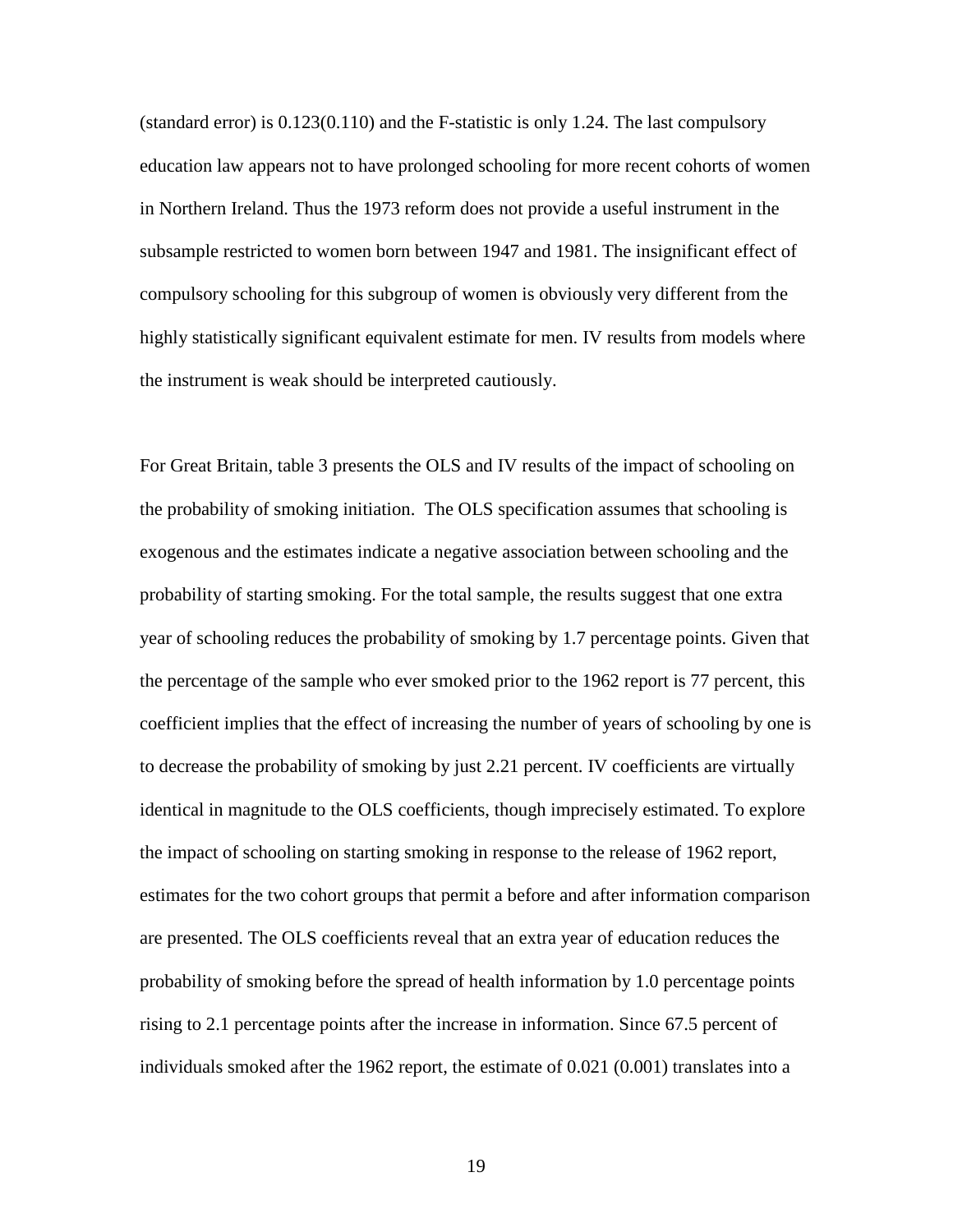3.1 percent decrease in the likelihood of smoking as a result of an additional year of education. IV coefficients are imprecisely estimated before as well as after the dissemination of health knowledge on the consequences of smoking, though similar in magnitude to the OLS coefficients prior to the publication of the 1962 report. The results disaggregated by gender reveal estimates that are broadly similar for men and women.

The OLS results for Northern Ireland, presented in columns (1) through (3) of table 4, are comparable to those found for Great Britain. These results show a strong association between schooling and smoking for the total sample, for the subsamples before and after the widespread increase in information, and among both men and women. The IV coefficients on schooling are typically not statistically different from zero at any conventional level of significance. The one important exception occurs with the cohort of men age 16 before the 1962 report. For this group, the IV coefficient on schooling is - 0.104(0.051) which is statistically significant at the 5 percent level. With 73.3% of men having ever smoked, the decrease in the probability is 14%. IV results for the post-1962 cohorts show that the gap in smoking initiation between men with different schooling levels does not remain after the widespread increase in health knowledge. These results are in line with what one would expect if schooling's influence on smoking decisions was primarily through the acquisition and processing of health information. In contrast, for women the IV results are entirely statistically insignificant both before and after the widespread dissemination of health information.

The OLS and IV results for a discontinuity sample presented in the last three columns of

20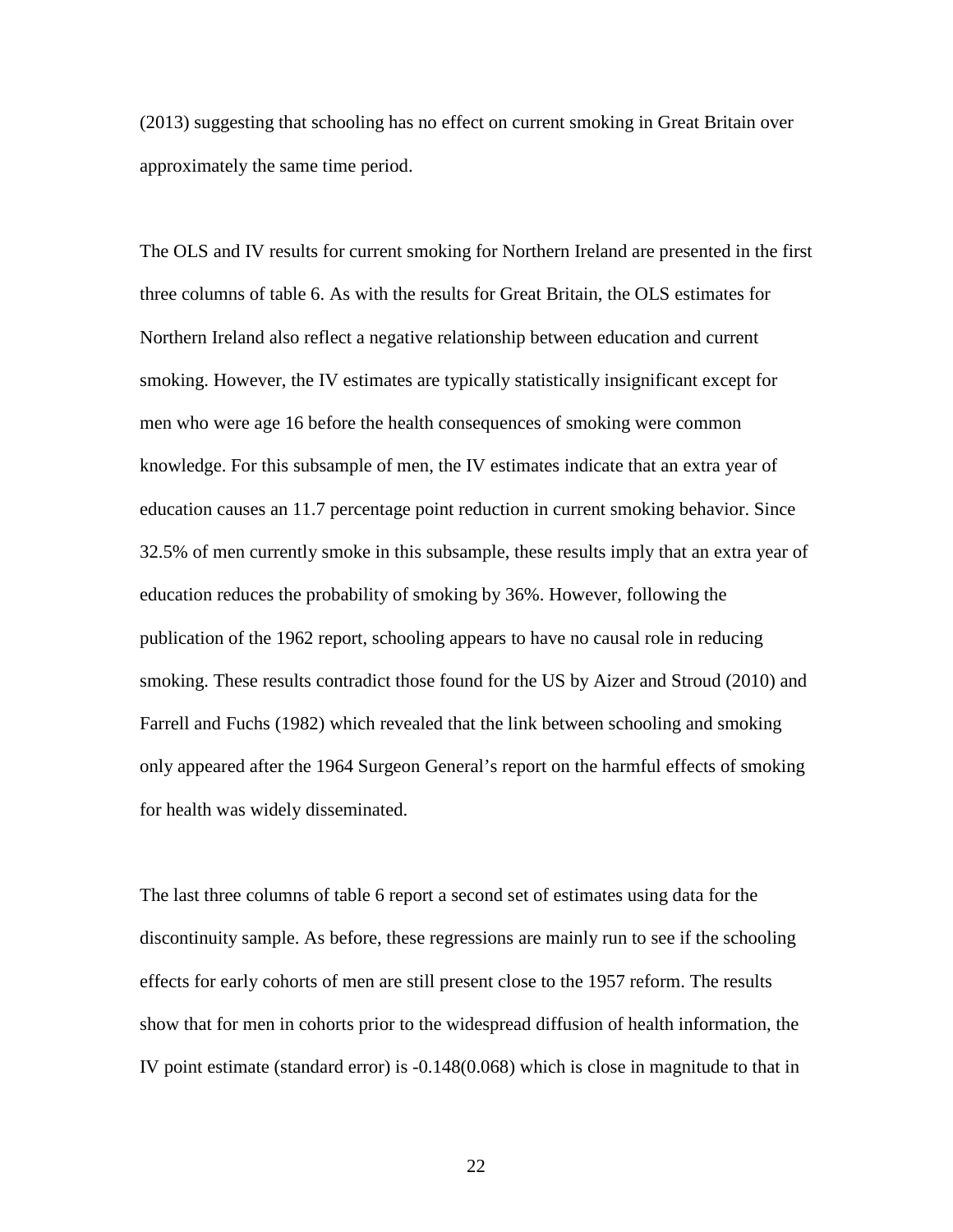the full sample. Past the massive increase in information in 1962, the IV estimates essentially show no relationship between schooling and smoking. Thus, the results from the discontinuity sample lead to similar conclusions as that for the full sample.

In addition to looking at smoking initiation and current smoking behaviors, we also examine the impact of schooling on the probability of stopping smoking, conditional on being a current or former smoker. Thus the composition of the sample for the analysis of cessation is restricted to those who ever smoked as quitting behavior for individuals who never smoked cannot be observed. De Walque (2010) points out that as the decision to quit smoking is usually taken when education is completed, it may provide a clearer margin for analysis than smoking initiation, which generally occurs before schooling differences can arise. One potential problem in the interpretation of this set of findings is the risk of sample selection bias in the relationship between schooling and stopping smoking. Given that this analysis results in dropping individuals who never smoked (and thus are on average better educated), the most likely concern is that our schooling estimates will be biased upwards in absolute terms. Keeping this in mind, table 7 presents the results for Great Britain. For those who were age 16 before knowledge of the harmful consequences of smoking was widely diffused, the OLS estimates show that one extra year of education raises the probability of quitting smoking by 3.8 percentage points. For those who were age 16 following the widespread dissemination of smoking information, the associated point estimate is 4.6 percentage points. The relative consistency of the OLS results seem to imply that the probability of quitting smoking increases with years of schooling and the dramatic shift in public emphasis has no large differential impact on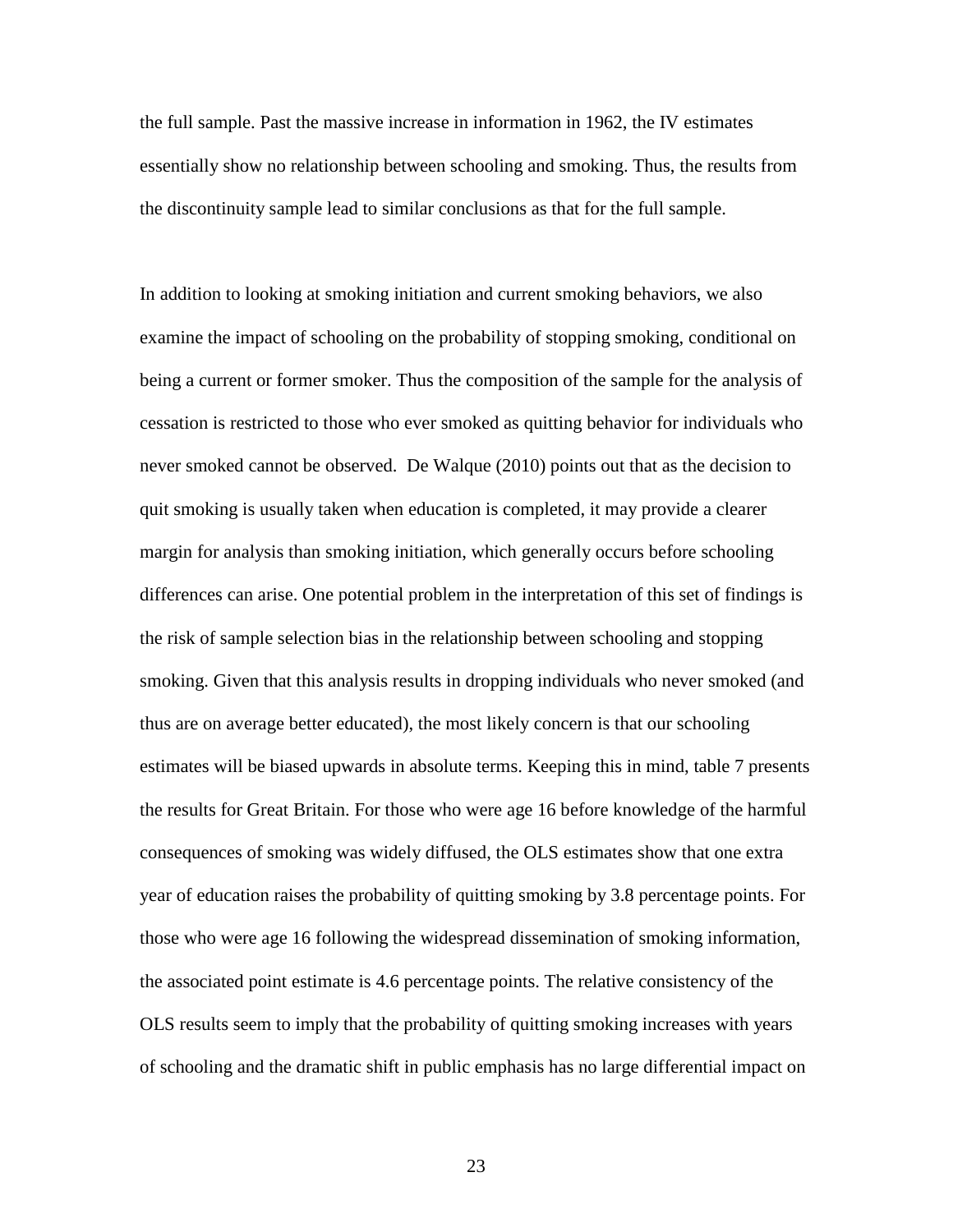the education gradient.

The compulsory education laws are again used as instruments to identify the causal effect of schooling on quitting smoking, conditional on having ever initiated smoking. For those who were age 16 both before and after the health consequences of smoking became widely known, the IV coefficients are small and statistically insignificant. The results for men and women are similar and reveal no association between schooling and stopping smoking.

The results for Northern Ireland are presented in the first three columns of table 8. For all birth cohorts, the OLS estimates appear to suggest that increases in education are associated with a higher probability of cessation. However, the IV estimates suggest that there is no causal effect of schooling on smoking cessation except for men who were age 16 prior to the widespread increase in health information. Among these men, the IV results indicate that those who attended school longer because of the 1957 compulsory schooling law are more likely to quit smoking as a result of their increased schooling. The estimated effect of an additional year of schooling for this subsample is 10 percentage points. Given that the proportion of men stopping smoking is 55.7%, the IV estimate implies that an additional year of schooling due to the first reform causes an increase in the probability of stopping by 18%. For the later born cohort who would have been widely exposed to health information on the dangers of cigarette smoking, the analogous estimates are neither statistically distinguishable from zero nor correctly signed.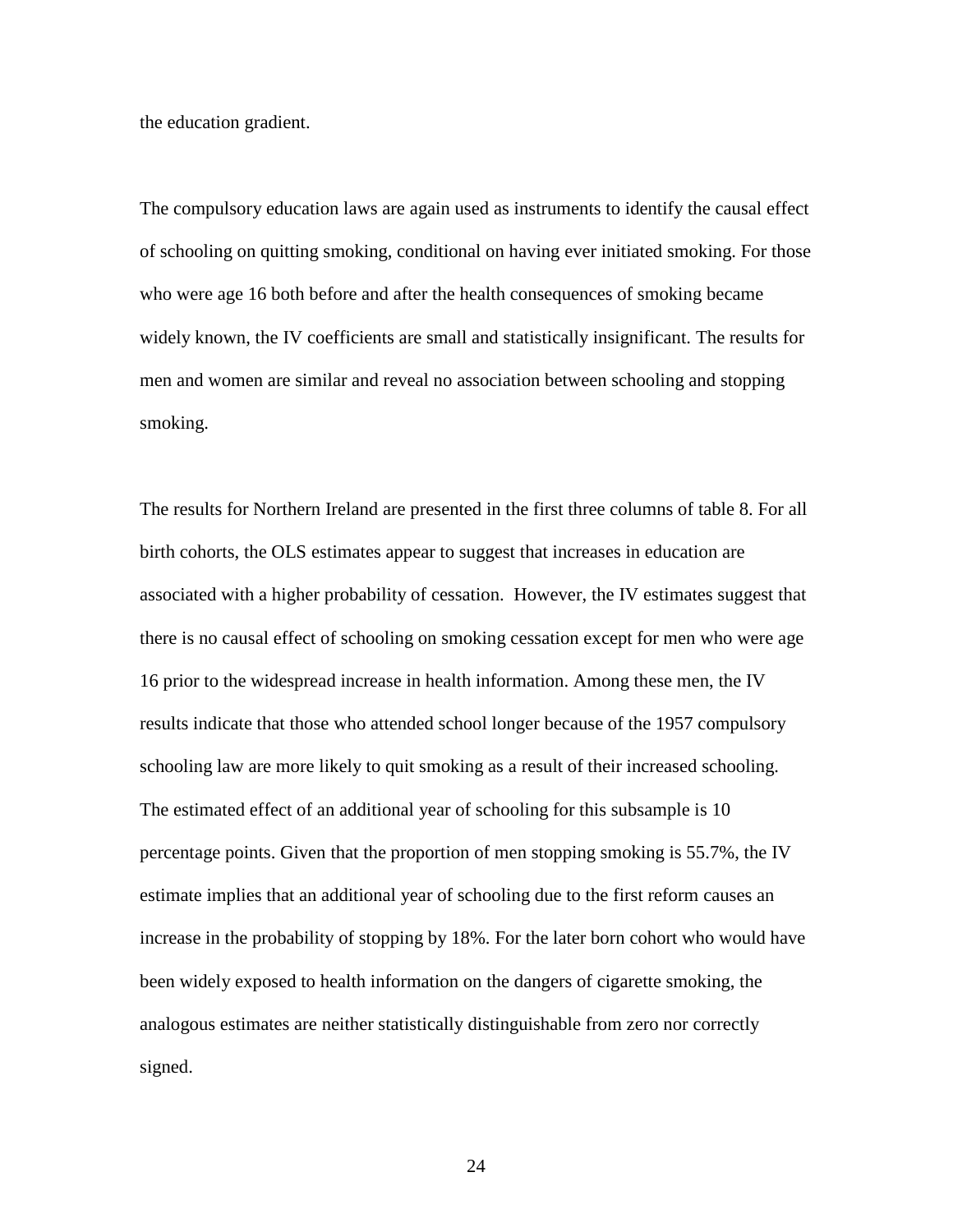Once again to check whether the estimated schooling-smoking relationship is truly a result of education for the subsample of men who attended school prior to the massive increase in information about smoking risks, we restrict the data to the narrow discontinuity sample in columns (4) through (6) of table 8. The results of this exploration are similar to those for the full sample. In particularly for men in the earlier cohorts, the IV estimate on schooling is positive, statistically significant (at the 10 percent level) and actually slightly greater than the corresponding IV estimate in column (2). As a consequence, this strengthens our interpretation that the IV estimate reflects a causal role for schooling in stopping smoking for men in school prior to the 1962 report.

Our robustness strategy of narrowing the sample to those born just three years before and after the reforms relies on the assumption that all of the difference in smoking behavior is attributable to the difference in education. Although this seems plausible given the very narrow discontinuity sample, one might still worry that the IV estimated schooling effect is still picking up something else. Given that the IV estimates are only statistically significant for the cohort of men born between 1923 and 1946 (that is, age 16 prior to the widespread increase in information), we construct a placebo education reform by falsely assuming that the reform took place either before or after the actual reform was implemented. If we uncover a statistically significant effect of the placebo, our main results from the actual reform are likely to be spurious. In work that is not reported, we tried placing the 1957 compulsory education instrument for Northern Ireland in 1947, and exclude all real post-reform cohorts. That is, we assume that Northern Ireland had raised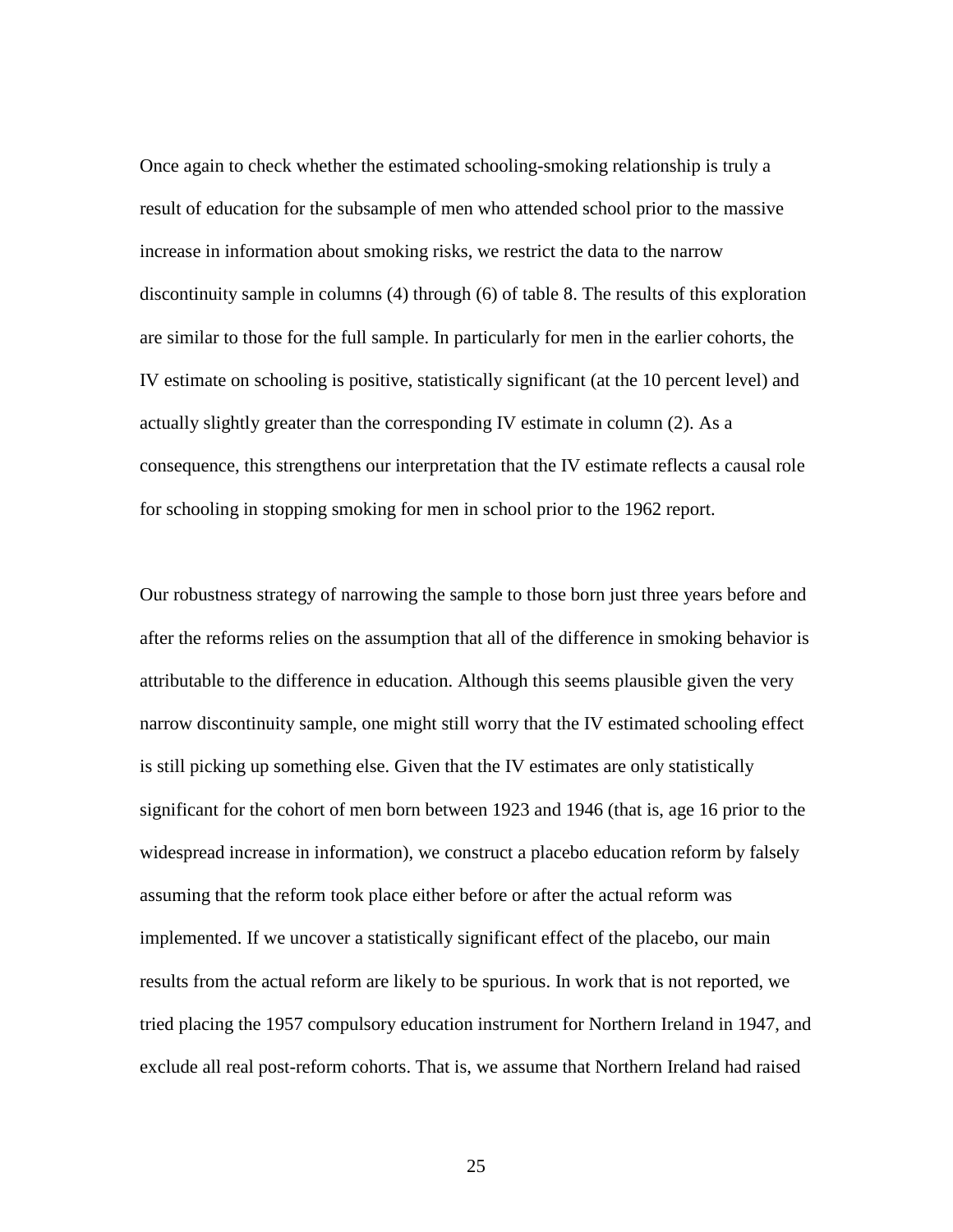the minimum school leaving age from 14 to 15 at the same time as the rest of the UK. For all three measures of smoking behavior, the schooling estimates generated using the placebo reform are statistically insignificant. We also tried placing the first reform for Northern Ireland just two years before and after the true reform. The results of this analysis were also statistically insignificant. Thus, our placebo analysis supports our initial findings that education plays an important role for men in Northern Ireland in reducing cigarette smoking.

To sum up our main findings, for Great Britain the causal results suggest no link between increases in schooling and a reduction in cigarette smoking among both men and women. However, the Northern Ireland results for men (but not for women) indicate a steep decrease in the probability of smoking associated with one more year of schooling before rather than after the rise in public information. This contrast in results by region is interesting and naturally raises the question of why there is no evidence of a reduction in smoking due to additional education in Great Britain prior to the widespread increase in health information. A likely answer is that the first school reform instrument, which was implemented a decade apart in the two countries, essentially compares individuals from very different cohorts in Great Britain and Northern Ireland. The fact that the education reform in Northern Ireland was delayed until 1957 meant that its implementation occurred only five years before the publication of the 1962 report. Individuals in Northern Ireland in this five-year interval were attending school for longer in an environment where information was gradually accumulating on the risks associated with smoking. According to the theory of the production of health developed by Grossman

26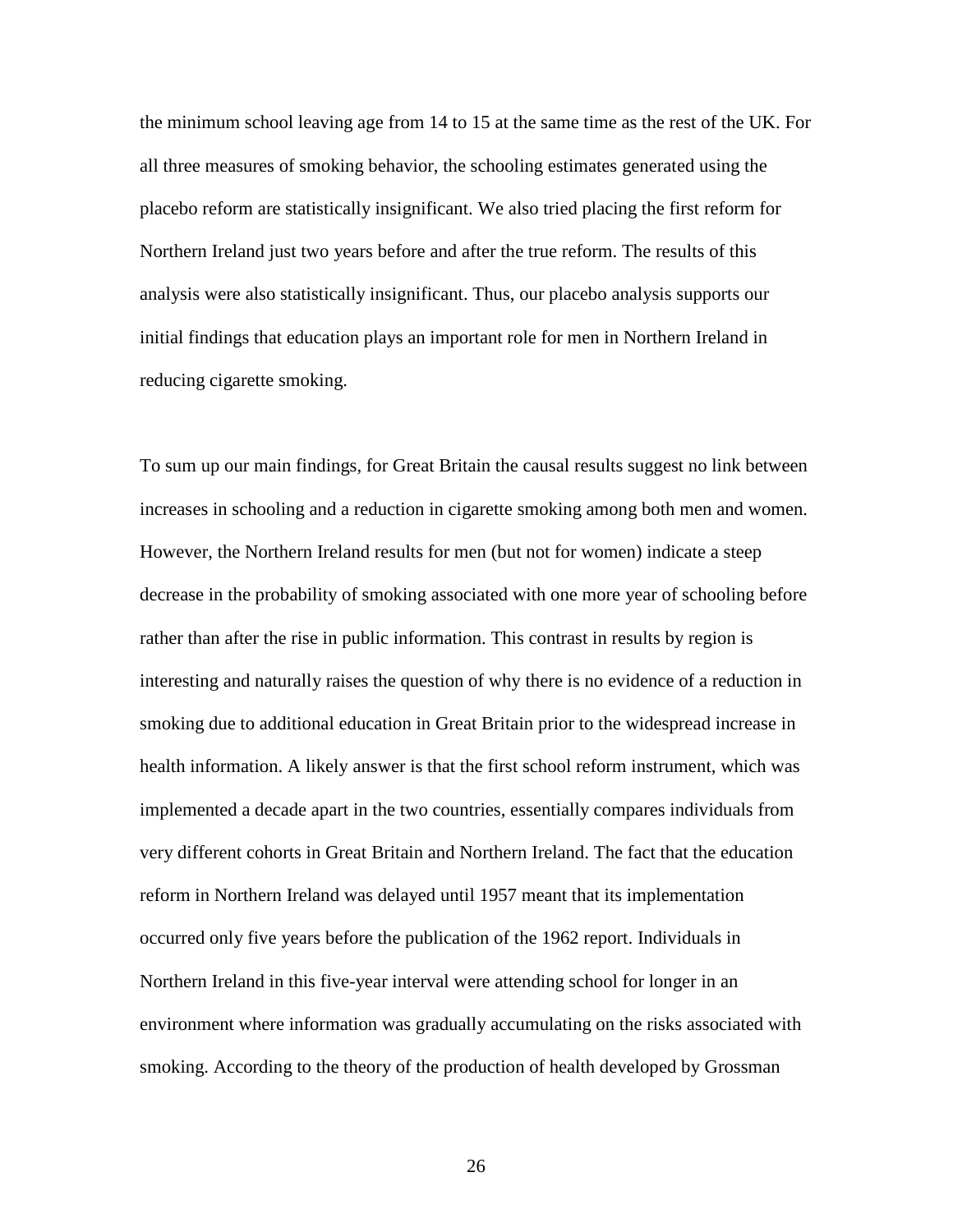(1972), education improves the acquisition and use of medical knowledge in health related decisions. This theory sees that the more educated would obtain information about the damaging effects of smoking even during a time when medical knowledge about smoking related illnesses was not widely accessible, such as during the five-years prior to the publication of the 1962 report. The fact that the schooling-smoking gradient is present in Northern Ireland at roughly the same time as the gradual arrival of new health-related information prior to the publication of the 1962 report is consistent with a causal role for schooling through health information<sup>[10](#page-26-0)</sup>. This role is further supported by the evidence that the gradient entirely disappears following the 1962 report when information was widely diffused to the less educated.

For Great Britain, the IV estimates for Great Britain based on the 1947 reform suggest that education did not exert an important influence on smoking prior to1962 in this country. The earlier implementation of the education reform in 1947 in Great Britain was before the consensus in the medical literature on the predominant role of tobacco use as the main cause of lung cancer in 1950. One reason for the difference in results between Northern Ireland and Great Britain is that a large fraction of individuals in Great Britain had received an additional year of education as a result of the 1947 reform ahead of knowledge about the harmful effects of smoking on health. The effect of education would be unlikely to be present in an environment prior to the late1950s when little information about the risks associated with tobacco was available in the media (Viscusi 1992). This

 $\overline{a}$ 

<span id="page-26-0"></span> $10$  Direct measures of differences in health knowledge would be required to empirically test the hypothesis that schooling reduced smoking by improving knowledge of the relationship between smoking and health (Kenkel 1991).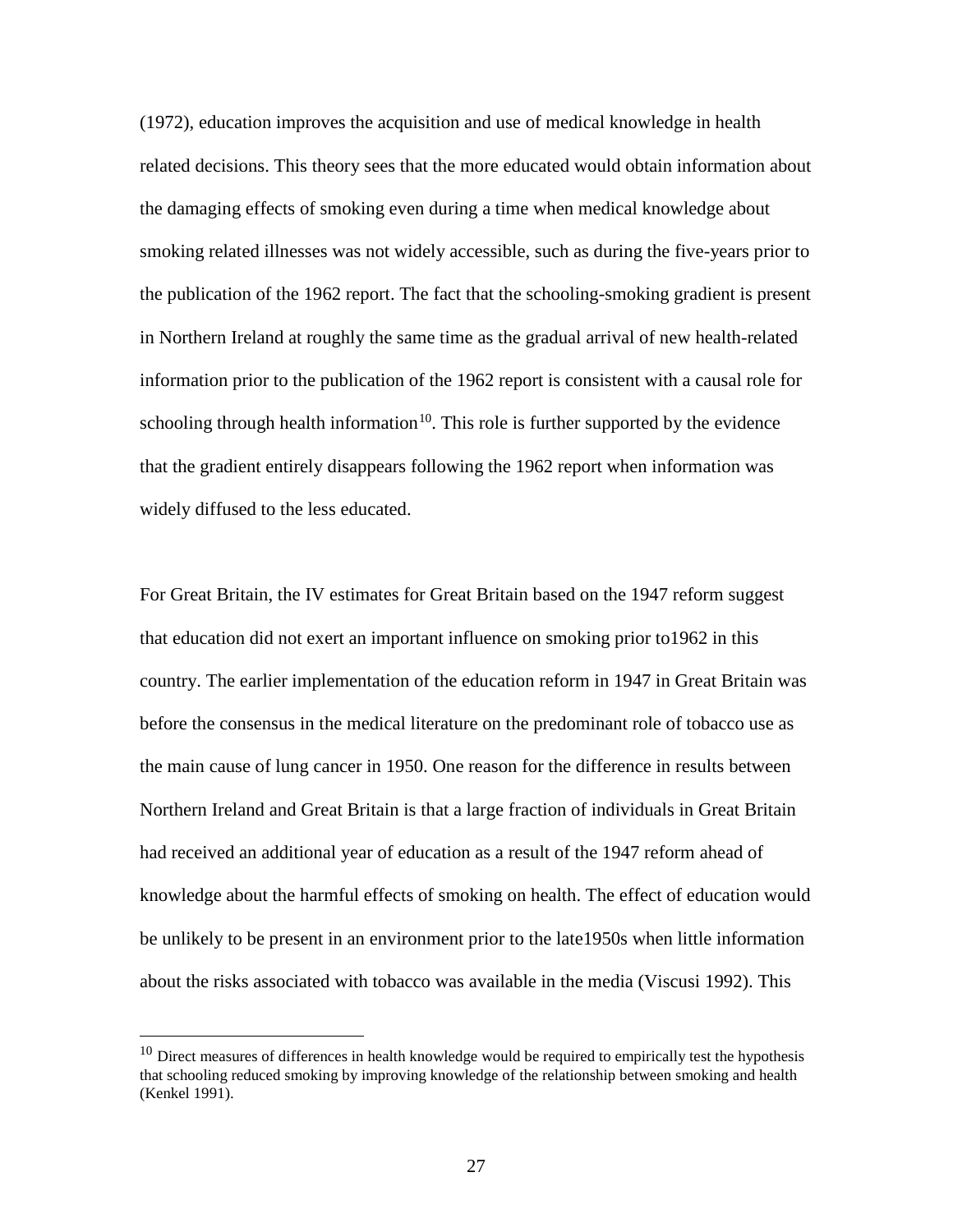reasoning may explain why we do not observe the same effect of education in Great Britain that we observed for Northern Ireland prior to 1962.

For men in Northern Ireland, on balance it seems reasonable to assume that there was a causal pathway for schooling to smoking. However, the results for women are entirely statistically insignificant for the early birth cohorts. The difference in results for men and women in Northern Ireland is surprising given that women would have been exposed to the same information as men prior to the 1962 report. However, gender disparities in smoking by education may be attributable to two factors. First, schooling increases the returns to work, which makes any time spent out of the labor market due to illness more costly. This channel is likely to raise the value of good health for men more than women as long as schooling increases the marginal return to work more for men than women (Becker 1993; Ross et al. 2012; Ross and Mirowsky 2006). Second, one of the main reasons that women have historically smoked less than men is externally imposed normative constraints that discouraged women from smoking (Bird and Rieker 2008; Pampel 2002). If men engaged in smoking more than women in part because they face fewer external constraints, then education may have more of an effect on the smoking decisions of men than women as men would be more self-directed (Mirowsky and Ross 2005). For this reason, more educated men might be more open to messages about the adverse effects of smoking and thus more likely to select a healthier lifestyle compared to more educated women. Through both these channels educated men and women are unlikely to experience a similar response to knowledge about the adverse consequences of smoking for health.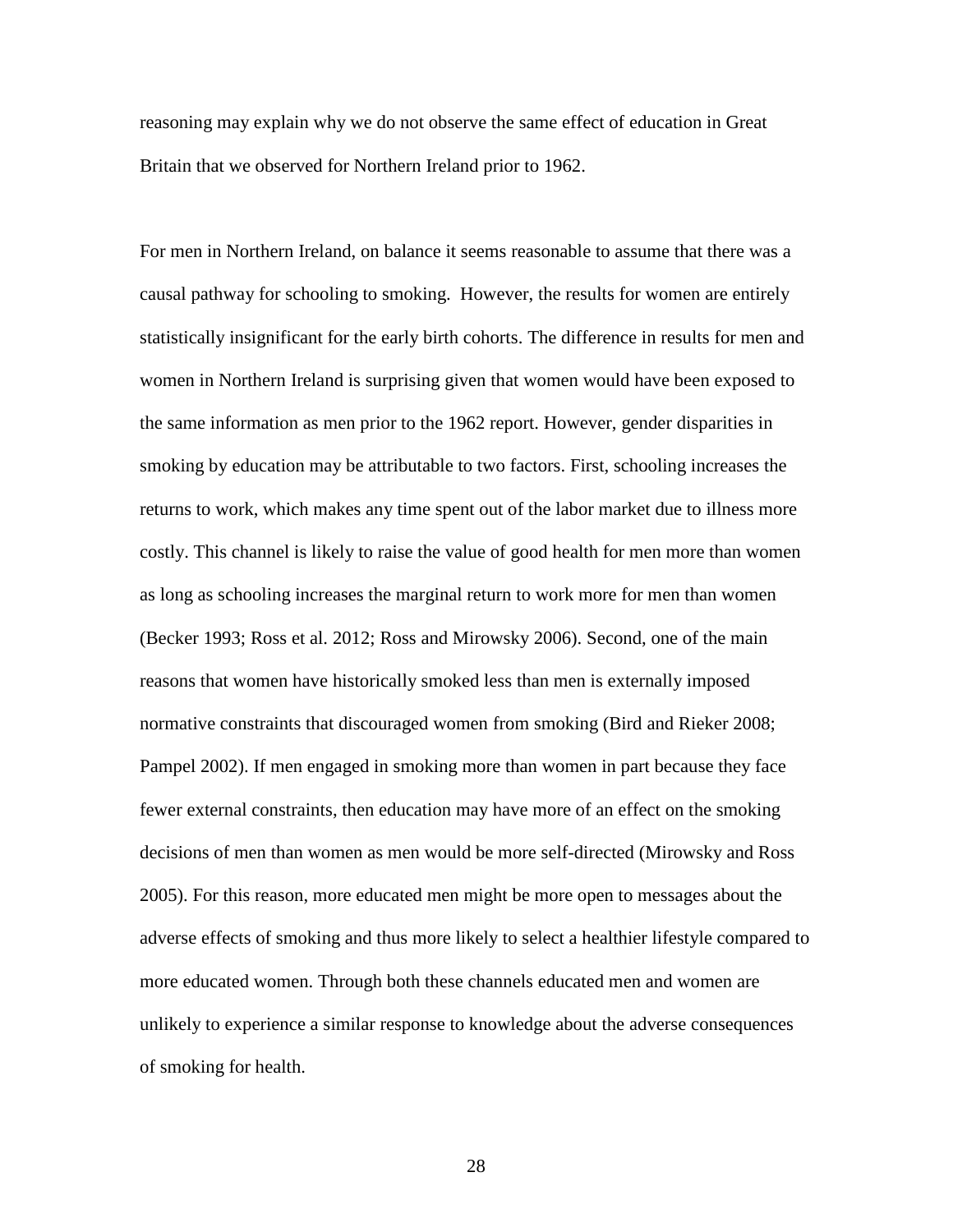Our finding that the education gradient in smoking past the publication of the 1962 report did not persist in either Great Britain or Northern Ireland is particularly noteworthy. One possible explanation for the absence of a statistically significant education effect following the 1962 report is that the rapid improvement of knowledge about the health hazards of smoking led to the elimination of the knowledge gap between education categories as everyone became exposed to the same information. The widespread improvement in information on the harmful health effects of smoking appears to have removed educational disparities in smoking that existed in earlier cohorts of men in Northern Ireland.

It is also worth bearing in mind in the interpretation of our results that the compulsory education laws affected a large fraction of individuals who would have left school earlier had they not been compelled to stay an additional year by the raising of the minimum school leaving age. Imbens and Angrist (1994) have shown that IV and OLS estimates are usually difficult to compare as OLS seeks to estimate the average treatment effect (ATE) across the population, while IV identifies the local average treatment effect (LATE) for the subsample whose education was raised as a result of the reforms. For men in Northern Ireland who were age 16 before the 1962 report, our IV estimates, which are larger in absolute terms than our OLS estimates, may be picking up the effect of a lower discount rate for those who were redirected at age 14 to stay in school for one more year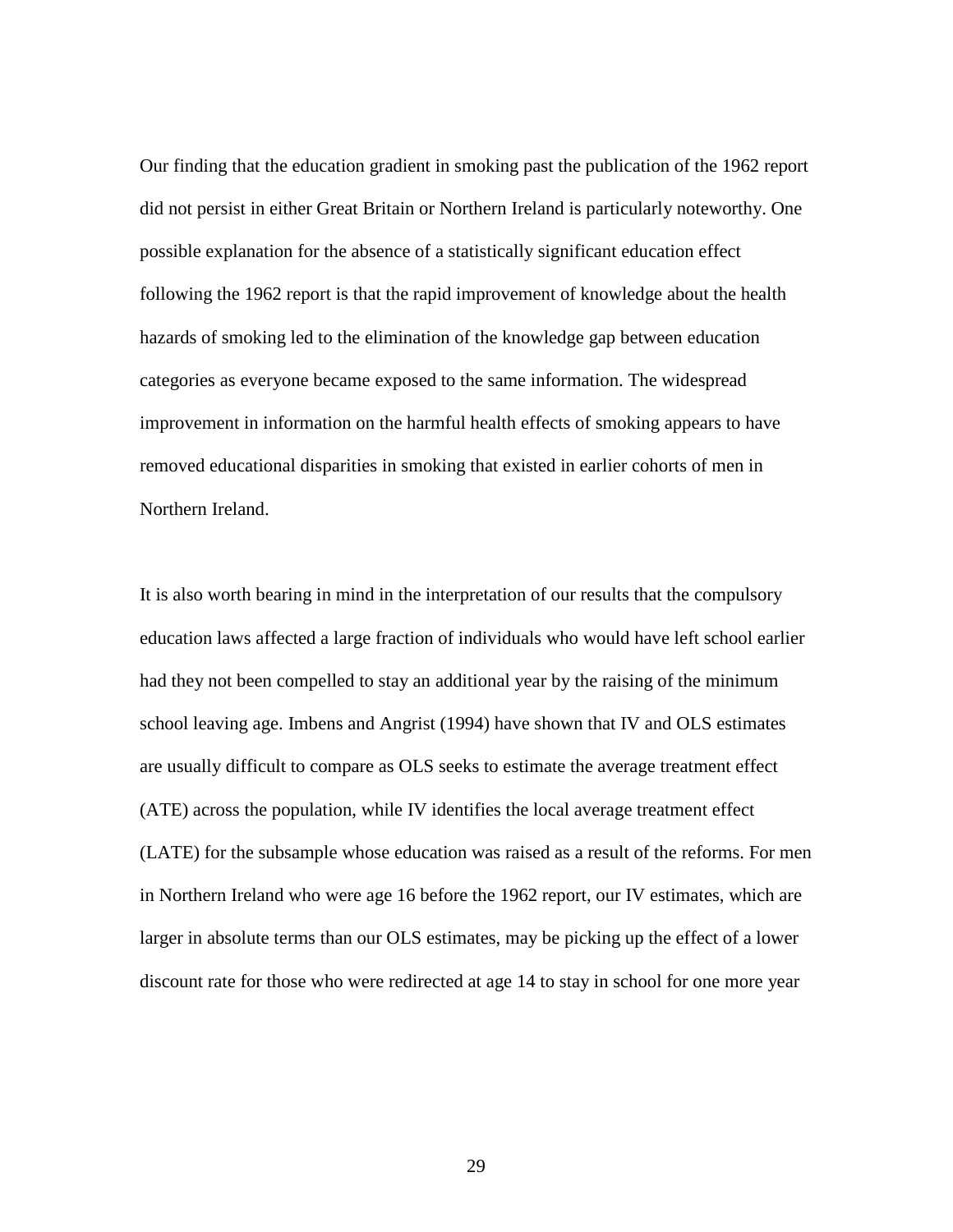than for those who left earlier<sup>11</sup>.

## **6. Conclusion**

 $\overline{a}$ 

For economists interested in health, the relationship between schooling and smoking is particularly important as smoking is the leading preventable cause of premature mortality in all advanced industrial countries. The goal of this paper is to test the hypothesis that education has a casual effect on smoking. Compulsory education laws in Great Britain and Northern Ireland are exploited as instruments for years of schooling as these laws should have no bearing on an individual's smoking habits except through increased schooling. The analysis was undertaken separately for men and women given the possibility that males and females may have reacted differently to the increases in education.

For both countries, the OLS results are consistent with the hypothesis that education causes individuals to be healthier through a reduction in smoking. However, for Great Britain, IV estimates are typically not statistically significant either before or after the widespread public dissemination of information on the dangers of smoking for health. These patterns are consistent with previous work by Clark and Royer (2013) for Great Britain, but contrast with what is found for Northern Ireland. For Northern Ireland, our pattern of results for males is consistent with the idea that schooling has a causal pathway leading to better health through education helping individuals become better informed about the health implications of smoking. This interpretation is reinforced by the finding

<span id="page-29-0"></span> $<sup>11</sup>$  Becker and Mulligan (1997) suggest that changes in education can lower the discount rate of time.</sup>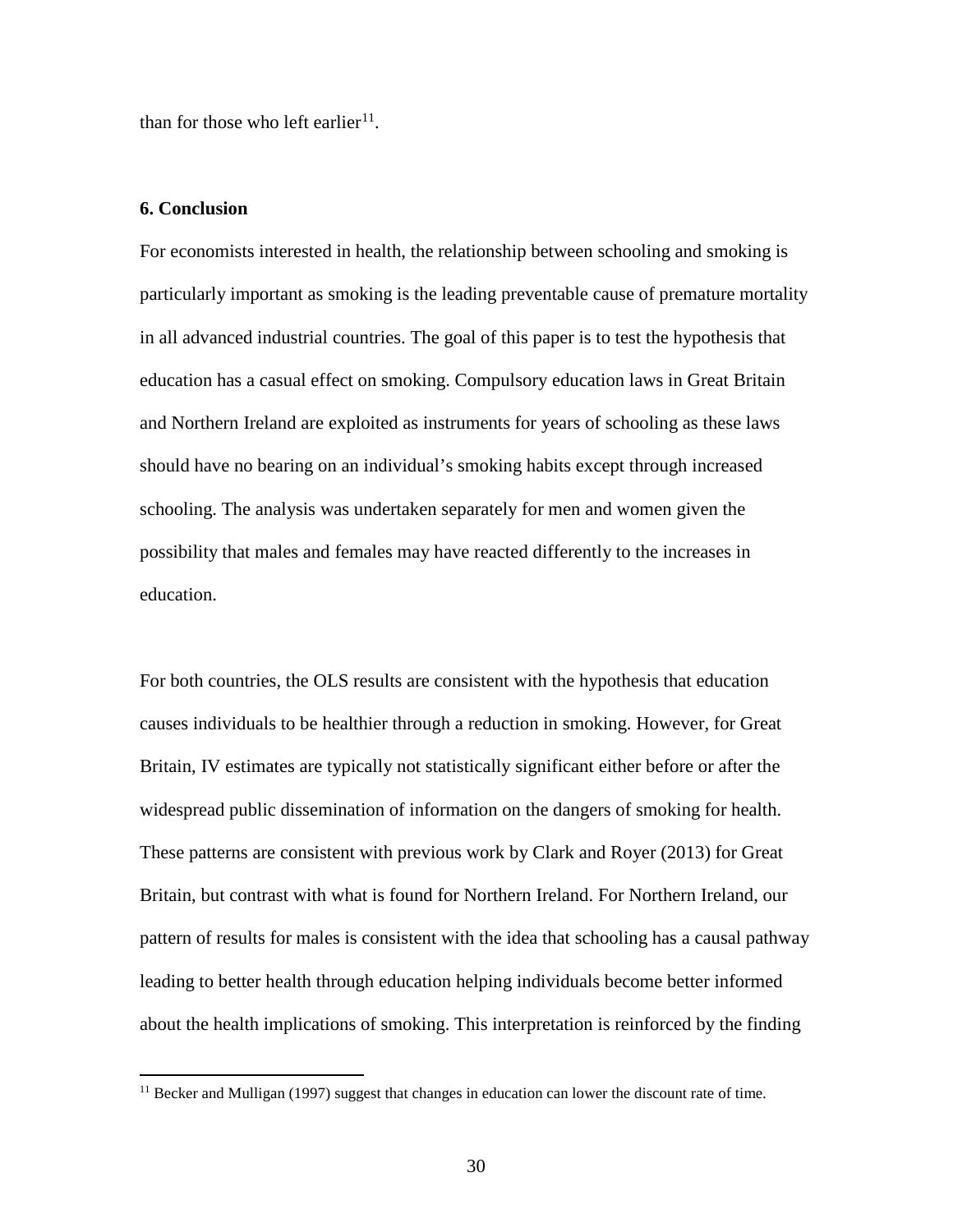that schooling differences did not remain once the harmful effects of smoking became widely known. The difference in our results for men between the two regions may be linked to the timing difference of the instrumental variable that generates these IV estimates. Unlike the rest of the United Kingdom, the raising of the minimum school leaving age from 14 to 15 for Northern Ireland was roughly coincident with the gradual diffusion of new information on the health hazards of smoking a half decade before this information widely publicized following the 1962 report. For both countries for women we do not find any significant causal effect of schooling on smoking either before or after the widespread improvement in health information. The difference in estimated schooling effects found for men and women in Northern Ireland may indicate that education and health-related information mediate lifestyle choices differently for men in comparison to women. Subsequent research should aim to understand these differences by gender.

The conclusions drawn from this article are subject to the caveat that the compulsory education reforms extended education at the lower tail of the distribution. Thus, the estimates of the effect of schooling on smoking are specific to the sub-population who would have presumably left school earlier in the absence of the law changes. It remains an open question whether policy changes that increase participation throughout the education distribution would be successful in reducing smoking. For example, de Walque (2010) for the United States finds that college educated women were less likely to smoke and faster to respond to the diffusion of information on the health consequences of smoking. In future research it would be interesting to examine the causal effect of schooling on smoking at different schooling margins for the United Kingdom.

31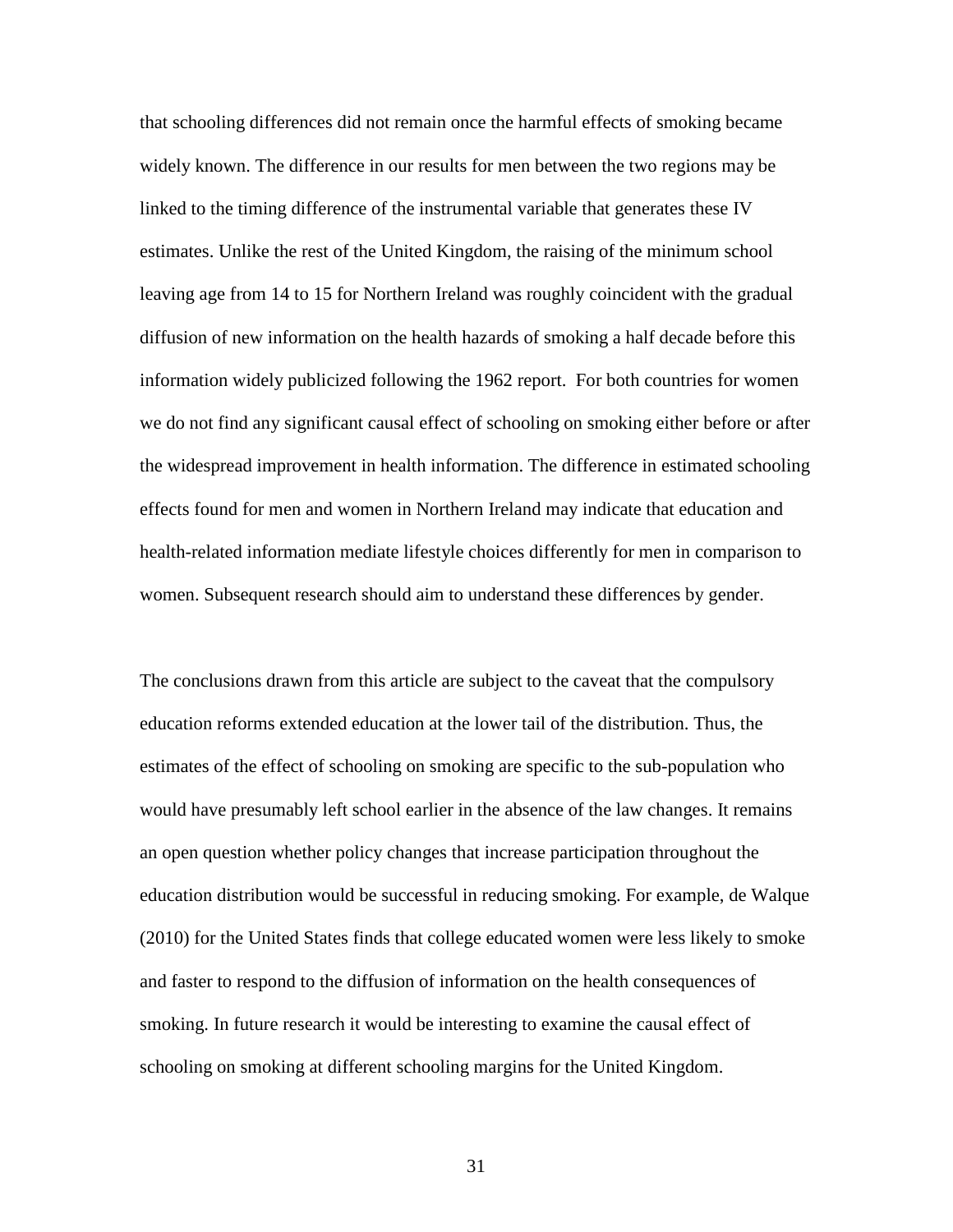# **Acknowledgement**

I would like to thank two anonymous referees for helpful comments.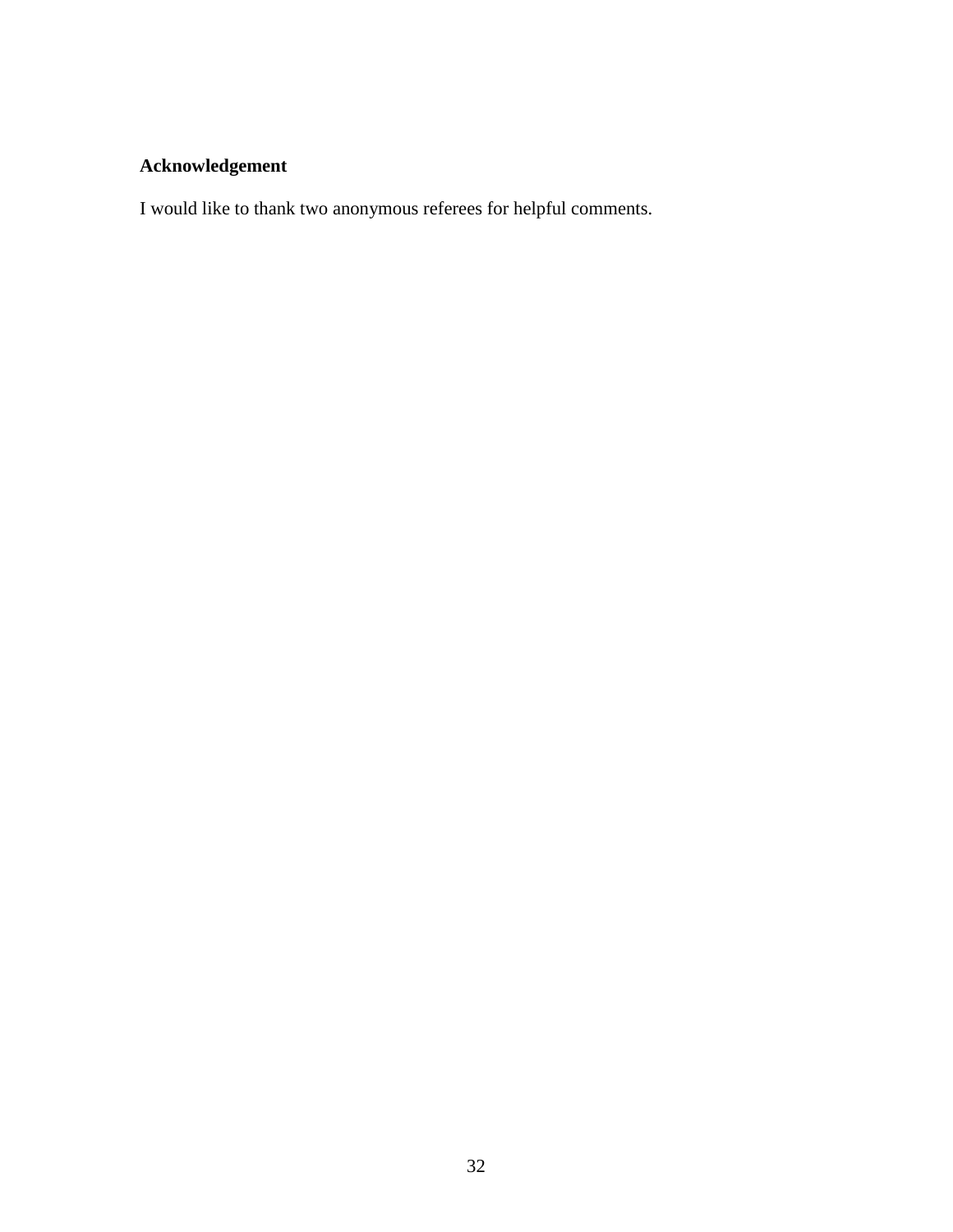

Figure 1. Fraction who left full-time education by age 14 and 15 for Great Britain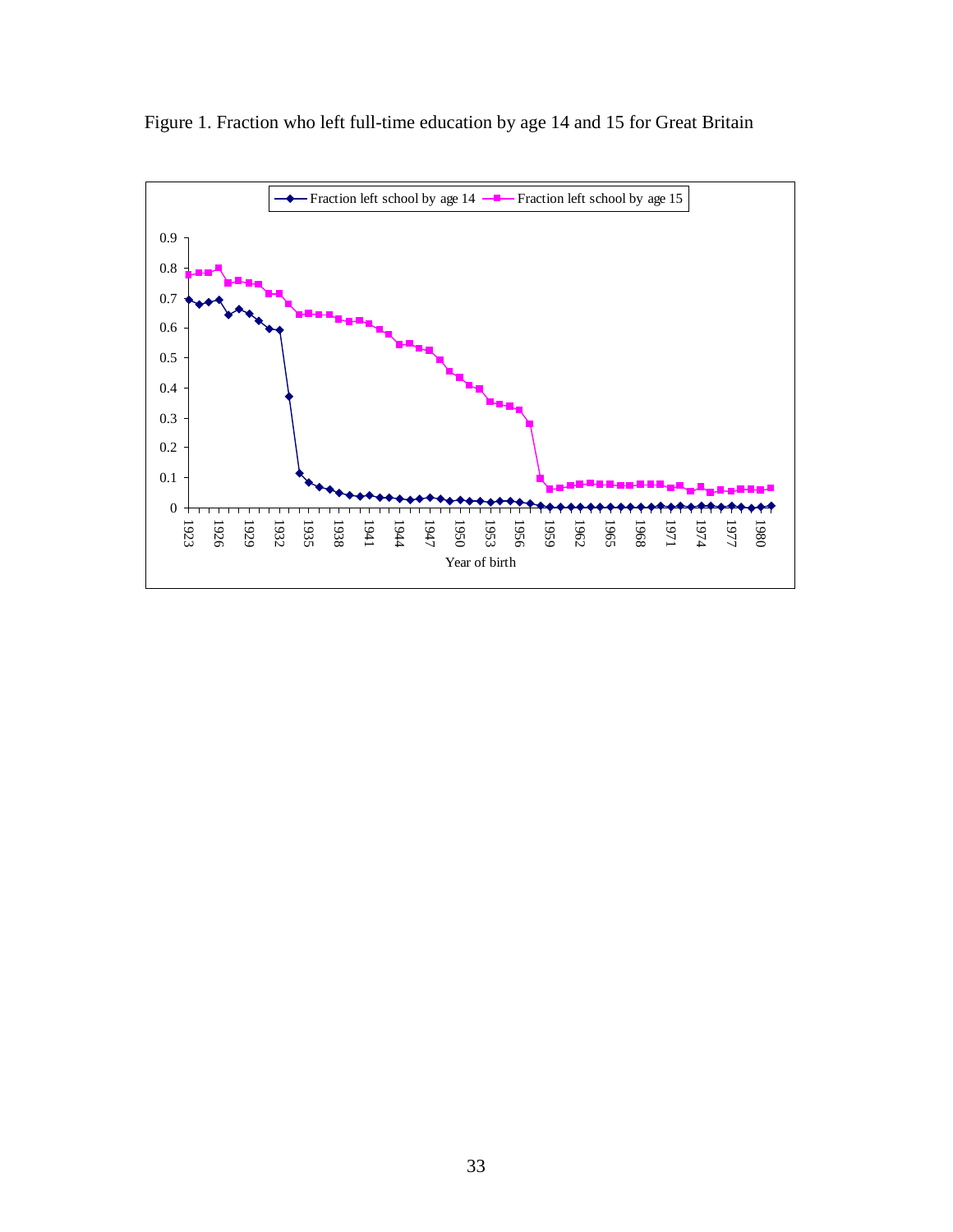

Figure 2. Fraction who left full-time education by age 14 and 15 for Northern Ireland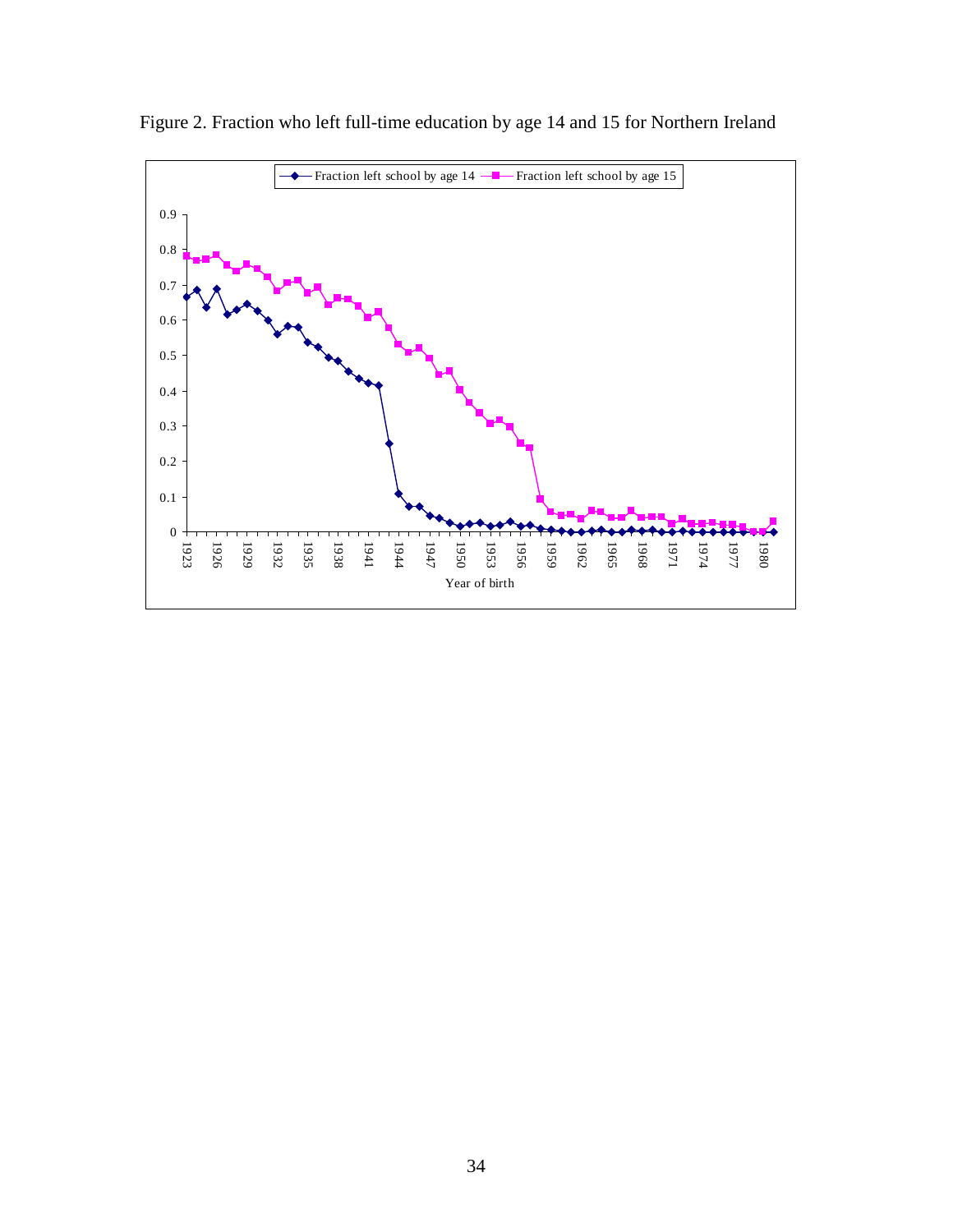

Figure 3 Fraction who reported ever smoking in Great Britain and Northern Ireland

Figure 4 Fraction who are current smokers in Great Britain and Northern Ireland

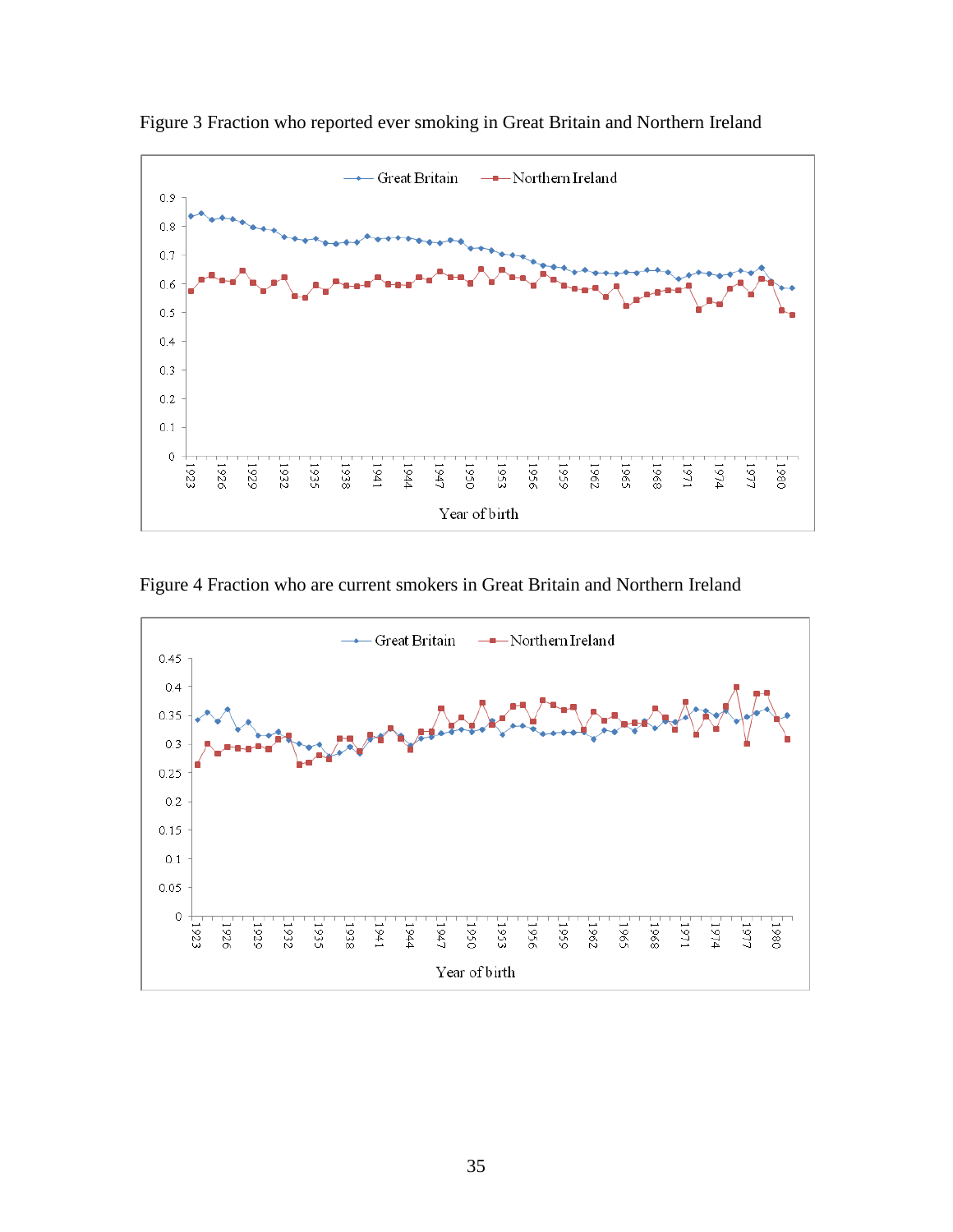

Figure 5. Fraction who quit smoking in Great Britain and Northern Ireland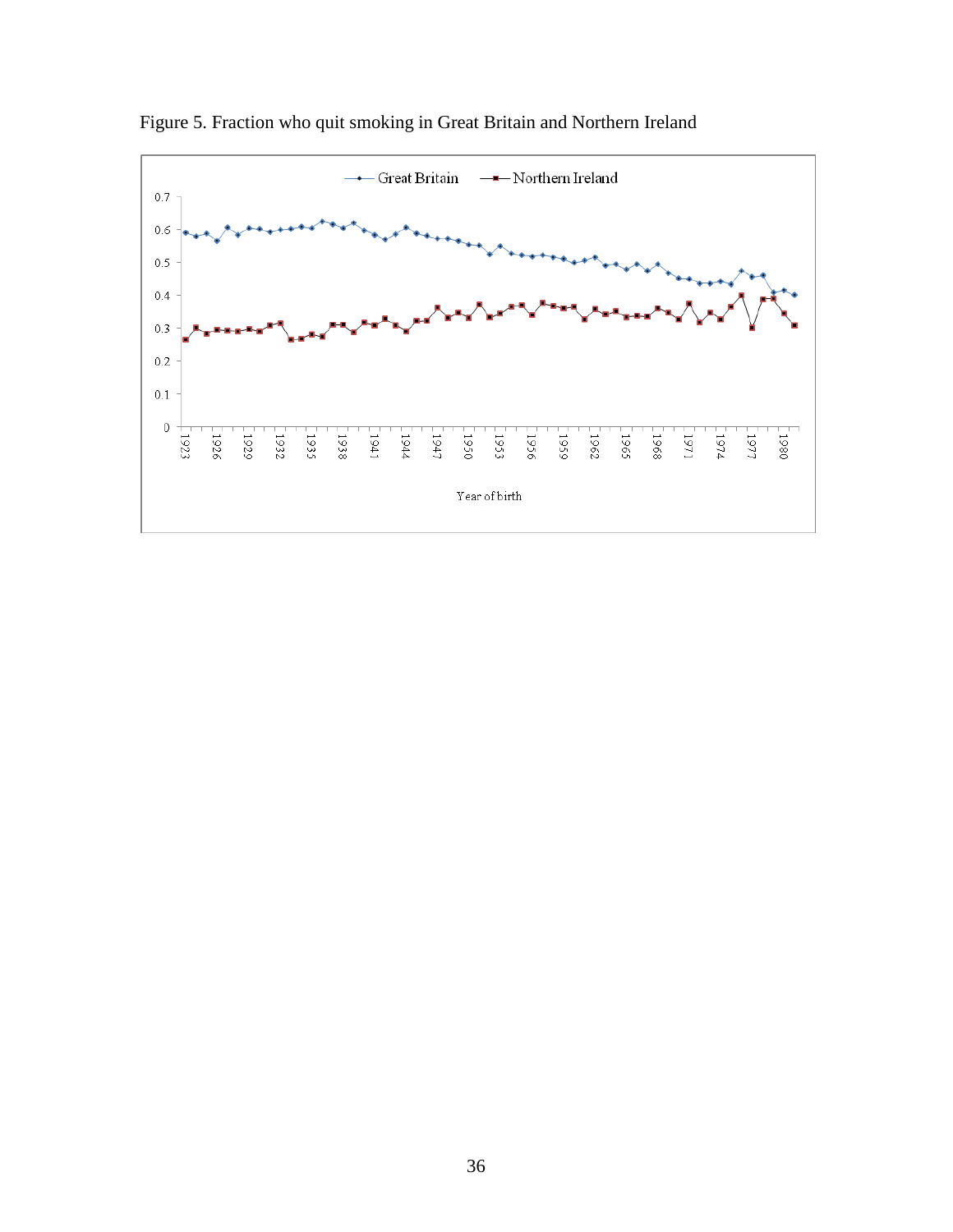|                     | <b>Great Britain</b> |           |           | Northern Ireland |           |           |
|---------------------|----------------------|-----------|-----------|------------------|-----------|-----------|
|                     | (1)                  | (2)       | (3)       | (4)              | (5)       | (6)       |
|                     | 1923-1979            | 1923-1946 | 1947-1979 | 1923-1979        | 1923-1946 | 1947-1979 |
| <b>Total</b> sample |                      |           |           |                  |           |           |
| Years of schooling  | 11.569               | 10.674    | 12.220    | 11.450           | 10.432    | 12.164    |
|                     | (2.231)              | (1.890)   | (2.235)   | (2.236)          | (2.005)   | (2.110)   |
| MSLA 14             | 0.149                | 0.355     | 0.000     | 0.344            | 0.834     | 0.000     |
|                     | (0.356)              | (0.479)   | (0.000)   | (0.475)          | (0.372)   | (0.000)   |
| MSLA 15             | 0.559                | 0.645     | 0.496     | 0.349            | 0.166     | 0.478     |
|                     | (0.497)              | (0.479)   | (0.500)   | (0.477)          | (0.372)   | (0.500)   |
| MSLA 16             | 0.292                | 0.000     | 0.504     | 0.307            | 0.000     | 0.522     |
|                     | (0.455)              | (0.000)   | (0.500)   | (0.461)          | (0.000)   | (0.500)   |
| Ever smoked         | 0.716                | 0.773     | 0.675     | 0.597            | 0.599     | 0.595     |
|                     | 0.451                | 0.419     | 0.468     | (0.490)          | (0.490)   | (0.491)   |
| Current smoker      | 0.315                | 0.309     | 0.319     | 0.324            | 0.297     | 0.342     |
|                     | (0.464)              | (0.462)   | (0.466)   | (0.468)          | (0.457)   | (0.474)   |
| Quit smoking        | 0.559                | 0.599     | 0.524     | 0.455            | 0.504     | 0.420     |
|                     | (0.497)              | (0.490)   | (0.499)   | (0.498)          | (0.500)   | (0.494)   |
| Observations        | 169,937              | 71,465    | 98,472    | 34,927           | 14,396    | 20,531    |
| Male sample         |                      |           |           |                  |           |           |
| Years of schooling  | 11.566               | 10.667    | 12.234    | 11.315           | 10.330    | 12.021    |
|                     | (2.265)              | (1.911)   | (2.276)   | (2.202)          | (1.991)   | (2.071)   |
| MSLA 14             | 0.149                | 0.351     | 0.000     | 0.348            | 0.834     | 0.000     |
|                     | (0.357)              | (0.477)   | (0.000)   | (0.476)          | (0.373)   | (0.000)   |
| MSLA 15             | 0.566                | 0.649     | 0.505     | 0.355            | 0.166     | 0.491     |
|                     | (0.496)              | (0.477)   | (0.500)   | (0.479)          | (0.373)   | (0.500)   |
| MSLA 16             | 0.284                | 0.000     | 0.495     | 0.297            | 0.000     | 0.509     |
|                     | (0.451)              | (0.000)   | (0.500)   | (0.457)          | (0.000)   | (0.500)   |
| Ever smoked         | 0.781                | 0.857     | 0.727     | 0.676            | 0.733     | 0.636     |
|                     | (0.413)              | (0.350)   | (0.446)   | (0.468)          | (0.442)   | (0.481)   |
| Current smoker      | 0.326                | 0.314     | 0.336     | 0.335            | 0.325     | 0.343     |
|                     | (0.469)              | (0.464)   | (0.472)   | (0.472)          | (0.468)   | (0.475)   |
| Quit smoking        | 0.581                | 0.634     | 0.535     | 0.502            | 0.557     | 0.456     |
|                     | (0.493)              | (0.482)   | (0.499)   | (0.500)          | (0.497)   | (0.498)   |
| Observations        | 79,271               | 33,787    | 45,484    | 15,298           | 6,385     | 8,913     |

Table 1. Summary statistics, Great Britain and Northern Ireland.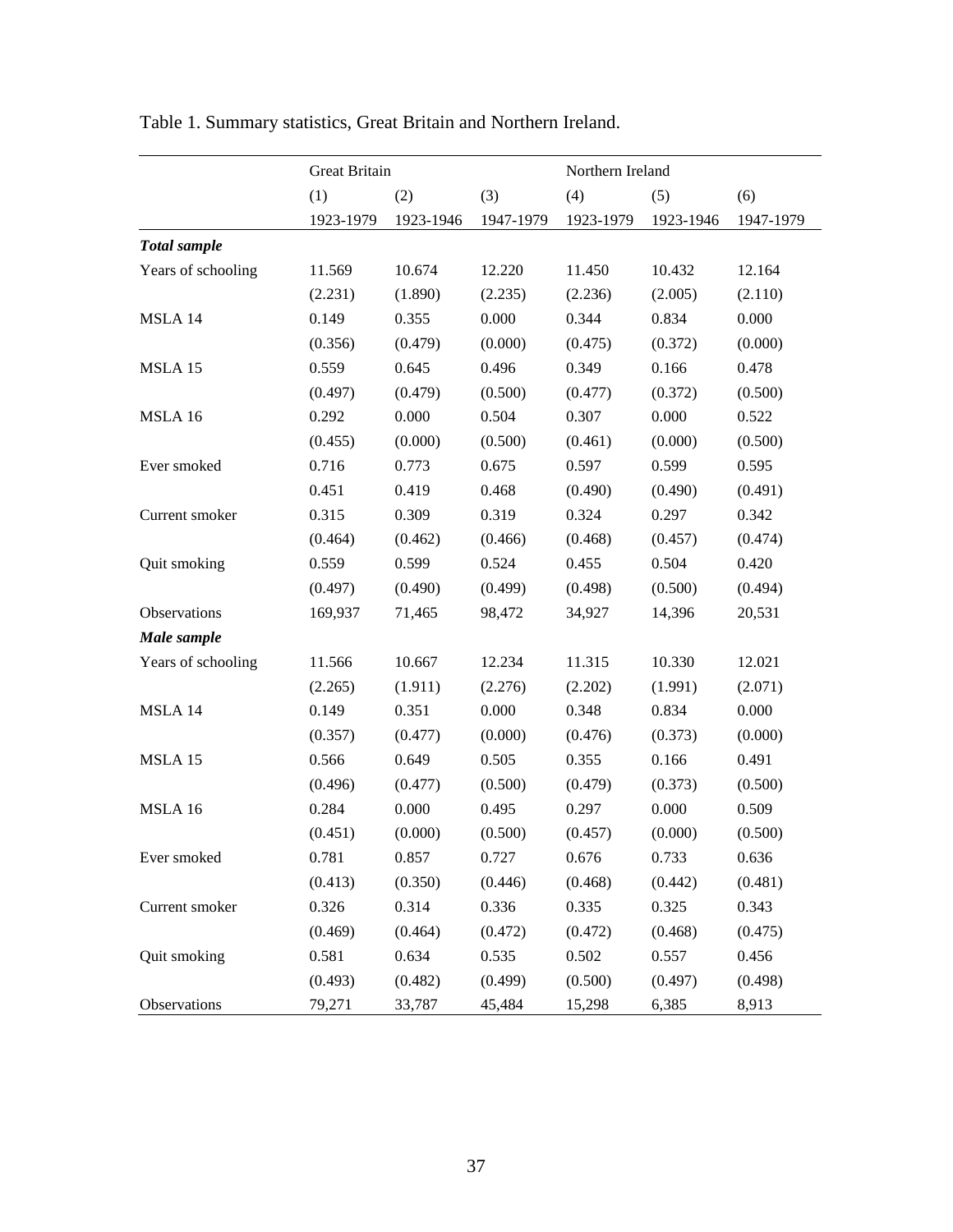|                    | Great Britain |           |           | Northern Ireland |           |           |
|--------------------|---------------|-----------|-----------|------------------|-----------|-----------|
|                    | (1)           | (2)       | (3)       | (4)              | (5)       | (6)       |
|                    | 1923-1979     | 1923-1946 | 1947-1979 | 1923-1979        | 1923-1946 | 1947-1979 |
| Female sample      |               |           |           |                  |           |           |
| Years of schooling | 11.572        | 10.679    | 12.207    | 11.556           | 10.515    | 12.274    |
|                    | (2.202)       | (1.870)   | (2.200)   | (2.257)          | (2.012)   | (2.133)   |
| MSLA 14            | 0.149         | 0.359     | 0.000     | 0.341            | 0.835     | 0.000     |
|                    | (0.356)       | (0.480)   | (0.000)   | (0.474)          | (0.371)   | (0.000)   |
| MSLA 15            | 0.552         | 0.641     | 0.488     | 0.344            | 0.165     | 0.467     |
|                    | (0.497)       | (0.480)   | (0.500)   | (0.475)          | (0.371)   | (0.499)   |
| MSLA 16            | 0.299         | 0.000     | 0.512     | 0.315            | 0.000     | 0.533     |
|                    | (0.458)       | (0.000)   | (0.500)   | (0.465)          | (0.000)   | (0.499)   |
| Ever smoked        | 0.658         | 0.697     | 0.631     | 0.535            | 0.492     | 0.564     |
|                    | (0.474)       | (0.460)   | (0.483)   | (0.499)          | (0.500)   | (0.496)   |
| Current smoker     | 0.305         | 0.305     | 0.304     | 0.315            | 0.275     | 0.342     |
|                    | (0.460)       | (0.461)   | (0.460)   | (0.464)          | (0.447)   | (0.474)   |
| Quit smoking       | 0.535         | 0.562     | 0.514     | 0.408            | 0.441     | 0.388     |
|                    | (0.499)       | (0.496)   | (0.500)   | (0.492)          | (0.497)   | (0.487)   |
| Observations       | 90,666        | 37,678    | 52,988    | 19,629           | 8,011     | 11,618    |

Table 1. Summary statistics, Great Britain and Northern Ireland (concluded).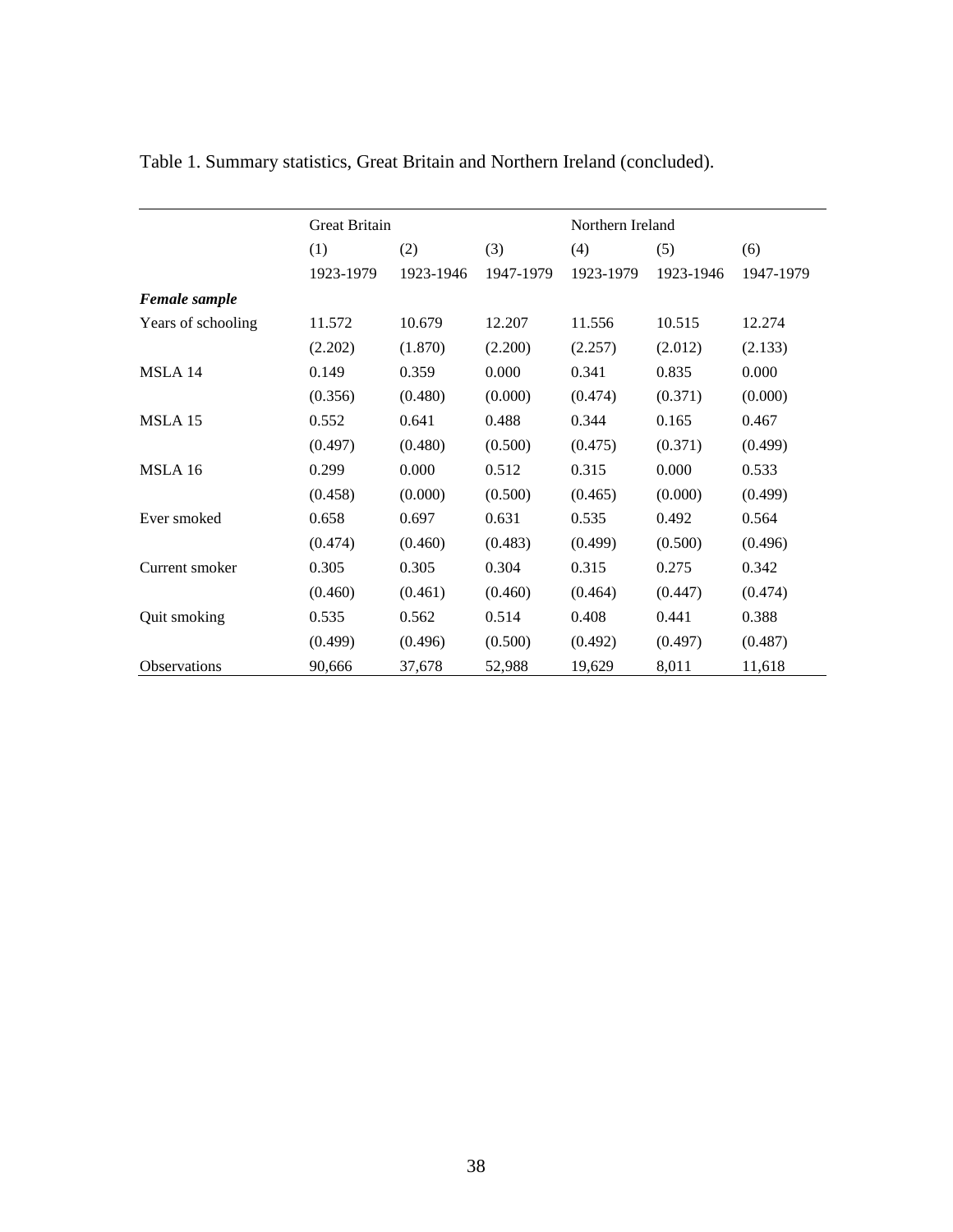|                     |                      | <b>Great Britain</b> |                      |                      | Northern Ireland      |             |
|---------------------|----------------------|----------------------|----------------------|----------------------|-----------------------|-------------|
|                     | (1)                  | (2)                  | (3)                  | (4)                  | (5)                   | (6)         |
|                     | 1921-1981            | 1921-1946            | 1947-1981            | 1921-1981            | 1921-1946             | 1947-1981   |
| <b>Total</b> sample |                      |                      |                      |                      |                       |             |
| $MSLA = 15$ (v. 14) | $0.518***$           | $0.672***$           |                      | $0.615***$           | $0.804***$            |             |
|                     | [0.029]              | [0.043]              |                      | [0.065]              | [0.138]               |             |
| $MSLA = 16$ (v. 14) | $0.572***$           |                      | $0.345***$           | $0.725***$           |                       | $0.222***$  |
|                     | [0.038]              |                      | [0.041]              | [0.096]              |                       | [0.080]     |
| F-statistic         | 168.31               | 247.63               | $70.57$ <sup>§</sup> | 44.74 \$             | $34.02$ <sup>§</sup>  | 7.69 \$\$\$ |
|                     |                      |                      |                      |                      |                       |             |
| Observations        | 169,937              | 71,465               | 98,472               | 34,927               | 14,396                | 20,531      |
|                     |                      |                      |                      |                      |                       |             |
| Male sample         |                      |                      |                      |                      |                       |             |
| $MSLA = 15$ (v. 14) | $0.463***$           | $0.659***$           |                      | $0.636***$           | $0.942***$            |             |
|                     | [0.043]              | [0.061]              |                      | [0.097]              | [0.207]               |             |
| $MSLA = 16$ (v. 14) | $0.477***$           |                      | $0.351***$           | $0.809***$           |                       | $0.360***$  |
|                     | [0.056]              |                      | [0.061]              | [0.143]              |                       | [0.122]     |
| F-statistic         | $61.22$ <sup>§</sup> | 115.64               | 32.74 \$             | $21.91$ <sup>§</sup> | 20.77 \$              | 8.76 \$\$\$ |
|                     |                      |                      |                      |                      |                       |             |
| Observations        | 79,271               | 33,787               | 45,484               | 15,298               | 6,385                 | 8,913       |
|                     |                      |                      |                      |                      |                       |             |
| Female sample       |                      |                      |                      |                      |                       |             |
| $MSLA = 15$ (v. 14) | $0.567***$           | $0.685***$           |                      | $0.598***$           | $0.698***$            |             |
|                     | [0.040]              | [0.059]              |                      | [0.088]              | [0.185]               |             |
| $MSLA = 16$ (v. 14) | $0.656***$           |                      | $0.330***$           | $0.663***$           |                       | 0.123       |
|                     | [0.051]              |                      | [0.054]              | [0.130]              |                       | [0.110]     |
| F-statistic         | 109.95 \$            | 132.75               | $37.26^{\$}$         | $23.39^{\$}$         | $14.23$ <sup>§§</sup> | 1.24        |
|                     |                      |                      |                      |                      |                       |             |
| Observations        | 90,666               | 37,678               | 52,988               | 19,629               | 8,011                 | 11,618      |

Table 2. The first-stage results: The effect of the minimum school leaving age law changes on years of schooling, Great Britain and Northern Ireland.

Notes: Control variables include quartic polynomial in year-of-birth and age at time of survey, and a dummy variable for gender. Huber-White's robust standard errors from clustering by region and birth cohort are in brackets. \* denotes statistical significant at 10%; \*\* denotes statistical significant at 5%; \*\*\* denotes statistical significant at 1%. Test of IV strength is above Stock and Yogo (2005) critical values:  $\S = 10\%$ ;  $\S$ § = 15%;  $\S$ §  $\S$  = 20%.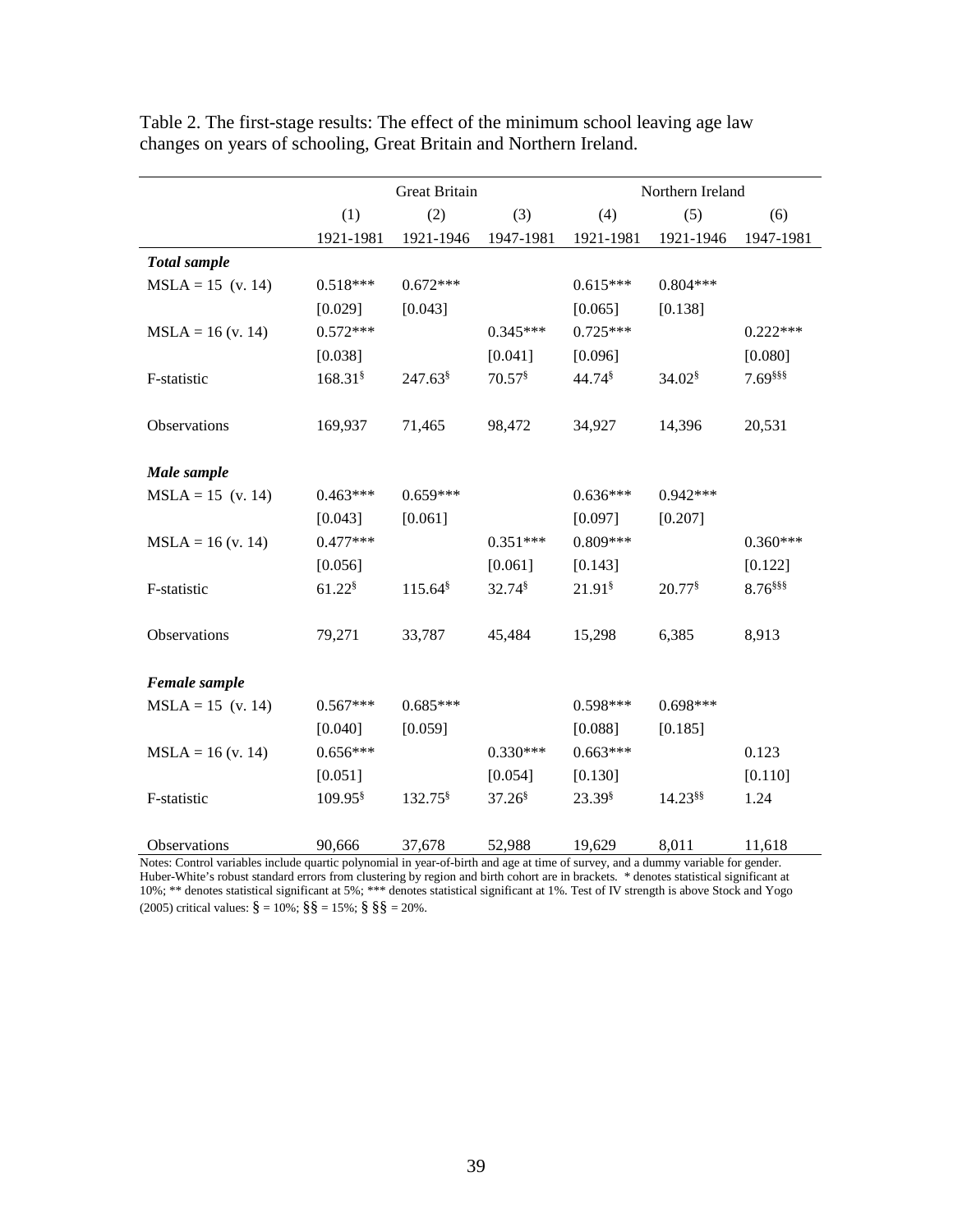|                     | (1)         | (2)          | (3)         |
|---------------------|-------------|--------------|-------------|
|                     | 1923-1981   | 1923-1946    | 1947-1981   |
| <b>Total</b> sample |             |              |             |
| Schooling (OLS)     | $-0.017***$ | $-0.010***$  | $-0.021***$ |
|                     | [0.001]     | [0.001]      | [0.001]     |
| Schooling (IV)      | $-0.016$    | $-0.009$     | $-0.009$    |
|                     | [0.012]     | [0.015]      | [0.026]     |
| Observations        | 169,937     | 71,465       | 98,472      |
| Male sample         |             |              |             |
| Schooling (OLS)     | $-0.015***$ | $-0.011***$  | $-0.017***$ |
|                     | [0.001]     | [0.001]      | [0.001]     |
| Schooling (IV)      | 0.011       | $-0.012$     | $-0.010$    |
|                     | [0.017]     | [0.018]      | [0.036]     |
| Observations        | 79,271      | 33,787       | 45,484      |
| Female sample       |             |              |             |
| Schooling (OLS)     | $-0.019***$ | $-0.008$ *** | $-0.024***$ |
|                     | [0.001]     | [0.001]      | [0.001]     |
| Schooling (IV)      | $-0.035**$  | $-0.007$     | $-0.010$    |
|                     | [0.017]     | [0.022]      | [0.038]     |
| <b>Observations</b> | 90,666      | 37,678       | 52,988      |

Table 3. OLS and IV estimates of the effect of years of schooling on ever smoking by birth cohort, Great Britain.

Notes: Control variables include quartic polynomial in year-of-birth and age at time of survey, and a dummy variable for gender. Huber-White's robust standard errors from clustering by region and birth cohort are in brackets. \* denotes statistical significant at 10%; \*\* denotes statistical significant at 5%; \*\*\* denotes statistical significant at 1%.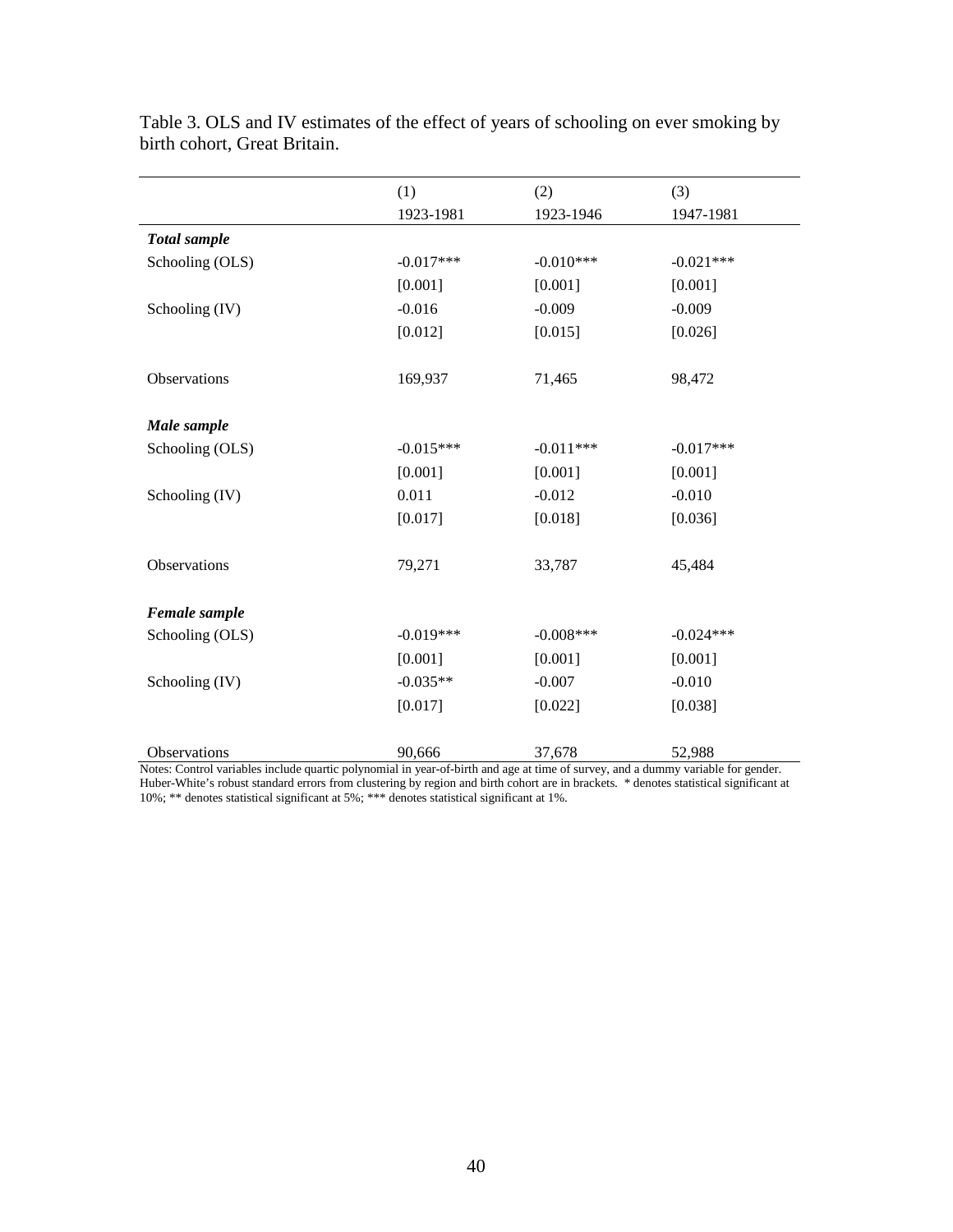|                 |             | Full Sample |             |             | <b>Discontinuity Sample</b> |             |
|-----------------|-------------|-------------|-------------|-------------|-----------------------------|-------------|
|                 | (1)         | (2)         | (3)         | (4)         | (5)                         | (6)         |
|                 | 1921-1981   | 1921-1946   | 1947-1981   | 1921-1981   | 1921-1946                   | 1947-1981   |
| Total sample    |             |             |             |             |                             |             |
| Schooling (OLS) | $-0.025***$ | $-0.013***$ | $-0.033***$ | $-0.030***$ | $-0.019***$                 | $-0.041***$ |
|                 | [0.001]     | [0.002]     | [0.002]     | [0.002]     | [0.003]                     | [0.003]     |
| Schooling (IV)  | 0.034       | $-0.019$    | $-0.127$    | 0.005       | $-0.010$                    | $-0.155$    |
|                 | [0.025]     | [0.039]     | [0.091]     | [0.025]     | [0.045]                     | [0.117]     |
|                 |             |             |             |             |                             |             |
| Observations    | 34,927      | 14,396      | 20,531      | 10,190      | 4,570                       | 5,620       |
| Male sample     |             |             |             |             |                             |             |
| Schooling (OLS) | $-0.021***$ | $-0.016***$ | $-0.024***$ | $-0.028***$ | $-0.022***$                 | $-0.034***$ |
|                 | [0.002]     | [0.003]     | [0.003]     | [0.004]     | [0.005]                     | [0.005]     |
| Schooling (IV)  | $-0.015$    | $-0.104**$  | $-0.097$    | $-0.019$    | $-0.109*$                   | $-0.076$    |
|                 | [0.033]     | [0.051]     | [0.085]     | [0.035]     | [0.065]                     | [0.084]     |
|                 |             |             |             |             |                             |             |
| Observations    | 15,298      | 6,385       | 8,913       | 4,517       | 2,032                       | 2,485       |
| Female sample   |             |             |             |             |                             |             |
| Schooling (OLS) | $-0.029***$ | $-0.011***$ | $-0.040***$ | $-0.032***$ | $-0.016***$                 | $-0.047***$ |
|                 | [0.002]     | [0.003]     | [0.002]     | [0.003]     | [0.005]                     | [0.004]     |
| Schooling (IV)  | 0.004       | 0.070       | $-0.197$    | 0.025       | 0.077                       | $-0.553$    |
|                 | [0.038]     | [0.067]     | [0.254]     | [0.035]     | [0.072]                     | [1.106]     |
|                 |             |             |             |             |                             |             |
| Observations    | 19,629      | 8,011       | 11,618      | 5,673       | 2,538                       | 3,135       |

Table 4. OLS and IV estimates of the effect of years of schooling on ever smoking by birth cohort, Northern Ireland.

Notes: For the full sample, control variables include quartic polynomial in year-of-birth and age at time of survey, and a dummy variable for gender. For the discontinuity sample, control variables include a linear variable in year of birth, age at time of survey, and a dummy variable for gender. Huber-White's robust standard errors from clustering by region and birth cohort are in brackets. \* denotes statistical significant at 10%; \*\* denotes statistical significant at 5%; \*\*\* denotes statistical significant at 1%.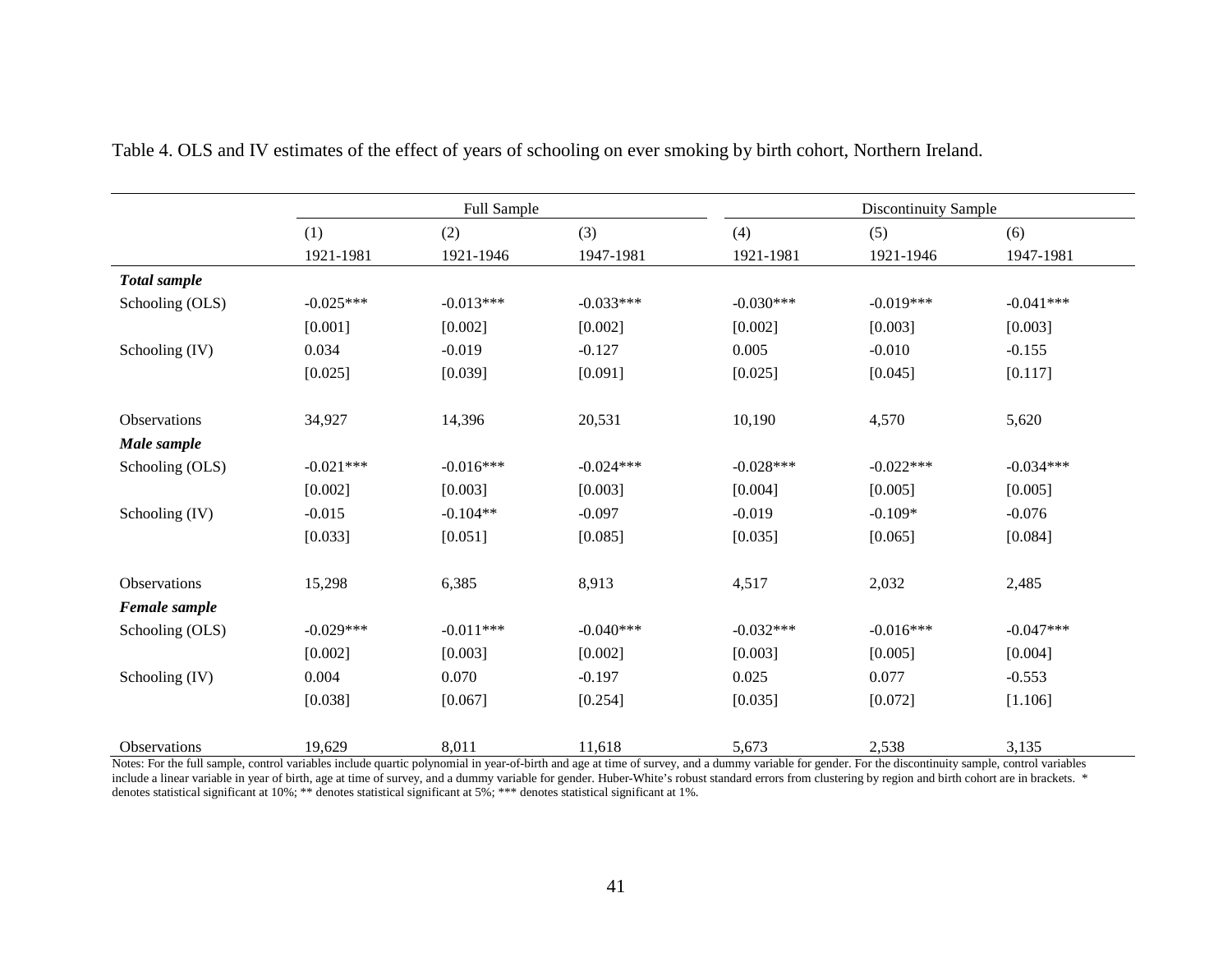|                     | (1)         | (2)         | (3)         |
|---------------------|-------------|-------------|-------------|
|                     | 1923-1981   | 1923-1946   | 1947-1981   |
| <b>Total</b> sample |             |             |             |
| Schooling (OLS)     | $-0.037***$ | $-0.032***$ | $-0.039***$ |
|                     | [0.000]     | [0.001]     | [0.001]     |
| Schooling (IV)      | $-0.010$    | $-0.009$    | $-0.010$    |
|                     | [0.014]     | [0.016]     | [0.026]     |
| Observations        | 169,937     | 71,465      | 98,472      |
| Male sample         |             |             |             |
| Schooling (OLS)     | $-0.034***$ | $-0.030***$ | $-0.036***$ |
|                     | [0.001]     | [0.001]     | [0.001]     |
| Schooling (IV)      | 0.012       | $-0.008$    | $-0.007$    |
|                     | [0.023]     | [0.024]     | [0.038]     |
| Observations        | 79,271      | 33,787      | 45,484      |
| Female sample       |             |             |             |
| Schooling (OLS)     | $-0.039***$ | $-0.034***$ | $-0.042***$ |
|                     | [0.001]     | [0.001]     | [0.001]     |
| Schooling (IV)      | $-0.023$    | $-0.011$    | $-0.015$    |
|                     | [0.017]     | [0.022]     | [0.035]     |
| Observations        | 90,666      | 37,678      | 52,988      |

Table 5. OLS and IV estimates of the effect of years of schooling on current smoking by birth cohort, Great Britain.

Notes: Control variables include quartic polynomial in year-of-birth and age at time of survey, and a dummy variable for gender. Huber-White's robust standard errors from clustering by region and birth cohort are in brackets. \* denotes statistical significant at 10%; \*\* denotes statistical significant at 5%; \*\*\* denotes statistical significant at 1%.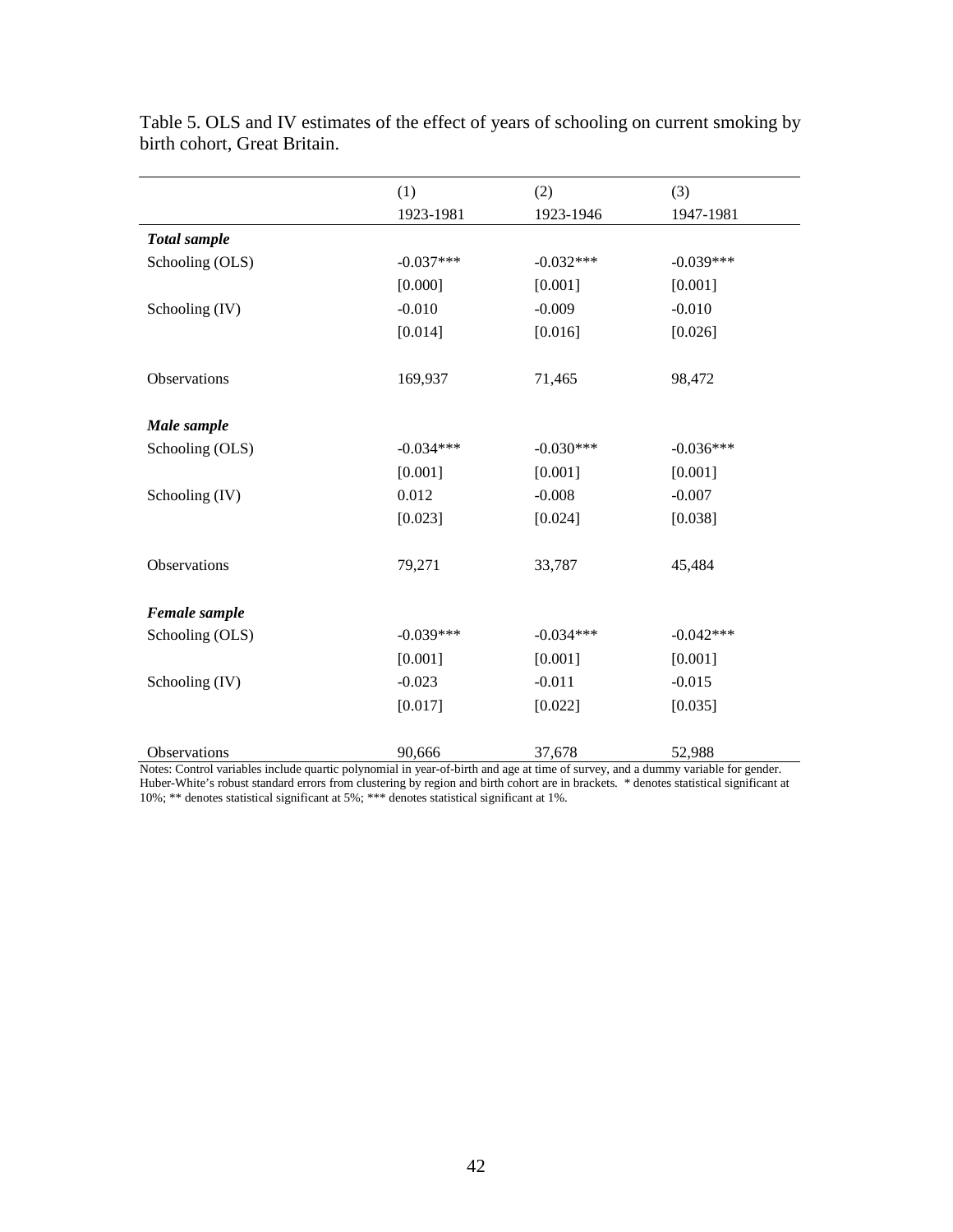|                     |             | Full Sample |             |             | <b>Discontinuity Sample</b> |             |
|---------------------|-------------|-------------|-------------|-------------|-----------------------------|-------------|
|                     | (1)         | (2)         | (3)         | (4)         | (5)                         | (6)         |
|                     | 1921-1981   | 1921-1946   | 1947-1981   | 1921-1981   | 1921-1946                   | 1947-1981   |
| <b>Total</b> sample |             |             |             |             |                             |             |
| Schooling (OLS)     | $-0.040***$ | $-0.031***$ | $-0.046***$ | $-0.045***$ | $-0.036***$                 | $-0.054***$ |
|                     | [0.001]     | [0.002]     | [0.001]     | [0.002]     | [0.003]                     | [0.003]     |
| Schooling (IV)      | $-0.018$    | $-0.076**$  | $-0.115$    | $-0.039*$   | $-0.076*$                   | $-0.036$    |
|                     | [0.024]     | [0.037]     | [0.086]     | [0.023]     | [0.044]                     | [0.102]     |
|                     |             |             |             |             |                             |             |
| Observations        | 34,927      | 14,396      | 20,531      | 10,190      | 4,570                       | 5,620       |
| Male sample         |             |             |             |             |                             |             |
| Schooling (OLS)     | $-0.036***$ | $-0.033***$ | $-0.038***$ | $-0.044***$ | $-0.039***$                 | $-0.048***$ |
|                     | [0.002]     | [0.003]     | [0.002]     | [0.003]     | [0.004]                     | [0.004]     |
| Schooling (IV)      | $-0.090**$  | $-0.117**$  | $-0.079$    | $-0.079**$  | $-0.148**$                  | 0.002       |
|                     | [0.035]     | [0.050]     | [0.080]     | [0.036]     | [0.068]                     | [0.082]     |
| Observations        | 15,298      | 6,385       | 8,913       | 4,517       | 2,032                       | 2,485       |
| Female sample       |             |             |             |             |                             |             |
| Schooling (OLS)     | $-0.043***$ | $-0.029***$ | $-0.052***$ | $-0.046***$ | $-0.034***$                 | $-0.058***$ |
|                     | [0.001]     | [0.002]     | [0.002]     | [0.003]     | [0.004]                     | [0.003]     |
| Schooling (IV)      | 0.041       | $-0.038$    | $-0.187$    | $-0.007$    | $-0.014$                    | $-0.209$    |
|                     | [0.034]     | [0.056]     | [0.237]     | [0.031]     | [0.060]                     | [0.539]     |
| Observations        | 19,629      | 8,011       | 11,618      | 5,673       | 2,538                       | 3,135       |

Table 6. OLS and IV estimates of the effect of years of schooling on current smoking by birth cohort, Northern Ireland.

Notes: For the full sample, control variables include quartic polynomial in year-of-birth and age at time of survey, and a dummy variable for gender. For the discontinuity sample, control variables include a linear variable in year of birth, age at time of survey, and a dummy variable for gender. Huber-White's robust standard errors from clustering by region and birth cohort are in brackets. \* denotes statistical significant at 10%; \*\* denotes statistical significant at 5%; \*\*\* denotes statistical significant at 1%.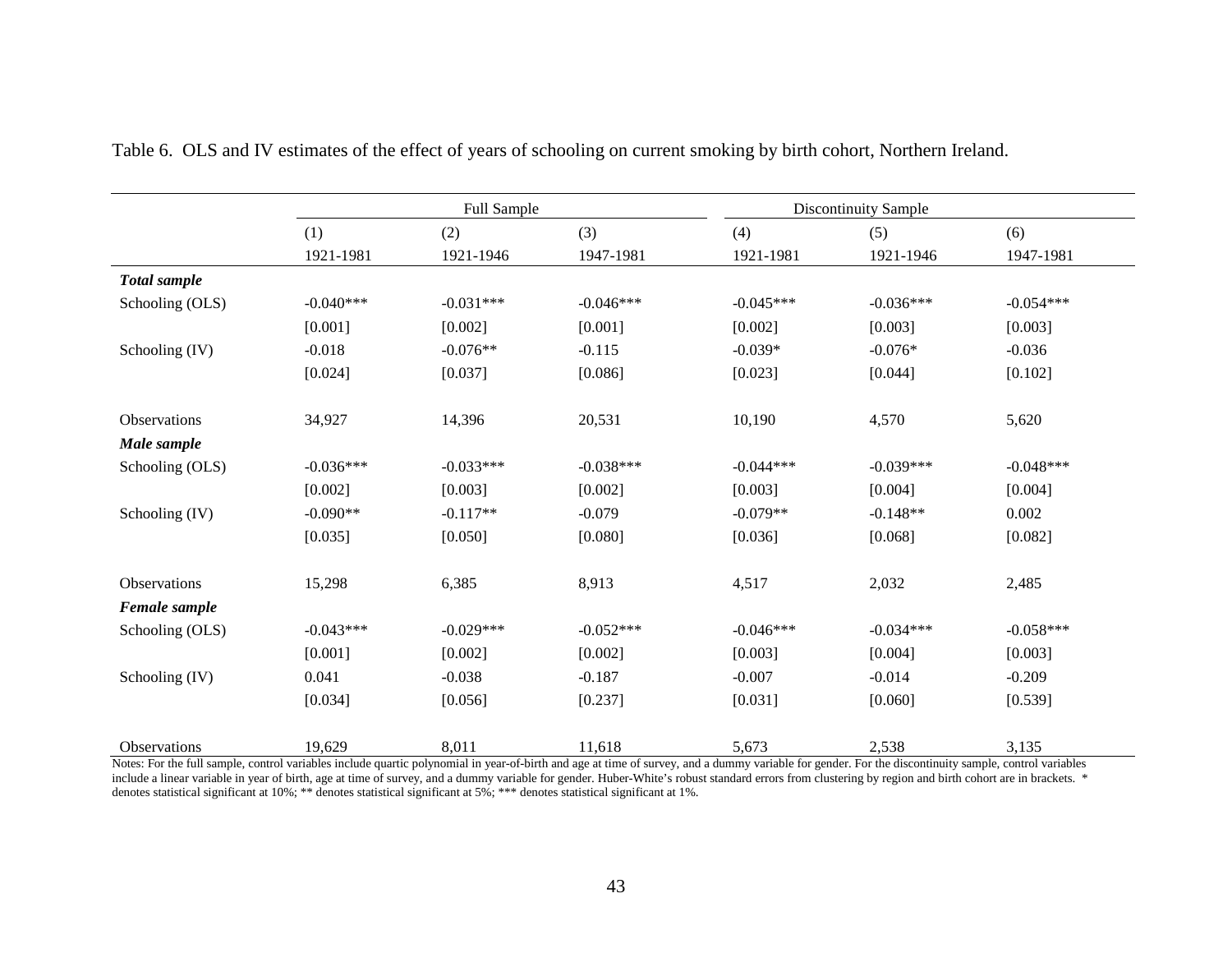|                     | (1)        | (2)        | (3)        |
|---------------------|------------|------------|------------|
|                     | 1923-1981  | 1923-1946  | 1947-1981  |
| <b>Total</b> sample |            |            |            |
| Schooling (OLS)     | $0.043***$ | $0.038***$ | $0.046***$ |
|                     | [0.001]    | [0.001]    | [0.001]    |
| Schooling (IV)      | 0.009      | 0.011      | 0.007      |
|                     | [0.014]    | [0.019]    | [0.029]    |
| Observations        | 121,192    | 55,188     | 66,004     |
| Male sample         |            |            |            |
| Schooling (OLS)     | $0.038***$ | $0.032***$ | $0.041***$ |
|                     | [0.001]    | [0.001]    | [0.001]    |
| Schooling (IV)      | 0.000      | 0.006      | 0.002      |
|                     | [0.021]    | [0.026]    | [0.042]    |
| Observations        | 61,775     | 28,927     | 32,848     |
| Female sample       |            |            |            |
| Schooling (OLS)     | $0.049***$ | $0.045***$ | $0.052***$ |
|                     | [0.001]    | [0.002]    | [0.001]    |
| Schooling (IV)      | 0.014      | 0.016      | 0.012      |
|                     | [0.019]    | [0.029]    | [0.041]    |
| <b>Observations</b> | 59,417     | 26,261     | 33,156     |

Table 7. OLS and IV estimates of the effect of years of schooling on smoking cessation by birth cohort, Great Britain.

Notes: Control variables include quartic polynomial in year-of-birth and age at time of survey, and a dummy variable for gender. Huber-White's robust standard errors from clustering by region and birth cohort are in brackets. \* denotes statistical significant at 10%; \*\* denotes statistical significant at 5%; \*\*\* denotes statistical significant at 1%.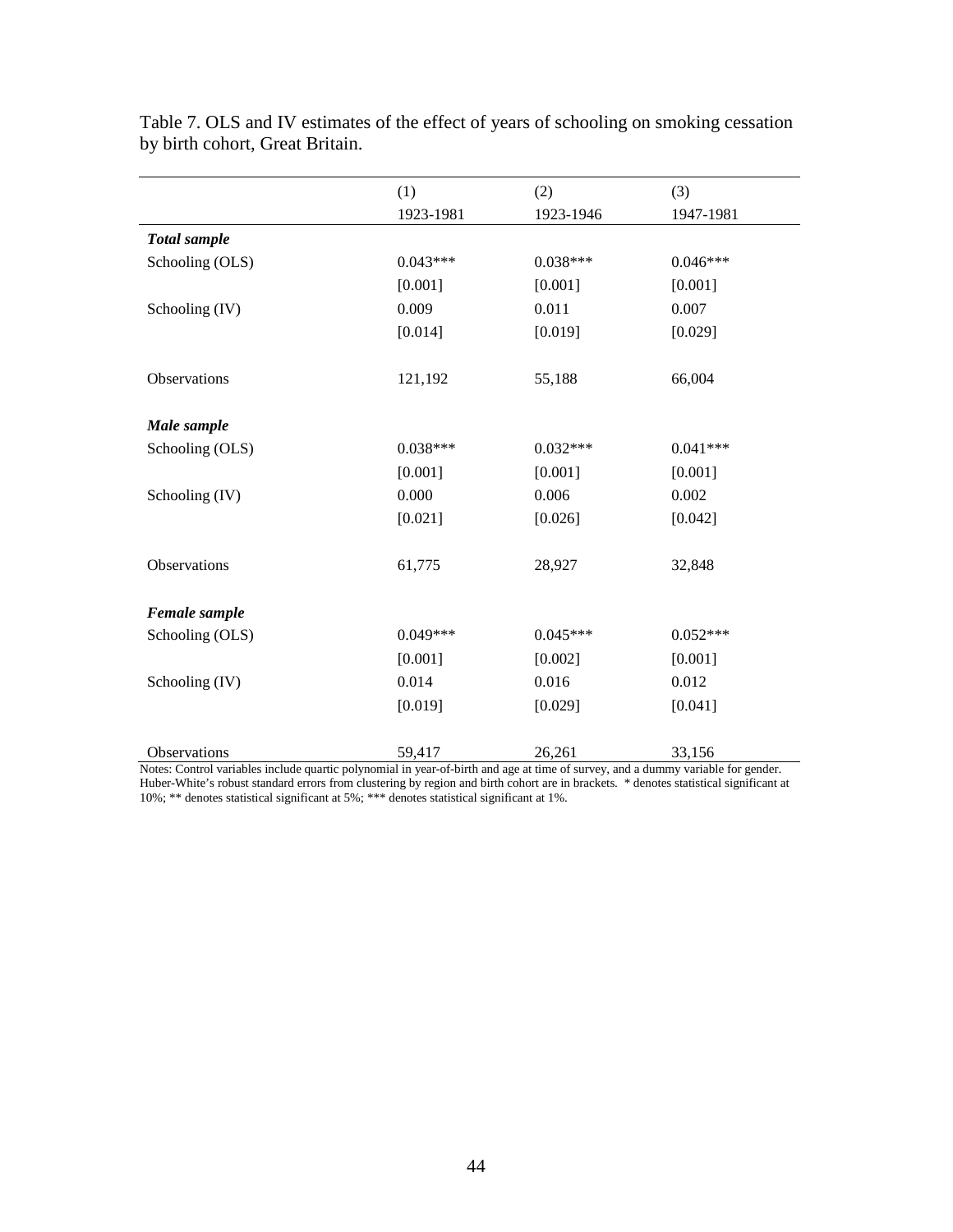|                     |            | Full Sample |            |            | Discontinuity Sample |            |
|---------------------|------------|-------------|------------|------------|----------------------|------------|
|                     | (1)        | (2)         | (3)        | (4)        | (5)                  | (6)        |
|                     | 1921-1981  | 1921-1946   | 1947-1981  | 1921-1981  | 1921-1946            | 1947-1981  |
| <b>Total</b> sample |            |             |            |            |                      |            |
| Schooling (OLS)     | $0.047***$ | $0.043***$  | $0.051***$ | $0.052***$ | $0.046***$           | $0.059***$ |
|                     | [0.002]    | [0.003]     | [0.002]    | [0.003]    | [0.004]              | [0.005]    |
| Schooling (IV)      | $0.062*$   | $0.125**$   | 0.027      | $0.071**$  | $0.155**$            | $-0.062$   |
|                     | [0.034]    | [0.055]     | [0.061]    | [0.033]    | [0.079]              | [0.091]    |
| Observations        | 20,739     | 8,629       | 12,110     | 6,114      | 2,780                | 3,334      |
| Male sample         |            |             |            |            |                      |            |
| Schooling (OLS)     | $0.042***$ | $0.040***$  | $0.043***$ | $0.049***$ | $0.044***$           | $0.054***$ |
|                     | [0.002]    | [0.004]     | [0.003]    | [0.005]    | [0.006]              | [0.007]    |
| Schooling (IV)      | $0.124**$  | $0.100*$    | 0.023      | $0.104**$  | $0.158*$             | $-0.078$   |
|                     | [0.049]    | [0.056]     | [0.089]    | [0.044]    | [0.088]              | [0.106]    |
| Observations        | 10,304     | 4,682       | 5,622      | 3,014      | 1,470                | 1,544      |
| Female sample       |            |             |            |            |                      |            |
| Schooling (OLS)     | $0.053***$ | $0.046***$  | $0.058***$ | $0.056***$ | $0.048***$           | $0.064***$ |
|                     | [0.002]    | [0.004]     | [0.003]    | [0.004]    | [0.006]              | [0.006]    |
| Schooling (IV)      | $-0.005$   | 0.183       | 0.028      | 0.036      | 0.153                | $-0.039$   |
|                     | [0.050]    | [0.131]     | [0.084]    | [0.050]    | [0.151]              | [0.164]    |
| Observations        | 10,435     | 3,947       | 6,488      | 3,100      | 1,310                | 1,790      |

Table 8. OLS and IV estimates of the effect of years of schooling on smoking cessation by birth cohort, Northern Ireland.

Notes: For the full sample, control variables include quartic polynomial in year-of-birth and age at time of survey, and a dummy variable for gender. For the discontinuity sample, control variables include a linear variable in year of birth, age at time of survey, and a dummy variable for gender. Huber-White's robust standard errors from clustering by region and birth cohort are in brackets. \* denotes statistical significant at 10%; \*\* denotes statistical significant at 5%; \*\*\* denotes statistical significant at 1%.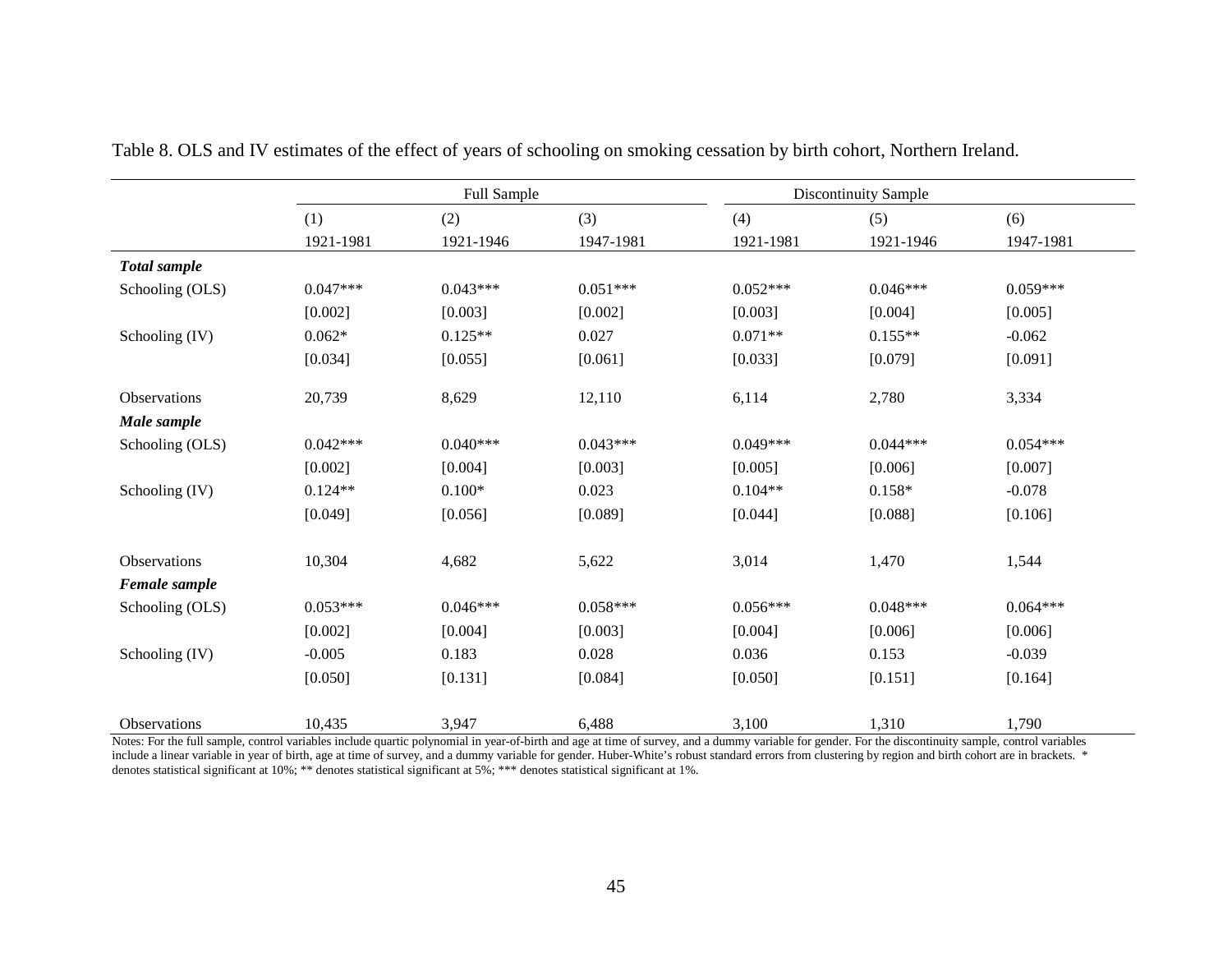## **References**

Aizer, A. and Stroud, L. 2010. Education, Knowledge and the Evolution of Disparities in Health. NBER Working Papers 15840, National Bureau of Economic Research, Inc.

Angrist, J., Imbens, G. 1994. Identification and Estimation of Local Average Treatment Effects. Econometrica 62(2): 467-475.

Atkinson, A., Skegg, J. L. 1973. Anti-Smoking Publicity and the Demand for Tobacco in the U.K. Manchester School of Economic and Social Studies, 41(3): 265-282.

Becker, G. 1993. Human Capital: A Theoretical and Empirical Analysis with Special Reference to Education. Chicago: The University of Chicago Press.

Becker, G. and Mulligan, C. 1997. The Endogenous Determination of Time Preference. The Quarterly Journal of Economics, 112(3): 729-758.

Bird, C., and Rieker, P. 2008. Gender and Health: The Effects of Constrained Choices and Social Policies. New York: Cambridge University Press.

Clark, D. and Royer, H. 2013. The Effect of Education on Adult Mortality and Health: Evidence from Britain. American Economic Review, 103(6): 2087-2120.

Davy, M. 2006. Time and Generational Trends in Smoking among Men and Women in Great Britain. Office for National Statistics, Health Statistics Quarterly 36.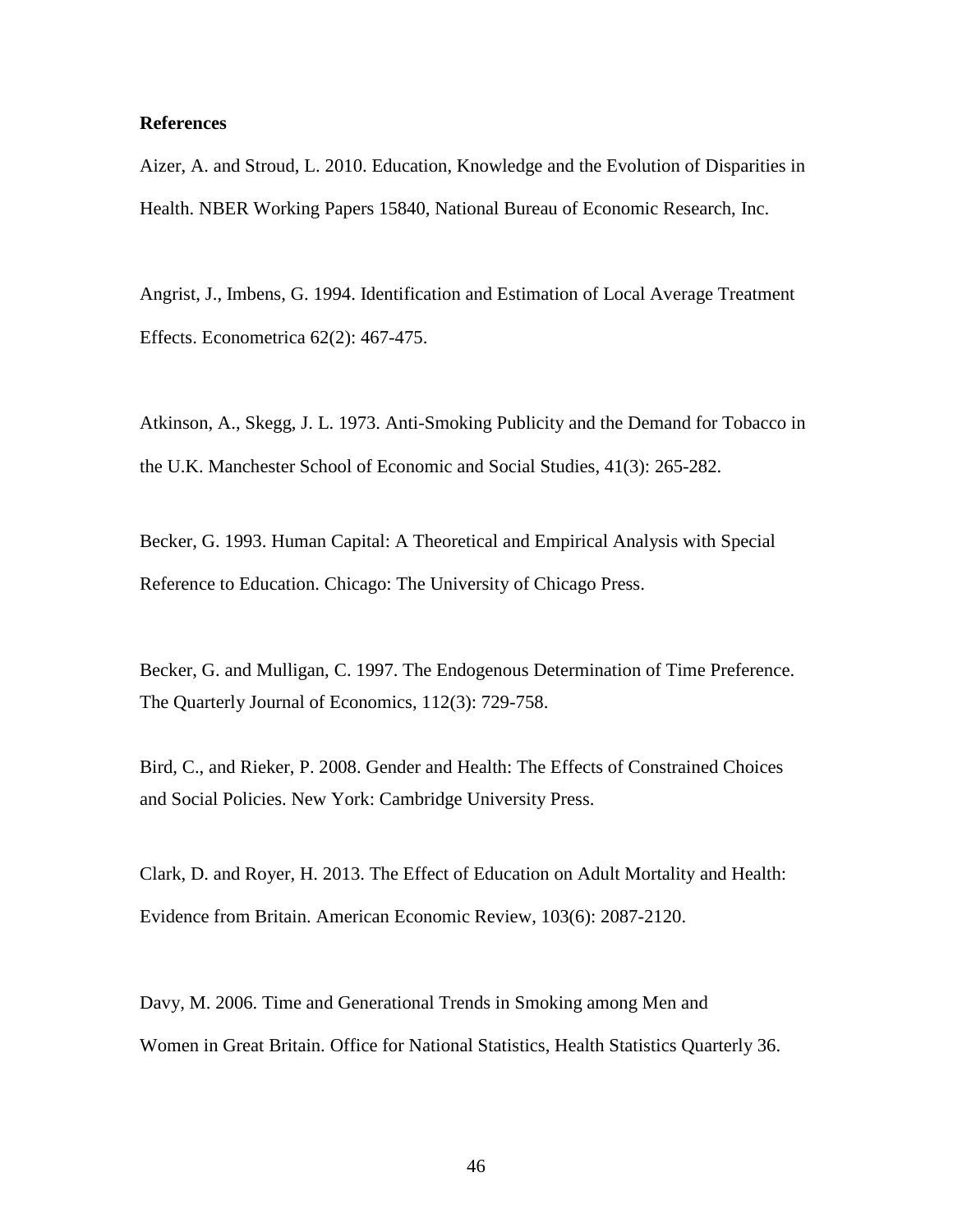De Walque, D. 2010. Education, Information and Smoking Decisions: Evidence from Smoking Histories in the United States, 1940–2000. Journal of Human Resources 5(3): 682-717.

De Walque, D. 2007. Does Education Affect Smoking Behaviors?: Evidence using the Vietnam draft as an Instrument for College Education. Journal of Health Economics, 26(5): 877-95.

Department of Health (1998). *Smoking kills – a White Paper on Tobacco*. TSO: London.

Devereux, P. and Hart, R. 2010. Forced to Be Rich? Returns to Compulsory Schooling in Britain. Economic Journal, 120(549), 1345-1364.

Farrell, P., Fuchs, V.R. 1982. Schooling and Health: The Cigarette Connection. Journal of Health Economics 1: 217–30.

Gaviria, A., and Raphael, S. 2001. School-Based Peer Effects and Juvenile Behavior. Review of Economics and Statistics 2: 257-268.

Grimard, F., Parent, D. 2006. Education and Smoking: Were Vietnam Draft Avoiders Are Also More Likely to Avoid Smoking? Journal of Health Economics 26: 896-926.

Grossman, M. 2006. Education and Nonmarket Outcomes. In:Hanushek, E. and Welch,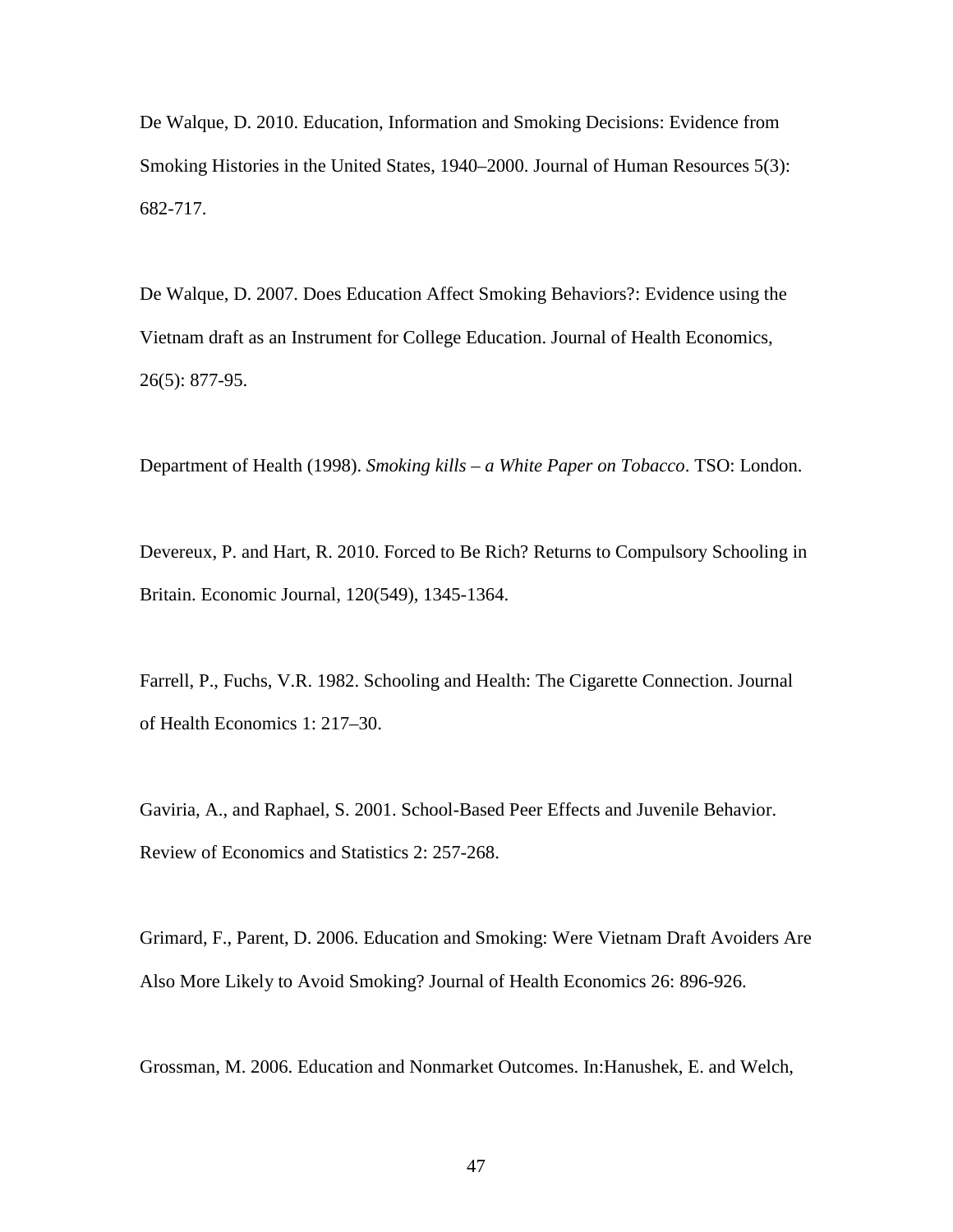F. (Eds.), Handbook of Economics of Education, vol. 1, chapter 10, Elsevier B.V, 577- 633.

Grossman, M. 1972. On the Concept of Health Capital and the Demand for Health. Journal of Political Economy 80 (2): 223–55.

Jacob, B., and Lefgren, L. 2003. Are Idle Hands the Devils' Workshop? Incapacitation, Concentration, and Juvenile Crime. American Economic Review, 93(5) 1560-1577.

Kemptner, D., Jürges, H. and Reinhold, S. 2011. Changes in Compulsory Schooling and the Causal Effect of Education on Health: Evidence from Germany. Journal of Health Economics 30(2), 340-354.

Kenkel, D. 1991. Health Behavior, Health Knowledge and Schooling. Journal of Political Economy, 99(2): 287-305.

Kenkel, D., Lillard D., A. Mathios. 2006. The Roles of High School Completion and GED Receipt in Smoking and Obesity. Working Paper Number 11990. National Bureau of Economic Research.

Lleras-Muney, A. 2005. The Relationship between Education and Adult Mortality in the United States. Review of Economic Studies 72: 189-221.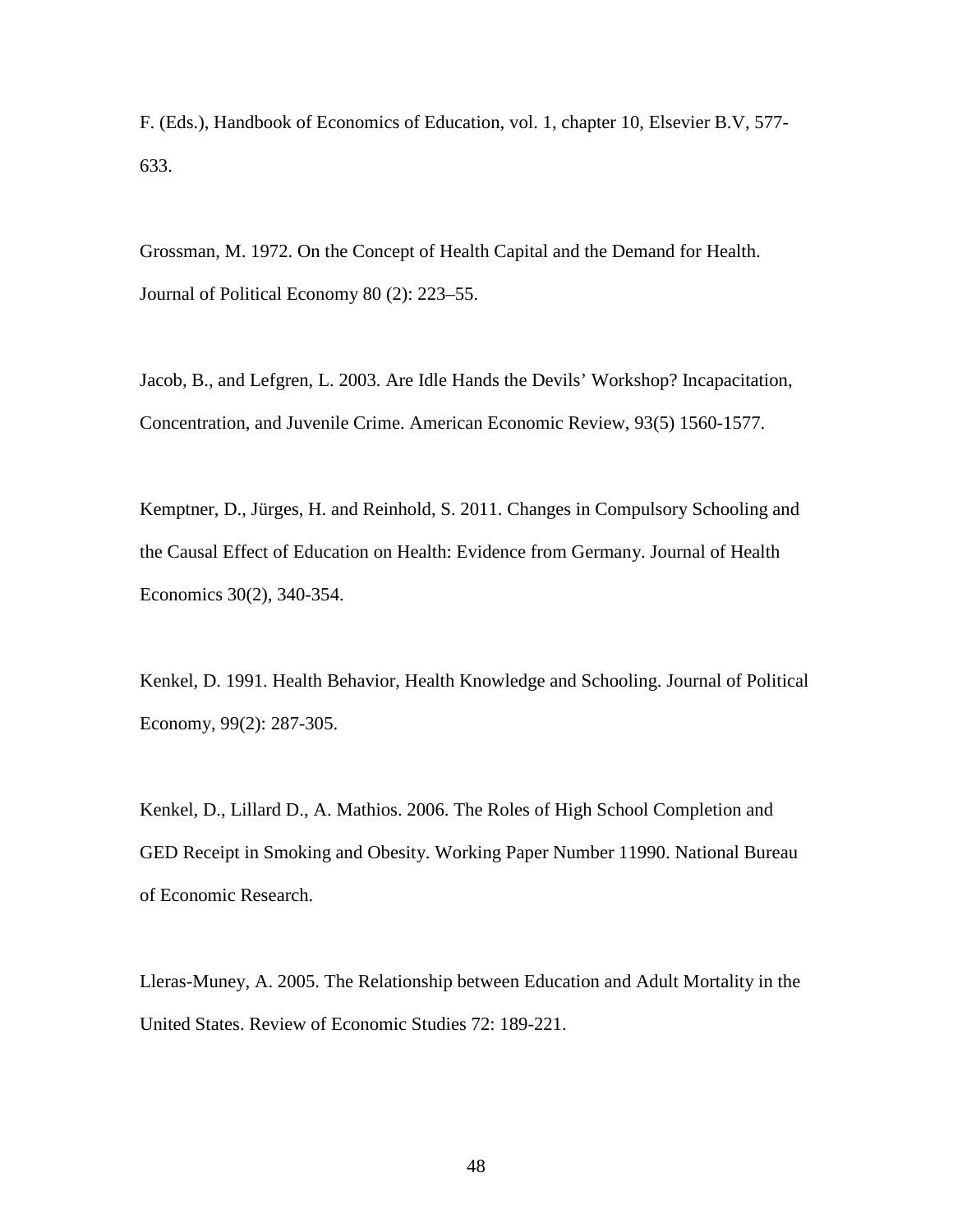Mazumder, B. 2008. Does Education Improve Health? A Reexamination of the Evidence from Compulsory Schooling Laws. Economic Perspectives 2: 2-16.

Mirowsky, J. and Ross, C. 2005. Education, Learned Effectiveness, and Health. London Review of Education, 3(3): 205-220.

Oreopoulos P. 2006. Estimating Average and Local Average Treatment Effects of Education When Compulsory School Laws Really Matter. American Economic Review 96(1): 152-175.

Pampel, F. 2002. Cigarette Use and the Narrowing Sex Differential in Mortality. Population and Development Review, 28(1): 77-104.

Peto, R., Darby, S., Deo, H., Silcocks, P., Whitley, E., and Doll, R. 2000. Smoking, Smoking Cessation, and Lung Cancer in the UK since 1950: Combination of National Statistics with two Case-Control Studies. British Medical Journal 321: 323-29.

Powdthavee, N. 2010. Does Education Reduce the Risk of Hypertension? Estimating the Biomarker Effect of Compulsory Schooling in England. Journal of Human Capital, 4(2):173-202.

Ross, C., Masters, R. and Hummer, R. 2012. Education and the Gender Gaps in Health and Mortality. Demography, 49(4): 1157-1183.